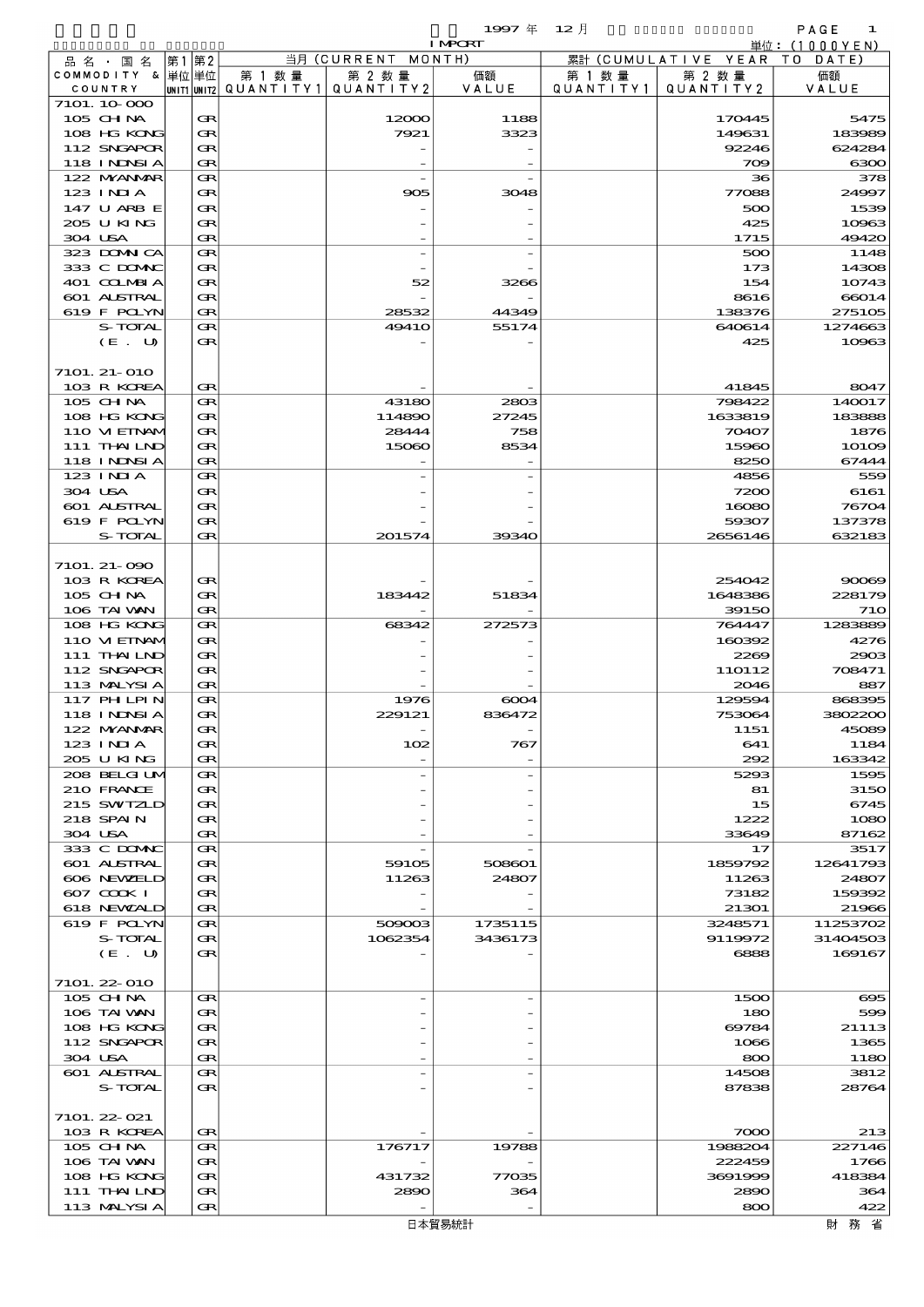| 1997 $#$<br>$12$ 月<br>PAGE<br><b>I MPCRT</b><br>単位: $(1000YEN)$ |                               |                                                            |           |              |               |                   |                      |                   |  |
|-----------------------------------------------------------------|-------------------------------|------------------------------------------------------------|-----------|--------------|---------------|-------------------|----------------------|-------------------|--|
|                                                                 | 品名・国名                         | 第2<br>第1                                                   |           | 当月(CURRENT   | MONTH)        |                   | 累計 (CUMULATIVE YEAR) | T O<br>DATE       |  |
|                                                                 | COMMODITY & 単位単位              |                                                            | 第 1 数量    | 第 2 数量       | 価額            | 第 1 数 量           | 第 2 数量               | 価額                |  |
|                                                                 | COUNTRY                       | UNIT1 UNIT2                                                | QUANTITY1 | QUANTITY2    | VALUE         | Q U A N T I T Y 1 | QUANTITY2            | VALUE             |  |
|                                                                 | $7101.22 \ \Omega$            |                                                            |           |              |               |                   |                      |                   |  |
|                                                                 | <b>118 INNSIA</b>             | Œ                                                          |           |              |               |                   | 3579                 | 705               |  |
|                                                                 | 123 INIA                      | Œ                                                          |           | 45           | 723           |                   | 52313                | 25342             |  |
|                                                                 | 204 DENMARK                   | Œ                                                          |           |              |               |                   | 32                   | 952               |  |
|                                                                 | 207 NETHLIS                   | Œ                                                          |           | 300          | 703           |                   | 300                  | 703               |  |
|                                                                 | 215 SWIZLD<br>304 USA         | Œ<br>Œ                                                     |           |              |               |                   | 800<br>441849        | 7051<br>29224     |  |
|                                                                 | <b>601 ALSTRAL</b>            | Œ                                                          |           |              |               |                   | 192                  | 2280              |  |
|                                                                 | S-TOTAL                       | Œ                                                          |           | 611684       | 98613         |                   | 6412417              | 714552            |  |
|                                                                 | (E. U)                        | Œ                                                          |           | 300          | 703           |                   | 332                  | 1655              |  |
|                                                                 |                               |                                                            |           |              |               |                   |                      |                   |  |
|                                                                 | 7101.22-029                   |                                                            |           |              |               |                   |                      |                   |  |
|                                                                 | 103 R KOREA                   | Œ                                                          |           |              |               |                   | 18600                | 219               |  |
|                                                                 | 105 CH NA                     | Œ                                                          |           | 92632        | 39498         |                   | 462492               | 164228            |  |
|                                                                 | 108 HG KONG                   | Œ                                                          |           | 8387         | 8139          |                   | 723634               | 403362            |  |
|                                                                 | 111 THAILND                   | Œ                                                          |           |              |               |                   | 4850                 | 296               |  |
|                                                                 | 112 SNGAPOR                   | Œ                                                          |           |              |               |                   | 15908                | 21496             |  |
|                                                                 | 113 MALYSIA                   | Œ                                                          |           |              |               |                   | 3423                 | 18107             |  |
|                                                                 | <b>118 INNSIA</b><br>123 INIA | Œ<br>Œ                                                     |           | 92<br>4642   | 6975<br>2441  |                   | 88745<br>20348       | 367559<br>18344   |  |
|                                                                 | 205 U KING                    | Œ                                                          |           |              |               |                   | 30                   | 1825              |  |
|                                                                 | 213 GERMANY                   | Œ                                                          |           |              |               |                   | 1800                 | 4455              |  |
|                                                                 | 218 SPAIN                     | Œ                                                          |           |              |               |                   | 800                  | 340               |  |
|                                                                 | 220 I TALY                    | Œ                                                          |           |              |               |                   | 1117                 | 7315              |  |
|                                                                 | 304 USA                       | Œ                                                          |           | 500          | 2434          |                   | 32741                | 70146             |  |
|                                                                 | 601 ALSTRAL                   | Œ                                                          |           | 1372         | 25897         |                   | 37026                | 368535            |  |
|                                                                 | 619 F POLYN                   | Œ                                                          |           | 16836        | 13427         |                   | 82004                | 83833             |  |
|                                                                 | S-TOTAL                       | Œ                                                          |           | 124461       | 98811         |                   | 1493518              | 1530060           |  |
|                                                                 | (E. U)                        | Œ                                                          |           |              |               |                   | 3747                 | 13935             |  |
|                                                                 |                               |                                                            |           |              |               |                   |                      |                   |  |
|                                                                 | 7101. 22-090                  |                                                            |           |              |               |                   |                      |                   |  |
|                                                                 | 103 R KOREA<br>105 CH NA      | Œ<br>Œ                                                     |           | 17052        | 5316          |                   | 1620<br>420288       | 1944<br>147831    |  |
|                                                                 | 106 TAI VAN                   | Œ                                                          |           |              |               |                   | 1200                 | 308               |  |
|                                                                 | 108 HG KONG                   | Œ                                                          |           | 13553        | 9259          |                   | 612828               | 153011            |  |
|                                                                 | 111 THAILND                   | Œ                                                          |           | 2029         | 992           |                   | 2069                 | 1791              |  |
|                                                                 | 112 SNGAPOR                   | Œ                                                          |           |              |               |                   | 8750                 | 37959             |  |
|                                                                 | 118 I NDSI A                  | Œ                                                          |           |              |               |                   | 153250               | 665041            |  |
|                                                                 | $123$ INIA                    | Œ                                                          |           |              |               |                   | 747                  | 1557              |  |
|                                                                 | 147 U ARB E                   | $\bf G$                                                    |           |              |               |                   | 3000                 | 5818              |  |
|                                                                 | 215 SWTZLD                    | Œ                                                          |           |              |               |                   | 260                  | 4087              |  |
|                                                                 | 220 I TALY                    | Œ                                                          |           |              |               |                   | 3000                 | 1576              |  |
|                                                                 | 304 USA<br>401 COLMBIA        | Œ                                                          |           | 50           | 7655          |                   | 506605               | 1700 <sub>2</sub> |  |
|                                                                 | 601 ALSTRAL                   | Œ<br>Œ                                                     |           | 17           | 522           |                   | 17<br>143031         | 522<br>531649     |  |
|                                                                 | 619 F POLYN                   | Œ                                                          |           | 1687         | $\infty$      |                   | 78538                | 383709            |  |
|                                                                 | S-TOTAL                       | Œ                                                          |           | 34388        | 24344         |                   | 1935203              | 1953805           |  |
|                                                                 | (E. U)                        | Œ                                                          |           |              |               |                   | 3000                 | 1576              |  |
|                                                                 |                               |                                                            |           |              |               |                   |                      |                   |  |
|                                                                 | 7102 10 000                   |                                                            |           |              |               |                   |                      |                   |  |
|                                                                 | 143 ISRAEL                    | $\mathbf{C}\mathbf{\Gamma}$                                |           |              |               |                   | $\boldsymbol{4}$     | 329               |  |
|                                                                 | 208 BELGI UM<br>215 SWIZLD    | $\mathbf{C}\mathbf{\Gamma}$<br>$\mathbf{C}\mathbf{\Gamma}$ |           | 45           | 2417          |                   | 10<br>45             | 4297<br>2417      |  |
|                                                                 | 304 USA                       | $\mathbf{C}\mathbf{\Gamma}$                                |           |              |               |                   | 205                  | 3934              |  |
|                                                                 | S-TOTAL                       | $\mathbf{C}\mathbf{\Gamma}$                                |           | 45           | 2417          |                   | 264                  | 10977             |  |
|                                                                 | (E. U)                        | $\mathbf{C}\mathbf{\Gamma}$                                |           |              |               |                   | 10                   | 4297              |  |
|                                                                 |                               |                                                            |           |              |               |                   |                      |                   |  |
|                                                                 | 7102 21 000                   |                                                            |           |              |               |                   |                      |                   |  |
|                                                                 | 108 HG KONG                   | $\mathbf{C}\mathbf{\Gamma}$                                |           |              |               |                   | 719                  | 19131             |  |
|                                                                 | 205 U KING<br>206 IRELAND     | $\mathbf{C}\mathbf{\Gamma}$<br>$\mathbf{C}\mathbf{\Gamma}$ |           | 2264<br>9314 | 16617<br>2749 |                   | 17744<br>122095      | 83080<br>25261    |  |
|                                                                 | 207 NETHLIS                   | $\mathbf{C}\mathbf{\Gamma}$                                |           |              |               |                   | 49                   | 1411              |  |
|                                                                 | 208 BELGI UM                  | $\mathbf{C}\mathbf{\Gamma}$                                |           | 979          | 9774          |                   | 31308                | 102457            |  |
|                                                                 | 213 GERMANY                   | $\mathbf{C}\mathbf{\Gamma}$                                |           | 923          | 7230          |                   | 1180                 | 15042             |  |
| 304 USA                                                         |                               | $\mathbf{C}\mathbf{\Gamma}$                                |           | 2211         | 17603         |                   | 31261                | 130709            |  |

Ξ

7102.29-000

517 GHANA CT 6377 18766 73958 385511 533 D CONCO  $| \text{CT} |$  400 684 450 450 1234 533 D CONCO CT 400 684 450 1234<br>551 S AFRCA CT 93 401 1005 10272<br>5-TOTAL CT 22561 73824 279769 774108  $S-TOTAL$   $CT$   $22561$   $73824$   $279769$   $774108$  $(E. U)$   $CT$  13480 36370 172376 227251

103 R KOREA CT 7000 1673 123736 25777  $105 \text{ GHM}$   $|\text{cr}|$   $|\text{cr}|$   $|\text{cr}|$   $|\text{cr}|$   $|\text{cr}|$   $|\text{cr}|$   $|\text{cr}|$   $|\text{cr}|$   $|\text{cr}|$   $|\text{cr}|$   $|\text{cr}|$   $|\text{cr}|$   $|\text{cr}|$   $|\text{cr}|$   $|\text{cr}|$   $|\text{cr}|$   $|\text{cr}|$   $|\text{cr}|$   $|\text{cr}|$   $|\text{cr}|$   $|\text{cr}|$   $|\text{cr}|$   $|\text{cr}|$   $|\text{cr}|$   $|\text{cr}|$   $|\text{cr}|$   $106$  TAI WAN  $\overline{CT}$   $\overline{CT}$   $\overline{2500}$   $\overline{9645}$   $\overline{62580}$   $\overline{106416}$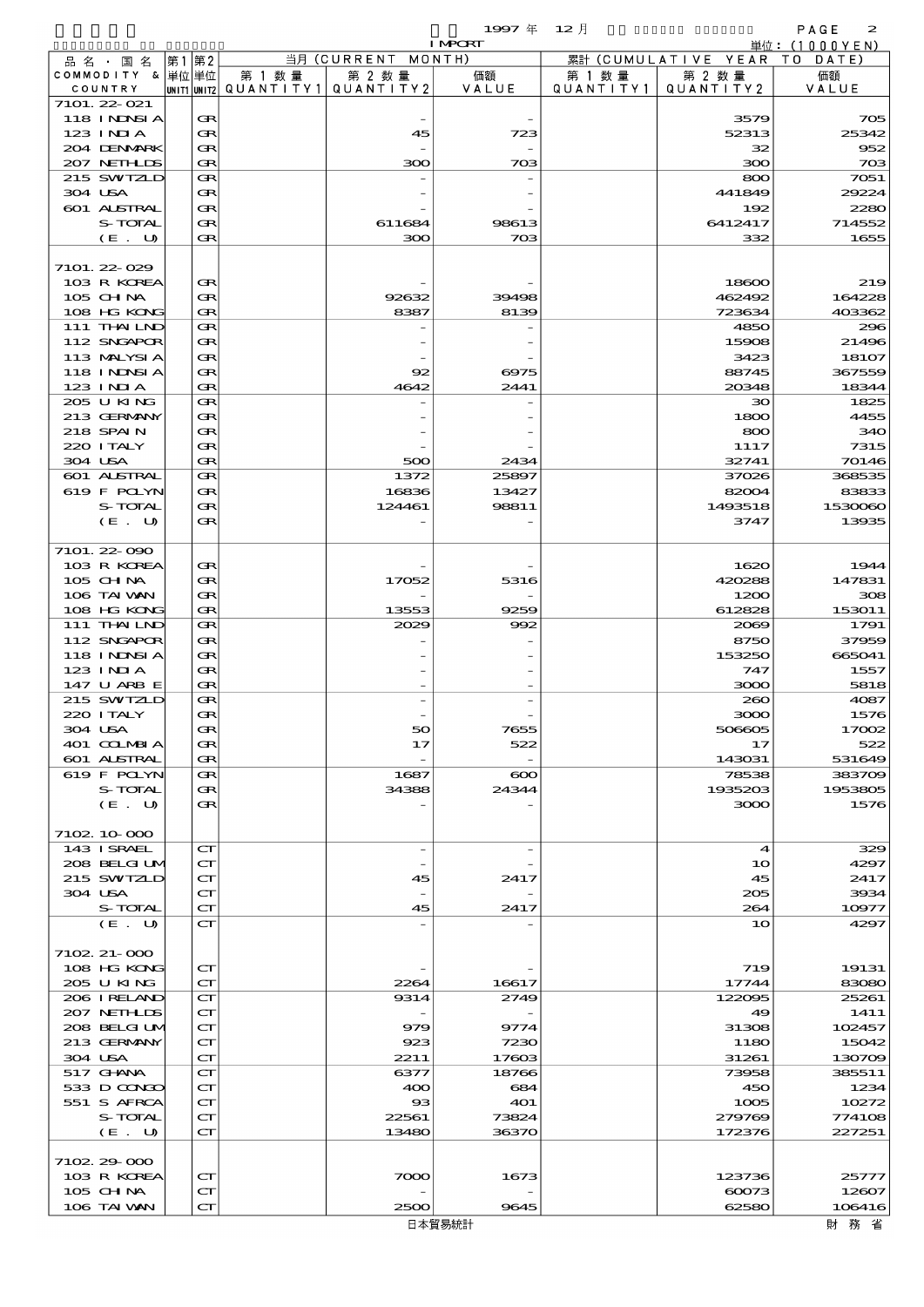$1997 \nexists 12 \nexists$ 

|         |                             |    |                                                            |                     |                     | <b>I MPORT</b> |                      |                              | 単位: (1000YEN)    |
|---------|-----------------------------|----|------------------------------------------------------------|---------------------|---------------------|----------------|----------------------|------------------------------|------------------|
|         | 品名・国名                       | 第1 | 第2                                                         |                     | 当月 (CURRENT MONTH)  |                |                      | 累計 (CUMULATIVE YEAR TO DATE) |                  |
|         | COMMODITY & 単位単位<br>COUNTRY |    | UNIT1 UNIT2                                                | 第 1 数量<br>QUANTITY1 | 第 2 数量<br>QUANTITY2 | 価額<br>VALUE    | 第 1 数 量<br>QUANTITY1 | 第 2 数量<br>QUANTITY 2         | 価額<br>VALUE      |
|         | 7102 29 000                 |    |                                                            |                     |                     |                |                      |                              |                  |
|         | 108 HG KONG                 |    | $\mathbf{C}\mathbf{\Gamma}$                                |                     |                     |                |                      | 917                          | 24197            |
|         | 111 THAILND                 |    | $\mathbf{C}\mathbf{\Gamma}$                                |                     |                     |                |                      | 2025                         | 2575             |
|         | 112 SNGAPOR                 |    | CT                                                         |                     |                     |                |                      | 580                          | 576              |
|         | 118 I NDSI A<br>123 INIA    |    | $\mathbf{C}\mathbf{\Gamma}$<br>$\mathbf{C}\mathbf{\Gamma}$ |                     | 17                  | 713            |                      | 17<br>978                    | 713<br>26175     |
|         | 143 ISRAEL                  |    | $\mathbf{C}\mathbf{\Gamma}$                                |                     |                     |                |                      | 6405                         | 1970             |
|         | 205 U KING                  |    | $\mathbf{C}\mathbf{\Gamma}$                                |                     |                     |                |                      | 6148                         | 17570            |
|         | 206 IRELAND                 |    | $\mathbf{C}\mathbf{\Gamma}$                                |                     | 131200              | 22190          |                      | 1005500                      | 174115           |
|         | 207 NETHLIS                 |    | $\mathbf{C}\mathbf{\Gamma}$<br>$\mathbf{C}\mathbf{\Gamma}$ |                     | 532                 |                |                      | 4124<br>13426                | 4576             |
|         | 208 BELGI UM<br>213 GERMANY |    | $\mathbf{C}\mathbf{\Gamma}$                                |                     |                     | 4770           |                      | 320                          | 125317<br>6687   |
|         | 215 SWIZLD                  |    | $\mathbf{C}\mathbf{\Gamma}$                                |                     |                     |                |                      | 57287                        | 9002             |
|         | 304 USA                     |    | $\mathbf{C}\mathbf{\Gamma}$                                |                     | 2658                | 16561          |                      | 343770                       | 205475           |
|         | 517 GHNA                    |    | $\mathbf{C}\mathbf{\Gamma}$                                |                     | 430                 | 3625           |                      | 6452                         | 53470            |
|         | 533 D CONGO<br>551 S AFRCA  |    | $\mathbf{C}\mathbf{\Gamma}$<br>$\mathbf{C}\mathbf{\Gamma}$ |                     |                     |                |                      | 2007<br>147                  | 29647<br>5081    |
|         | S-TOTAL                     |    | $\mathbf{C}\mathbf{\Gamma}$                                |                     | 144337              | 59177          |                      | 1696492                      | 831946           |
|         | (E. U)                      |    | $\mathbf{C}\mathbf{\Gamma}$                                |                     | 131732              | 26960          |                      | 1029518                      | 328265           |
|         |                             |    |                                                            |                     |                     |                |                      |                              |                  |
|         | 7102 31 000<br>103 R KOREA  |    | $\mathbf{C}\mathbf{\Gamma}$                                |                     |                     |                |                      | 26                           | 625              |
|         | 108 HG KONG                 |    | $\mathbf{C}\mathbf{\Gamma}$                                |                     |                     |                |                      | 28                           | 807              |
|         | 111 THAILND                 |    | $\mathbf{C}\mathbf{\Gamma}$                                |                     |                     |                |                      | 6                            | 5006             |
|         | 123 INIA                    |    | $\mathbf{C}\mathbf{\Gamma}$                                |                     |                     |                |                      | 189                          | 11887            |
|         | 143 ISRAEL                  |    | $\mathbf{C}\mathbf{\Gamma}$                                |                     | 417                 | 34977          |                      | 9012                         | 940645           |
|         | 207 NETHLIS<br>208 BELGI UM |    | $\mathbf{C}\mathbf{\Gamma}$<br>$\mathbf{C}\mathbf{\Gamma}$ |                     |                     |                |                      | 80<br>1622                   | 708<br>78142     |
|         | 213 GERMANY                 |    | $\mathbf{C}\mathbf{\Gamma}$                                |                     |                     |                |                      | 19                           | 232              |
| 304 USA |                             |    | $\mathbf{C}\mathbf{\Gamma}$                                |                     |                     |                |                      | 3385                         | 27525            |
|         | 517 GHANA                   |    | $\mathbf{C}\mathbf{\Gamma}$                                |                     | 2033                | 102208         |                      | 6011                         | 371409           |
|         | 555 BOISVAN                 |    | $\mathbf{C}\mathbf{\Gamma}$                                |                     |                     |                |                      | 11562                        | 684534           |
|         | S-TOTAL<br>(E. U)           |    | $\mathbf{C}\mathbf{\Gamma}$<br>$\mathbf{C}\mathbf{\Gamma}$ |                     | 2450                | 137185         |                      | 31940<br>1721                | 2121520<br>79082 |
|         |                             |    |                                                            |                     |                     |                |                      |                              |                  |
|         | 7102 39 000                 |    |                                                            |                     |                     |                |                      |                              |                  |
|         | 103 R KOREA                 |    | $\mathbf{C}\mathbf{\Gamma}$                                |                     |                     |                |                      | 245                          | 8059             |
|         | 105 CH NA<br>106 TAI VAN    |    | $\mathbf{C}\mathbf{\Gamma}$<br>$\mathbf{C}\mathbf{\Gamma}$ |                     | 45                  | 428            |                      | 133<br>314                   | 10429<br>45783   |
|         | 108 HG KONG                 |    | $\mathbf{C}\mathbf{\Gamma}$                                |                     | 14246               | 424626         |                      | 130727                       | 5675781          |
|         | 111 THAILND                 |    | $\mathbf{C}\mathbf{\Gamma}$                                |                     | 2333                | 207972         |                      | 45328                        | 3823461          |
|         | 112 SNGAPOR                 |    | $\mathbf{C}\mathbf{\Gamma}$                                |                     |                     |                |                      | 3106                         | 249124           |
|         | 118 INNSIA<br>123 INIA      |    | $\mathbf{C}\mathbf{\Gamma}$<br>$\mathbf{C}\mathbf{\Gamma}$ |                     | 112906              | 2732738        |                      | 302<br>1766005               | 3351<br>53050068 |
|         | 125 SRILANK                 |    | $\mathbf{C}\mathbf{\Gamma}$                                |                     |                     |                |                      | 8216                         | 451150           |
|         | 137 SU ARAB                 |    | $\mathbf{C}\mathbf{\Gamma}$                                |                     |                     |                |                      | 4                            | 12028            |
|         | 143 ISRAEL                  |    | $\mathbf{C}\mathbf{\Gamma}$                                |                     | 19301               | 3096113        |                      | 382931                       | 63783776         |
|         | 201 I CELAND                |    | $\mathbf{C}\mathbf{\Gamma}$                                |                     |                     |                |                      | 1095                         | 78575            |
|         | 205 U KING<br>206 IRELAND   |    | $\mathbf{C}\mathbf{\Gamma}$<br>$\mathbf{C}\mathbf{\Gamma}$ |                     | 352                 | 17941          |                      | 4578<br>500                  | 739828<br>2973   |
|         | 207 NETHLIDS                |    | $\mathbf{C}\mathbf{\Gamma}$                                |                     | 176                 | 51919          |                      | 2928                         | 908479           |
|         | 208 BELGI UM                |    | $\mathbf{C}\mathbf{\Gamma}$                                |                     | 12568               | 1904642        |                      | 254893                       | 35665753         |
|         | 210 FRANCE                  |    | $\mathbf{C}\mathbf{\Gamma}$                                |                     | 26                  | 125092         |                      | 29                           | 128619           |
|         | 213 GERMANY<br>215 SWIZLD   |    | $\mathbf{C}\mathbf{\Gamma}$<br>$\mathbf{C}\mathbf{\Gamma}$ |                     | з                   | 2386           |                      | 567<br>481                   | 97275<br>333206  |
|         | 224 RUSSI AN                |    | $\mathbf{C}\mathbf{\Gamma}$                                |                     | 1121                | 307796         |                      | <b>4510</b>                  | 1230226          |
|         | 304 USA                     |    | $\mathbf{C}\mathbf{\Gamma}$                                |                     | 3166                | 434909         |                      | 48447                        | 6155881          |
|         | 410 BRAZIL                  |    | $\mathbf{C}\mathbf{\Gamma}$                                |                     |                     |                |                      | 6                            | 2139             |
|         | 507 SUDAN<br>517 GHANA      |    | $\mathbf{C}\mathbf{\Gamma}$<br>$\mathbf{C}\mathbf{\Gamma}$ |                     |                     |                |                      | 266<br>615                   | 2421<br>5537     |
|         | 551 S AFRCA                 |    | $\mathbf{C}\mathbf{\Gamma}$                                |                     | з                   | 876            |                      | 535                          | 120336           |
|         | 555 BOISVAN                 |    | $\mathbf{C}\mathbf{\Gamma}$                                |                     |                     |                |                      | 180                          | 40516            |
|         | 601 ALSTRAL                 |    | $\mathbf{C}\mathbf{\Gamma}$                                |                     | 230                 | 257233         |                      | 2770                         | 1183480          |
|         | S-TOTAL                     |    | $\mathbf{C}\mathbf{\Gamma}$                                |                     | 166476              | 9564671        |                      | 2659711                      | 173808254        |
|         | (E. U)                      |    | $\mathbf{C}\mathbf{\Gamma}$                                |                     | 13125               | 2101980        |                      | 263495                       | 37542927         |
|         | 7103 10 000                 |    |                                                            |                     |                     |                |                      |                              |                  |
|         | 103 R KOREA                 |    | KG                                                         |                     |                     |                |                      | 282                          | 5259             |
|         | 105 CHNA                    |    | KG                                                         |                     |                     |                |                      | 18528                        | 17631            |
|         | 106 TAI VAN<br>108 HG KONG  |    | KG<br>KG                                                   |                     | 3465                | 5698           |                      | 3896<br>2928                 | 16859<br>32156   |
|         | 111 THAILND                 |    | KG                                                         |                     |                     |                |                      | 740                          | 17933            |
|         | 118 I NDSI A                |    | KG                                                         |                     |                     |                |                      | 28                           | 340              |
|         | 122 NYANAR                  |    | KG                                                         |                     | 308                 | 493            |                      | 3891                         | 7780             |
|         | 123 INIA                    |    | KG                                                         |                     |                     |                |                      | 20589                        | 11805            |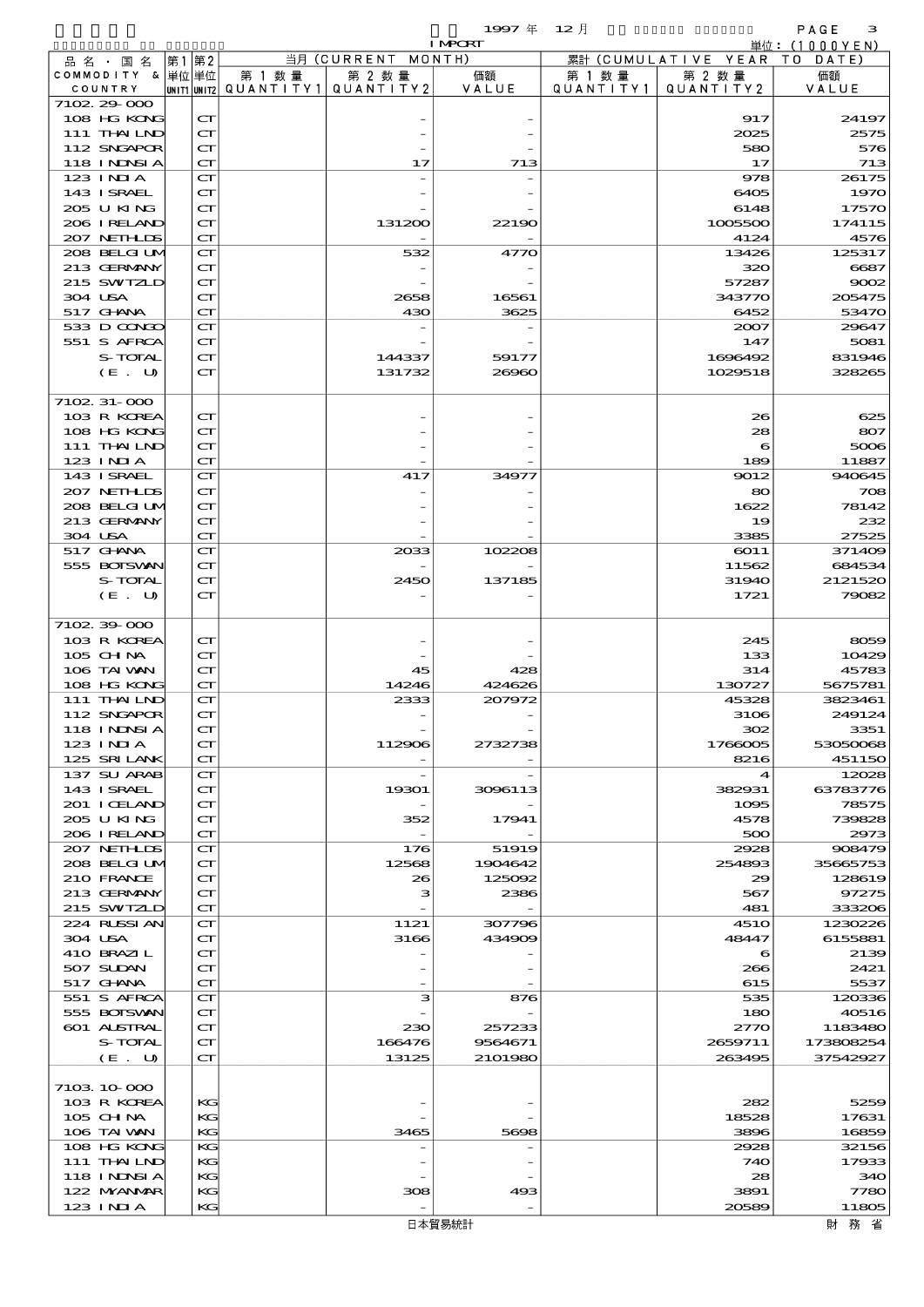|          |                             |      |                                                            |                                       |                                 | 1997年 12月      |           |                                        | PAGE<br>$\boldsymbol{4}$ |
|----------|-----------------------------|------|------------------------------------------------------------|---------------------------------------|---------------------------------|----------------|-----------|----------------------------------------|--------------------------|
|          |                             |      |                                                            |                                       |                                 | <b>I MPORT</b> |           |                                        | 単位: (1000YEN)            |
|          | 品名・国名<br>COMMODITY & 単位単位   | 第1第2 |                                                            | 第 1 数量                                | 当月 (CURRENT MONTH)<br>第 2 数量    | 価額             | 第 1 数 量   | 累計 (CUMULATIVE YEAR TO DATE)<br>第 2 数量 | 価額                       |
|          | COUNTRY                     |      |                                                            | unit1 unit2  Q∪ANT   TY1  Q∪ANT   TY2 |                                 | VALUE          | QUANTITY1 | QUANTITY 2                             | VALUE                    |
|          | 7103 10 000                 |      |                                                            |                                       |                                 |                |           |                                        |                          |
|          | 124 PAKISTN                 |      | KG                                                         |                                       |                                 |                |           | 20008                                  | 1506                     |
|          | 125 SRILANK                 |      | KG                                                         |                                       | $\bullet$                       | 2785           |           | $\mathbf o$                            | 6539                     |
|          | 131 NEPAL<br>205 U KING     |      | KG<br>KG                                                   |                                       |                                 |                |           | 350<br>82                              | 246<br>30958             |
|          | 210 FRANCE                  |      | KG                                                         |                                       |                                 |                |           | 45                                     | 823                      |
|          | 213 GERMANY                 |      | KG                                                         |                                       | 42                              | 1142           |           | 1004                                   | 13138                    |
|          | 215 SWIZLD                  |      | KG                                                         |                                       |                                 |                |           | $\circ$                                | 18023                    |
|          | 218 SPAIN                   |      | KG                                                         |                                       |                                 |                |           | 152                                    | 472                      |
|          | 220 I TALY                  |      | KG                                                         |                                       |                                 |                |           | 329                                    | 1640                     |
|          | 222 FINLAND<br>223 POLAND   |      | KG<br>KG                                                   |                                       |                                 |                |           | 200<br>1                               | 223<br>222               |
|          | 234 TURKEY                  |      | KG                                                         |                                       |                                 |                |           | 123                                    | 294                      |
|          | 302 CANADA                  |      | KG                                                         |                                       |                                 |                |           | 789                                    | 467                      |
| 304 USA  |                             |      | KG                                                         |                                       |                                 |                |           | 32959                                  | 45253                    |
|          | 305 MEXICO                  |      | KG                                                         |                                       |                                 |                |           | 34                                     | 326                      |
|          | 401 COLMBIA                 |      | KG                                                         |                                       |                                 |                |           | 4                                      | 707                      |
| 407 PERU | 408 BOLI VI A               |      | KG<br>KG                                                   |                                       | 48                              | 1139           |           | 11254<br>171                           | 13426<br>2847            |
|          | 410 BRAZIL                  |      | KG                                                         |                                       | 42754                           | 20033          |           | 707926                                 | 277989                   |
|          | 412 URUCUAY                 |      | KG                                                         |                                       |                                 |                |           | 175                                    | 381                      |
|          | 413 ARCENT                  |      | KG                                                         |                                       |                                 |                |           | 100                                    | 638                      |
|          | 533 D CONGO                 |      | KG                                                         |                                       |                                 |                |           | 41                                     | 261                      |
|          | 543 TANZN A                 |      | KG                                                         |                                       |                                 |                |           | 4                                      | 756                      |
|          | 545 MOZAMBO<br>546 MADAGAS  |      | KG<br>KG                                                   |                                       | 5700                            | 1627           |           | 6<br>29996                             | 1433<br>13526            |
|          | 550 NAMERIA                 |      | KС                                                         |                                       |                                 |                |           | 2300                                   | $_{663}$                 |
|          | 551 S AFRCA                 |      | KG                                                         |                                       |                                 |                |           | 114551                                 | 14292                    |
|          | 554 ZAMBIA                  |      | KG                                                         |                                       |                                 |                |           | $\mathbf{\Omega}$                      | 756                      |
|          | 601 ALSTRAL                 |      | KG                                                         |                                       |                                 |                |           | 274                                    | 10909                    |
|          | S-TOTAL                     |      | KG                                                         |                                       | 52317                           | 32917          |           | 973760                                 | 568477                   |
|          | (E. U)                      |      | KG                                                         |                                       | 42                              | 1142           |           | 1812                                   | 47254                    |
|          | 7103 91-000                 |      |                                                            |                                       |                                 |                |           |                                        |                          |
|          | 103 R KOREA                 |      | $\mathbf{C}\mathbf{\Gamma}$                                |                                       |                                 |                |           | 4857                                   | <b>1710</b>              |
|          | $105$ CHNA                  |      | $\mathbf{C}\mathbf{\Gamma}$                                |                                       | 151                             | 1092           |           | 4714                                   | 9820                     |
|          | 106 TAI VAN                 |      | $\mathbf{C}\mathbf{\Gamma}$                                |                                       |                                 |                |           | 129                                    | 2758                     |
|          | 108 HG KONG                 |      | $\mathbf{C}\mathbf{\Gamma}$                                |                                       | 10739                           | 48676          |           | 211126                                 | 1210154                  |
|          | 110 VI EINAM<br>111 THAILND |      | $\mathbf{C}\mathbf{\Gamma}$<br>$\mathbf{C}\mathbf{\Gamma}$ |                                       | 44409                           | 289528         |           | 9245<br>911599                         | 75438<br>7695934         |
|          | 112 SNGAPOR                 |      | $\mathbf{C}\mathbf{\Gamma}$                                |                                       |                                 |                |           | 80                                     | 671                      |
|          | 113 MALYSIA                 |      | $\mathbf{C}\mathbf{\Gamma}$                                |                                       |                                 |                |           | 46                                     | 4571                     |
|          | 122 MYANMAR                 |      | $\mathbf{C}\mathbf{\Gamma}$                                |                                       | 22                              | <b>4040</b>    |           | 61159                                  | 216636                   |
|          | 123 INIA                    |      | $\mathbf{C}\mathbf{\Gamma}$                                |                                       | 2807                            | 20497          |           | 352666                                 | 1223954                  |
|          | 124 PAKI STN                |      | $\mathbf{C}\mathbf{\Gamma}$                                |                                       | $\overline{\phantom{0}}$        |                |           | 1073                                   | 277                      |
|          | 125 SRILANK<br>143 ISRAEL   |      | $\mathbf{C}\mathbf{\Gamma}$<br>$\mathbf{C}\mathbf{\Gamma}$ |                                       | 2787                            | 33297          |           | 90413<br>2885                          | 1200541<br>142883        |
|          | 205 U KING                  |      | $\mathbf{C}\mathbf{\Gamma}$                                |                                       |                                 |                |           | 8                                      | 4173                     |
|          | 210 FRANCE                  |      | $\mathbf{C}\mathbf{\Gamma}$                                |                                       | 24                              | 287            |           | 20077                                  | 27641                    |
|          | 213 GERMANY                 |      | $\mathbf{C}\mathbf{\Gamma}$                                |                                       | 763                             | 1139           |           | 5284                                   | 64067                    |
|          | 215 SWIZLD                  |      | $\mathbf{C}\mathbf{\Gamma}$                                |                                       | 1000                            | 518            |           | 19698                                  | 59868                    |
|          | 220 I TALY<br>225 ALSTRIA   |      | $\mathbf{C}\mathbf{\Gamma}$<br>$\mathbf{C}\mathbf{\Gamma}$ |                                       |                                 |                |           | 5105<br>2100                           | 2206<br>532              |
| 304 USA  |                             |      | $\mathbf{C}\mathbf{\Gamma}$                                |                                       | $\overline{\phantom{a}}$<br>107 | 6570           |           | 637310                                 | 191081                   |
|          | 401 CCLMBIA                 |      | $\mathbf{C}\mathbf{\Gamma}$                                |                                       | 18018                           | 428903         |           | 241609                                 | 4807518                  |
|          | 410 BRAZIL                  |      | ${\bf C}\Gamma$                                            |                                       | 16                              | 398            |           | 21063                                  | 74427                    |
|          | 543 TANZN A                 |      | $\mathbf{C}\mathbf{\Gamma}$                                |                                       |                                 |                |           | 200                                    | 5937                     |
|          | 546 MADAGAS                 |      | $\mathbf{C}\mathbf{\Gamma}$                                |                                       |                                 |                |           | 11                                     | 1196                     |
|          | 551 S AFRCA<br>554 ZAMBIA   |      | $\mathbf{C}\mathbf{\Gamma}$<br>$\mathbf{C}\mathbf{\Gamma}$ |                                       |                                 |                |           | 121<br>292                             | 47157<br>104558          |
|          | 601 ALSTRAL                 |      | ${\bf C}\Gamma$                                            |                                       | 325                             | 443            |           | 3032                                   | 32543                    |
|          | S-TOTAL                     |      | $\mathbf{C}\mathbf{\Gamma}$                                |                                       | 81168                           | 835388         |           | 2605902                                | 17208251                 |
|          | (E. U)                      |      | $\mathbf{C}\mathbf{\Gamma}$                                |                                       | 787                             | 1426           |           | 32574                                  | 98619                    |
|          |                             |      |                                                            |                                       |                                 |                |           |                                        |                          |
|          | 710399000                   |      |                                                            |                                       |                                 |                |           |                                        |                          |
|          | 103 R KOREA<br>104 N KOREA  |      | $\mathbf{C}\mathbf{\Gamma}$<br>$\mathbf{C}\mathbf{\Gamma}$ |                                       | 251500                          | 1534           |           | 4054085<br>40                          | 38211<br>1458            |
|          | $105$ CHNA                  |      | ${\bf C}\Gamma$                                            |                                       | 1801142                         | 3007           |           | 26452096                               | 110037                   |
|          | 106 TAI VAN                 |      | $\mathbf{C}\mathbf{\Gamma}$                                |                                       | 1629188                         | 14299          |           | 29865299                               | 119383                   |
|          | 108 HG KONG                 |      | $\mathbf{C}\mathbf{\Gamma}$                                |                                       | 1165556                         | 235029         |           | 28674974                               | 4302948                  |
|          | 110 VI EINAM                |      | ${\bf C}\Gamma$                                            |                                       |                                 |                |           | 552                                    | 2778                     |
|          | 111 THAILND                 |      | $\mathbf{C}\mathbf{\Gamma}$                                |                                       | 182059                          | 86935          |           | 3695195                                | 1910228                  |
|          | 112 SNGAPOR<br>113 MALYSIA  |      | ${\bf C}\Gamma$<br>$\mathbf{C}\mathbf{\Gamma}$             |                                       | 86                              | 1005           |           | 3836<br>$\infty$                       | 1689<br>7289             |
|          | 118 INNSI A                 |      | $\mathbf{C}\mathbf{\Gamma}$                                |                                       |                                 |                |           | 9226                                   | 570                      |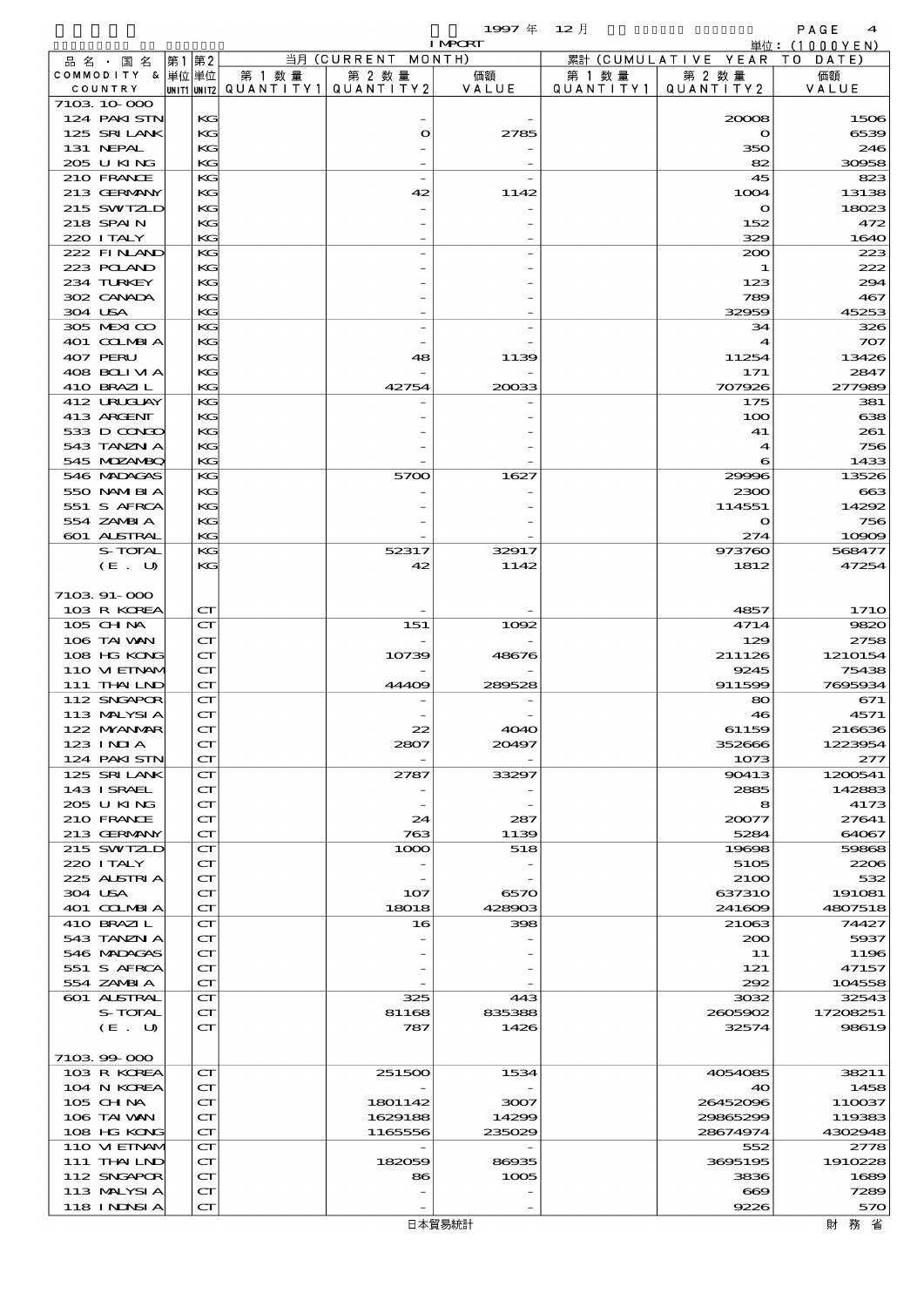品別国別表 輸 入 1997 12 確定 (Fixed Annual) 5

|                            |       |                                                            |                                       |                | <b>I MPORT</b>  |           |                              | 単位: (1000 Y E N)           |
|----------------------------|-------|------------------------------------------------------------|---------------------------------------|----------------|-----------------|-----------|------------------------------|----------------------------|
| 品 名 ・ 国 名                  | 第1 第2 |                                                            |                                       | 当月 (CURRENT    | MONTH)          |           | 累計 (CUMULATIVE YEAR TO DATE) |                            |
| COMMODITY & 単位単位           |       |                                                            | 第 1 数量                                | 第 2 数量         | 価額              | 第 1 数 量   | 第 2 数量                       | 価額                         |
| COUNTRY<br>710399000       |       |                                                            | unit1 unit2  QUANT   TY1  QUANT   TY2 |                | VALUE           | QUANTITY1 | QUANTITY 2                   | VALUE                      |
| 122 MYANMAR                |       | $\mathbf{C}\mathbf{\Gamma}$                                |                                       | 2004           | 29469           |           | 13462                        | 131307                     |
| 123 INIA                   |       | $\mathbf{C}\mathbf{\Gamma}$                                |                                       | 915311         | 41972           |           | 49059658                     | 1475069                    |
| 124 PAKISTN                |       | $\mathbf{C}\mathbf{\Gamma}$                                |                                       |                |                 |           | 3503486                      | 7226                       |
| 125 SRILANK                |       | $\mathbf{C}\mathbf{\Gamma}$                                |                                       | 11743          | 18851           |           | 194850                       | 1158823                    |
| 130 AFGNSTN                |       | $\mathbf{C}\mathbf{\Gamma}$                                |                                       |                |                 |           | 170                          | 763                        |
| 131 NEPAL                  |       | $\mathbf{C}\mathbf{\Gamma}$                                |                                       | 590            | 572             |           | 590                          | 572                        |
| 143 ISRAEL<br>205 U KING   |       | $\mathbf{C}\mathbf{\Gamma}$<br>$\mathbf{C}\mathbf{\Gamma}$ |                                       | 19750          |                 |           | 1758                         | 5073<br>3579               |
| 208 BELGI UM               |       | $\mathbf{C}\mathbf{\Gamma}$                                |                                       |                | 786             |           | 172170<br>6                  | 1008                       |
| 200 LUNABRG                |       | $\mathbf{C}\mathbf{\Gamma}$                                |                                       |                |                 |           | 5000                         | 1189                       |
| 210 FRANCE                 |       | $\mathbf{C}\mathbf{\Gamma}$                                |                                       |                |                 |           | 439                          | 533                        |
| 213 GERMANY                |       | $\mathbf{C}\mathbf{\Gamma}$                                |                                       | 319460         | 85097           |           | 1896294                      | 882408                     |
| 215 SWIZLD                 |       | $\mathbf{C}\mathbf{\Gamma}$                                |                                       | $\infty$       | 1931            |           | 46856                        | 7870                       |
| 220 I TALY                 |       | $\mathbf{C}\mathbf{\Gamma}$                                |                                       |                |                 |           | 25659                        | 11207                      |
| 223 POLAND<br>224 RUSSI AN |       | $\mathbf{C}\mathbf{\Gamma}$<br>$\mathbf{C}\mathbf{\Gamma}$ |                                       |                |                 |           | 325073<br>63376              | 2317<br>93400              |
| 225 ALSTRIA                |       | $\mathbf{C}\mathbf{\Gamma}$                                |                                       | 4              | 251             |           | 338                          | 11048                      |
| 302 CANADA                 |       | $\mathbf{C}\mathbf{\Gamma}$                                |                                       |                |                 |           | 1092                         | 2325                       |
| 304 USA                    |       | $\mathbf{C}\mathbf{\Gamma}$                                |                                       | 1430197        | 10019           |           | 4627381                      | 326646                     |
| 305 MEXICO                 |       | $\mathbf{C}\mathbf{\Gamma}$                                |                                       |                |                 |           | 34364                        | 352387                     |
| 315 BAHANAA                |       | $\mathbf{C}\mathbf{\Gamma}$                                |                                       |                |                 |           | 143                          | 859                        |
| 401 COLMBIA                |       | $\mathbf{C}\mathbf{\Gamma}$                                |                                       |                |                 |           | 444                          | 6169                       |
| 407 PERU                   |       | $\mathbf{C}\mathbf{\Gamma}$                                |                                       |                |                 |           | 2251350                      | 5768                       |
| 408 BOLIVIA                |       | $\mathbf{C}\mathbf{\Gamma}$                                |                                       | 989627         | 589             |           | 989627                       | 589                        |
| 410 BRAZIL<br>412 URUCUAY  |       | $\mathbf{C}\mathbf{\Gamma}$<br>$\mathbf{C}\mathbf{\Gamma}$ |                                       | 1172276        | 126757          |           | 245723138<br>490000          | 1600872<br>50 <sup>3</sup> |
| 525 N GER                  |       | $\mathbf{C}\mathbf{\Gamma}$                                |                                       |                |                 |           | 1000                         | 547                        |
| 541 KENYA                  |       | $\mathbf{C}\mathbf{\Gamma}$                                |                                       | 131            | 1529            |           | $\infty$                     | 5289                       |
| 543 TANZN A                |       | $\mathbf{C}\mathbf{\Gamma}$                                |                                       |                |                 |           | 2978                         | 38559                      |
| 546 MADAGAS                |       | $\mathbf{C}\mathbf{\Gamma}$                                |                                       | 68250          | 801             |           | 519575                       | 1733                       |
| 551 S AFRCA                |       | $\mathbf{C}\mathbf{\Gamma}$                                |                                       | 184770         | 298             |           | 24435167                     | 15800                      |
| 554 ZAMBI A                |       | $\mathbf{C}\mathbf{\Gamma}$                                |                                       |                |                 |           | 30                           | 822                        |
| 601 ALSTRAL<br>606 NEWELD  |       | $\mathbf{C}\mathbf{\Gamma}$<br>$\mathbf{C}\mathbf{\Gamma}$ |                                       | 40398          | 329174          |           | 405824<br>6898               | 3392907<br>21200           |
| S-TOTAL                    |       | $\mathbf{C}\mathbf{\Gamma}$                                |                                       | 10184732       | 989905          |           | 427554864                    | 16060958                   |
| $(E_U U)$                  |       | $\mathbf{C}\mathbf{\Gamma}$                                |                                       | 339214         | 86134           |           | 2099906                      | 910972                     |
|                            |       |                                                            |                                       |                |                 |           |                              |                            |
| 7104.10-000                |       |                                                            |                                       |                |                 |           |                              |                            |
| 103 R KOREA                |       | Œ                                                          |                                       | 3213960        | 32624           |           | 22018770                     | 215359                     |
| 105 CHNA                   |       | Œ                                                          |                                       | 251300         | 33403           |           | 12458550                     | 431159                     |
| 106 TAI VAN                |       | Œ<br>Œ                                                     |                                       | 813630         | 5738<br>1120    |           | 2318430                      | 31376                      |
| 108 HG KONG<br>111 THAILND |       | Œ                                                          |                                       | 64000<br>54000 | 7953            |           | 64800<br>346000              | 2367<br>54260              |
| 112 SNGAPOR                |       | Œ                                                          |                                       |                |                 |           | 381 <sub>00</sub>            | 4875                       |
| 113 MALYSIA                |       | Œ                                                          |                                       | 816300         | 33398           |           | 6002760                      | 257129                     |
| 117 PHLPIN                 |       | Œ                                                          |                                       |                |                 |           | 800                          | 224                        |
| 118 I NDSI A               |       | Œ                                                          |                                       | 81000          | 38356           |           | 1389550                      | 513132                     |
| 127 BANCLA                 |       | Œ                                                          |                                       | 8500           | 4083            |           | 86050                        | 30566                      |
| 138 KUWAIT                 |       | Œ                                                          |                                       |                |                 |           | 532270                       | 6237                       |
| 210 FRANCE<br>213 GERMANY  |       | Œ<br>Œ                                                     |                                       |                |                 |           | 8019<br>25300                | 31580<br>1029              |
| 224 RUSSI AN               |       | Œ                                                          |                                       |                |                 |           | 3671970                      | 27314                      |
| 232 BULGAR                 |       | œ                                                          |                                       |                |                 |           | 2504000                      | 25622                      |
| 302 CANADA                 |       | Œ                                                          |                                       |                |                 |           | 408000                       | 3986                       |
| 304 USA                    |       | Œ                                                          |                                       | 100800         | 4363            |           | 4262940                      | 57714                      |
| 601 ALSTRAL                |       | Œ                                                          |                                       |                |                 |           | 4000                         | 399                        |
| 606 NEWELD                 |       | Œ                                                          |                                       |                |                 |           | 1000                         | 571                        |
| S-TOTAL<br>(E. U)          |       | Œ<br>Œ                                                     |                                       | 5403490        | 161038          |           | 56141309<br>33319            | 1694899<br>32609           |
|                            |       |                                                            |                                       |                |                 |           |                              |                            |
| 7104.20-000                |       |                                                            |                                       |                |                 |           |                              |                            |
| 103 R KOREA                |       | Œ                                                          |                                       | 102900         | 5442            |           | 2531773                      | 80397                      |
| 105 CH NA                  |       | Œ                                                          |                                       | 52000          | 4457            |           | 270000                       | 11354                      |
| 106 TAI VAN                |       | Œ                                                          |                                       |                |                 |           | 536240                       | 3292                       |
| 108 HG KONG                |       | Œ                                                          |                                       |                |                 |           | 22000                        | 1592                       |
| 111 THAILND<br>2005 U KING |       | Œ<br>Œ                                                     |                                       |                |                 |           | 9200<br>1000                 | 1035<br>820                |
| 206 I RELAND               |       | œ                                                          |                                       | 500            | 804             |           | 13967                        | 13768                      |
| 210 FRANCE                 |       | Œ                                                          |                                       |                |                 |           | 951900                       | 16554                      |
| 213 GERMANY                |       | Œ                                                          |                                       |                |                 |           | 39975                        | 521                        |
| 215 SWIZLD                 |       | Œ                                                          |                                       | 205000         | 3073            |           | 2260000                      | 30057                      |
| 220 I TALY                 |       | Œ                                                          |                                       |                |                 |           | 420                          | 258                        |
| 224 RUSSI AN               |       | Œ                                                          |                                       |                |                 |           | 415000                       | 5688                       |
| 302 CANADA                 |       | Œ                                                          |                                       |                | $-452 - 67 = 1$ |           | 169782                       | 24578<br>다 하는 것은           |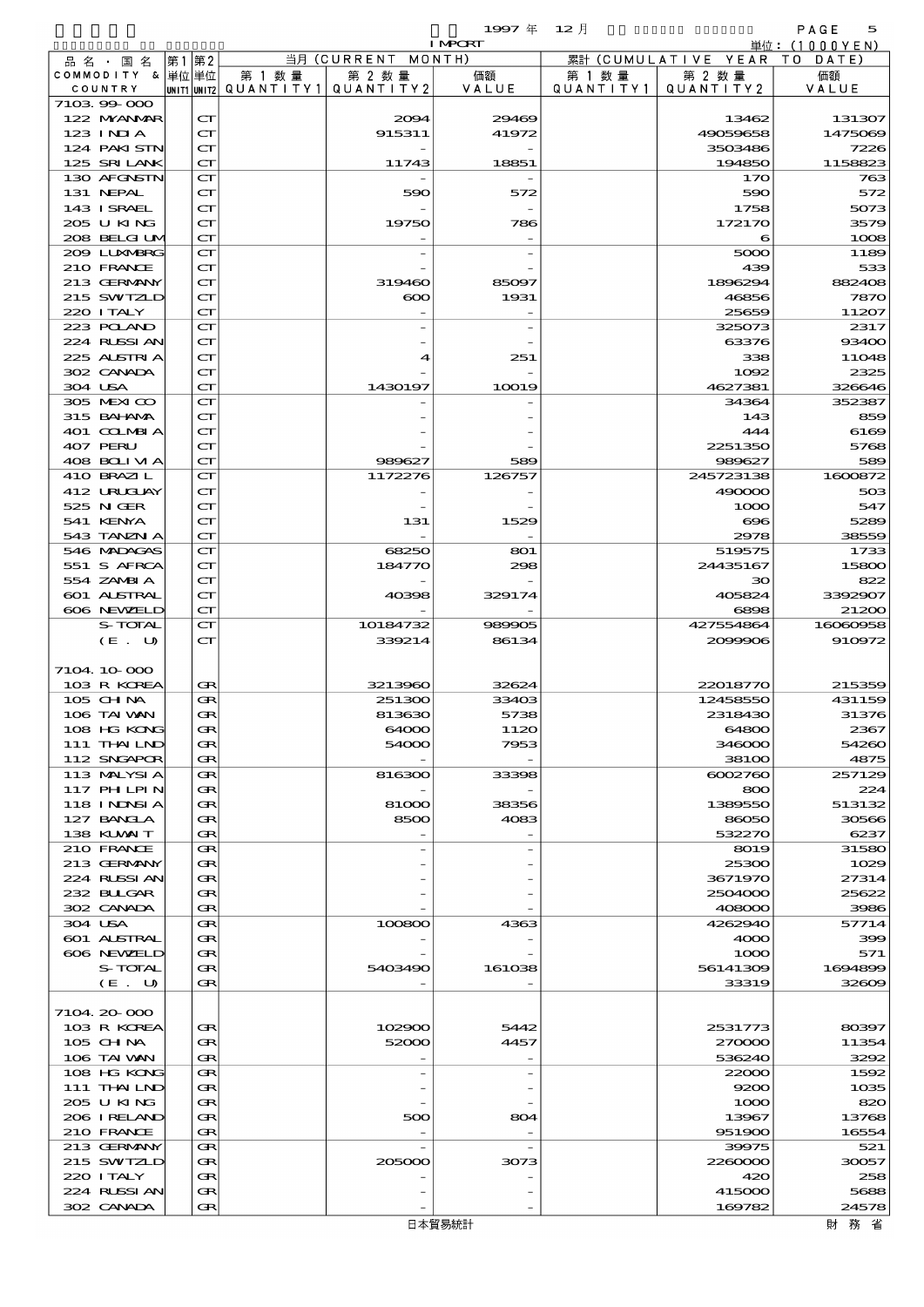$1997 \nsubseteq 12 \nparallel$  PAGE 6

|                  |                             |        |                                 | <b>I MPORT</b> |           |                              | 単位: (1000YEN) |
|------------------|-----------------------------|--------|---------------------------------|----------------|-----------|------------------------------|---------------|
| 品名・国名            | 第1第2                        |        | 当月 (CURRENT MONTH)              |                |           | 累計 (CUMULATIVE YEAR TO DATE) |               |
| COMMODITY & 単位単位 |                             | 第 1 数量 | 第 2 数量                          | 価額             | 第 1 数 量   | 第 2 数量                       | 価額            |
| COUNTRY          |                             |        | UNIT1 UNIT2 QUANTITY1 QUANTITY2 | VALUE          | QUANTITY1 | QUANTITY 2                   | VALUE         |
| 7104 20 000      |                             |        |                                 |                |           |                              |               |
| 304 USA          | Œ                           |        | 4424580                         | 21956          |           | 43161456                     | 166557        |
| S-TOTAL          | Œ                           |        | 4784980                         | 35732          |           | 50382713                     | 356471        |
| (E. U)           | Œ                           |        | 500                             | 804            |           | 1007262                      | 31921         |
|                  |                             |        |                                 |                |           |                              |               |
| 7104 90 000      |                             |        |                                 |                |           |                              |               |
| 103 R KOREA      | Œ                           |        |                                 |                |           | 222880                       | 7111          |
| 105 CHNA         | Œ                           |        | 11831O                          | 1198           |           | 1117400                      | 26028         |
| 106 TAI VAN      | Œ                           |        | 263                             | 441            |           | 314332                       | 12200         |
| 108 HG KONG      | Œ                           |        | 10000                           | 225            |           | 83001                        | <b>9910</b>   |
| 111 THAILND      | Œ                           |        |                                 |                |           | 93847                        | 13831         |
| 113 MALYSIA      | Œ                           |        | 634000                          | 927            |           | 5843700                      | 7618          |
| 118 INNSI A      | Œ                           |        |                                 |                |           | 22                           | 592           |
| $123$ INIA       | Œ                           |        |                                 |                |           | 90956                        | 955           |
| 125 SRILANK      | Œ                           |        | 186                             | 2466           |           | 3432                         | 27634         |
| 205 U KING       | Œ                           |        |                                 |                |           | 7041                         | 3872          |
| 206 IRELAND      | Œ                           |        | 450                             | 397            |           | 780                          | 868           |
| 210 FRANCE       | Œ                           |        |                                 |                |           | 14000500                     | 17596         |
| 213 GERMANY      | Œ                           |        | <b>2810</b>                     | 3831           |           | 91023                        | 28348         |
| 215 SWIZLD       | Œ                           |        | 41490                           | 4580           |           | 807640                       | 27225         |
| 220 I TALY       | Œ                           |        |                                 |                |           | 1200                         | 947           |
| 224 RUSSI AN     | Œ                           |        |                                 |                |           | 3800                         | 971           |
|                  |                             |        |                                 |                |           |                              |               |
| 225 ALSTRIA      | Œ                           |        | 1920                            | 792            |           | 35620                        | 13619         |
| 302 CANADA       | Œ                           |        | 10000                           | 2316           |           | 49139                        | 9741          |
| 304 USA          | Œ                           |        | 12780                           | 8021           |           | 579487                       | 136832        |
| 601 ALSTRAL      | Œ                           |        |                                 |                |           | 555                          | 2052          |
| S-TOTAL          | Œ                           |        | 832209                          | 25194          |           | 23346355                     | 347950        |
| (E. U)           | Œ                           |        | 5180                            | 5020           |           | 14136164                     | 65250         |
|                  |                             |        |                                 |                |           |                              |               |
| 7105 10 010      |                             |        |                                 |                |           |                              |               |
| 103 R KOREA      | $\mathbf{C}\mathbf{\Gamma}$ |        |                                 |                |           | 23500                        | 4335          |
| 205 U KING       | $\mathbf{C}\mathbf{\Gamma}$ |        | 6940                            | 1312           |           | 45215                        | 4652          |
| 206 IRELAND      | $\mathbf{C}\mathbf{\Gamma}$ |        | 187800                          | 14181          |           | 1674340                      | 137351        |
| 207 NETHLIS      | $\mathbf{C}\mathbf{\Gamma}$ |        |                                 |                |           | 5000                         | 215           |
| 208 BELGI UM     | CT                          |        | 24500                           | 6403           |           | 344000                       | 66715         |
| 215 SWIZLD       | $\mathbf{C}\mathbf{\Gamma}$ |        | 6500                            | 840            |           | 339800                       | 41666         |
| 304 USA          | $\mathbf{C}\mathbf{\Gamma}$ |        | 33800                           | 2811           |           | 287650                       | 16895         |
| 517 GHNA         | $\mathbf{C}\mathbf{\Gamma}$ |        |                                 |                |           | $\infty$                     | 2247          |
| S-TOTAL          | $\mathbf{C}\mathbf{\Gamma}$ |        | 259540                          | 25547          |           | 2725505                      | 274076        |
| (E. U)           | $\mathbf{C}\mathbf{\Gamma}$ |        | 219240                          | 21896          |           | 2068555                      | 208933        |
|                  |                             |        |                                 |                |           |                              |               |
| 7105 10 090      |                             |        |                                 |                |           |                              |               |
| 103 R KOREA      | $\mathbf{C}\mathbf{\Gamma}$ |        | 57500                           | 11212          |           | 1742800                      | 351274        |
| 105 CH NA        | $\mathbf{C}\mathbf{\Gamma}$ |        | 1105880                         | 23114          |           | 18558395                     | 288244        |
| 108 HG KONG      | $\mathbf{C}\mathbf{\Gamma}$ |        | 50000                           | 9875           |           | 98367                        | 37808         |
| 113 MALYSIA      | $\mathbf{C}\mathbf{\Gamma}$ |        |                                 |                |           | 21000                        | 3179          |
| 143 ISRAEL       | $\mathbf{C}\mathbf{\Gamma}$ |        |                                 |                |           | 5000                         | 317           |
| 205 U KING       | $\mathbf{C}\mathbf{\Gamma}$ |        | 39400                           | 2625           |           | 332045                       | 20253         |
| 206 IRELAND      | $\mathbf{C}\mathbf{\Gamma}$ |        | 3128500                         | 456963         |           | 35758392                     | 5504730       |
| 208 BELGI UM     | $\mathbf{C}\mathbf{\Gamma}$ |        | 800000                          | 6181           |           | 10934500                     | 102315        |
| 215 SWIZLD       | $\mathbf{C}\mathbf{\Gamma}$ |        | <b>224610</b>                   | 34557          |           | 1174790                      | 156109        |
| 224 RUSSI AN     | $\mathbf{C}\mathbf{\Gamma}$ |        |                                 |                |           | 459000                       | 7091          |
| 238 UKRAINE      | $\mathbf{C}\mathbf{\Gamma}$ |        |                                 |                |           | 7661300                      | 132978        |
| 304 USA          | $\mathbf{C}\mathbf{\Gamma}$ |        | 2389560                         | 231131         |           | 32319017                     | 3060324       |
| S-TOTAL          | $\mathbf{C}\mathbf{\Gamma}$ |        | 7795450                         | 775658         |           | 109064606                    | 9664622       |
| (E. U)           | $\mathbf{C}\mathbf{\Gamma}$ |        | 3967900                         | 465769         |           | 47024937                     | 5627298       |
|                  |                             |        |                                 |                |           |                              |               |
| 7105.90-000      |                             |        |                                 |                |           |                              |               |
|                  |                             |        |                                 |                |           |                              | 236           |
| 106 TAI VAN      | Œ                           |        |                                 |                |           | 12800                        |               |
| 111 THAILND      | Œ                           |        |                                 |                |           | 2500                         | 643           |
| $123$ INIA       | Œ                           |        |                                 |                |           | 227000                       | 401           |
| 205 U KING       | Œ                           |        |                                 |                |           | 15677550                     | 7119          |
| 213 GERMANY      | Œ                           |        |                                 |                |           | 337700                       | 3289          |
| 215 SWIZLD       | Œ                           |        |                                 |                |           | 3500                         | 1055          |
| 220 I TALY       | Œ                           |        |                                 |                |           | 995                          | 342           |
| 304 USA          | Œ                           |        | 51388210                        | 28876          |           | 541706710                    | 242033        |
| 410 BRAZIL       | Œ                           |        |                                 |                |           | 1000000                      | 1266          |
| S-TOTAL          | Œ                           |        | 51388210                        | 28876          |           | 558968755                    | 256384        |
| (E. U)           | Œ                           |        |                                 |                |           | 16016245                     | 10750         |
|                  |                             |        |                                 |                |           |                              |               |
| 7106 10 000      |                             |        |                                 |                |           |                              |               |
| 111 THAILND      | Œ                           |        | 44800                           | 1163           |           | 703290                       | 17053         |
| 113 MALYSIA      | Œ                           |        |                                 |                |           | 84454                        | 2960          |
| 117 PH LPIN      | Œ                           |        |                                 |                |           | 1477000                      | 7475          |
| 205 U KING       | Œ                           |        |                                 |                |           | 65214                        | 1439          |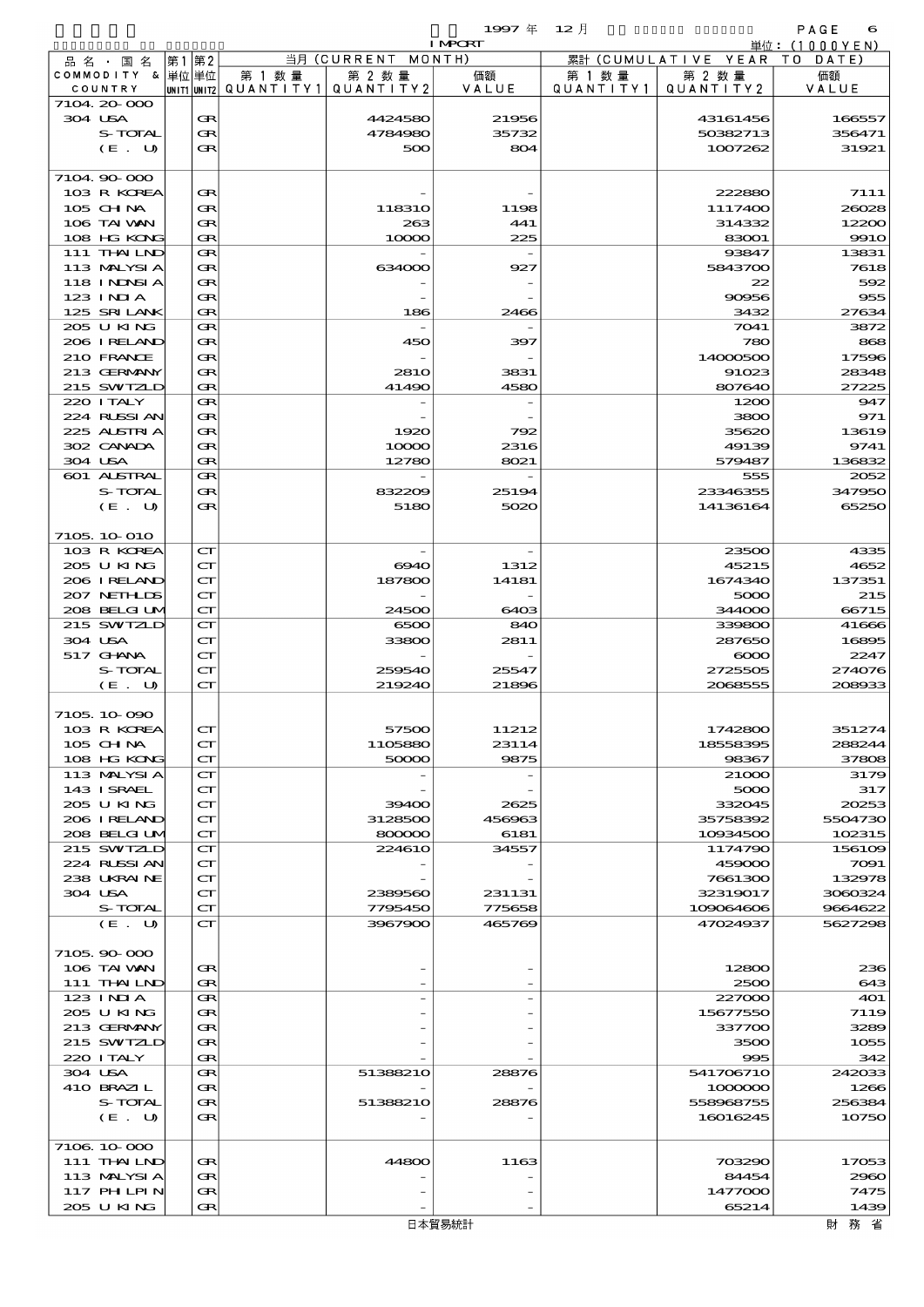|                  |     |               |           |            | 1997年          | $12\,$ H      |            | PAGE<br>$\overline{z}$ |
|------------------|-----|---------------|-----------|------------|----------------|---------------|------------|------------------------|
|                  |     |               |           |            | <b>I MPORT</b> |               |            | 000YEN<br>単位:(1        |
| 品名・<br>国 名       | 第1  | 第2            |           | 当月(CURRENT | MONTH)         | 累計(CUMULATIVE | YEAR       | DATE)<br>т о           |
| <b>COMMODITY</b> | - & | 単位 単位         | 第 1 数量    | 第 2 数量     | 価額             | 1 数 暈<br>第 1  | 第 2 数量     | 価額                     |
| COUNTRY          |     | UN TT1 UN TT2 | QUANTITY1 | QUANTITY2  | VALUE          | QUANTITY1     | QUANTITY 2 | VALUE                  |
| 7106 10 000      |     |               |           |            |                |               |            |                        |
| 210 FRANCE       |     | Œ             |           |            |                |               | 37120000   | 681561                 |
| 213 GERMANY      |     | Œ             |           | 1141600    | 37177          |               | 13956520   | 408127                 |
| 304 USA          |     | Œ             |           | 5586735    | 165375         |               | 63283812   | 1696611                |
| 324 PRINICO      |     | Œ             |           | 190750     | 5082           |               | 2796008    | 64911                  |
| S-TOTAL          |     | Œ             |           | 6963885    | 208797         |               | 119486298  | 2880137                |
| (E. U)           |     | Œ             |           | 1141600    | 37177          |               | 51141734   | 1091127                |
|                  |     |               |           |            |                |               |            |                        |
| $7106.91 - 000$  |     |               |           |            |                |               |            |                        |
| 103 R KOREA      |     | Œ             |           | 3006598    | 64577          |               | 3006598    | 64577                  |
| $105$ CHNA       |     | GR.           |           | -          |                |               | 500000     | 79827                  |

| 304 USA            | Œ | 5586735   | 165375  | 63283812    | 1696611  |
|--------------------|---|-----------|---------|-------------|----------|
| 324 PRIRICO        | Œ | 190750    | 5082    | 2796008     | 64911    |
| S-TOTAL            | Œ | 6963885   | 208797  | 119486298   | 2880137  |
| (E. U)             | Œ | 1141600   | 37177   | 51141734    | 1091127  |
|                    |   |           |         |             |          |
|                    |   |           |         |             |          |
| $7106.91 - 000$    |   |           |         |             |          |
| 103 R KOREA        | Œ | 3006598   | 64577   | 3006598     | 64577    |
| $105$ CHNA         | Œ |           |         | 5000000     | 79827    |
| 107 MONGOL         | Œ | 155656    | 3759    | 938527      | 17819    |
| 108 HG KONG        | Œ |           |         | 18670442    | 341993   |
| 112 SNGAPOR        |   |           |         | 66908000    |          |
|                    | Œ |           |         |             | 110031   |
| 117 PHLPIN         | Œ | 500000    | 10177   | 500000      | 10177    |
| 118 I NDSI A       | Œ |           |         | 100000      | 110C     |
| 213 GERMANY        | Œ |           |         | 400         | 448      |
| 223 POLAND         | Œ |           |         | 32000000    | 602284   |
| 302 CANADA         | Œ |           |         | 36178964    | 729936   |
| 304 USA            | Œ | 66391131  | 577663  | 503439449   | 5743052  |
|                    |   |           |         |             |          |
| 305 MEXICO         | Œ | 17998495  | 384197  | 566809187   | 10556402 |
| 324 PRIRICO        | Œ |           |         | 25552       | 549      |
| 407 PERU           | Œ | 14530103  | 295452  | 71943774    | 1374364  |
| <b>601 ALSTRAL</b> | Œ | 8984547   | 175252  | 94774214    | 1774907  |
| S-TOTAL            | Œ | 111566530 | 1511077 | 1400295107  | 21407466 |
|                    |   |           |         |             |          |
| (E. U)             | Œ |           |         | 400         | 448      |
|                    |   |           |         |             |          |
| 7106 92 110        |   |           |         |             |          |
| 103 R KOREA        | Œ | 3000000   | 5088    | 53280000    | 78092    |
| 105 CHNA           | Œ |           |         | 2666        | 790      |
| 106 TAI WAN        | Œ | 6400      | 740     | 10506400    | 18023    |
|                    |   |           |         |             |          |
| 112 SNGAPOR        | Œ | 1000000   | 1846    | 4100000     | 7867     |
| 113 MALYSIA        | Œ | 1550000   | 2042    | 7750000     | 10773    |
| 117 PH LPIN        | Œ |           |         | 1050000     | 6867     |
| $123$ INIA         | Œ |           |         | 75000       | 1741     |
| 203 SWEDEN         | Œ |           |         | 70000       | 1800     |
| 205 U KING         | Œ |           |         | 10000       | 205      |
|                    |   |           |         |             |          |
| 213 GERMANY        | Œ | 252560    | 3848    | 2520897     | 43397    |
| 304 USA            | Œ | 1022553   | 2650    | 69433296    | 121457   |
| 409 CHLE           | Œ |           |         | 1989290     | 70188    |
| 410 BRAZIL         | Œ |           |         | 172710      | 2742     |
| S-TOTAL            | Œ | 6831513   | 16214   | 150960259   | 36396C   |
| (E. U)             | Œ | 252560    | 3848    | 2600897     | 45411    |
|                    |   |           |         |             |          |
|                    |   |           |         |             |          |
| 7106 92 190        |   |           |         |             |          |
| 105 CH NA          | Œ |           |         | 18000       | 1000C    |
| 117 PHLPIN         | Œ |           |         | 329000      | 2465     |
| 208 BELGI UM       | Œ | 9480      | 251     | 9480        | 251      |
|                    |   |           |         |             |          |
| 213 GERMANY        | Œ | 5000      | 423     | 59019       | 2688     |
| 215 SWIZLD         | Œ |           |         | 25000       | 2001     |
| 304 USA            | Œ |           |         | 62706814    | 1158902  |
| 305 MEXICO         | Œ |           |         | 18656494    | 311859   |
| 601 ALSTRAL        | Œ |           |         | 3958382     | 78698    |
| S-TOTAL            | Œ | 14480     | 674     | 85762189    | 1557924  |
|                    |   |           |         |             |          |
| (E. U)             | Œ | 14480     | 674     | 68499       | 2939     |
|                    |   |           |         |             |          |
| 7106 92 200        |   |           |         |             |          |
| 103 R KOREA        | Œ | 84000     | 1308    | 3182000     | 6316C    |
| $105$ CHNA         | Œ |           |         | 2000        | 463      |
| 106 TAI VAN        | Œ |           |         | 6988663     | 19424    |
|                    |   |           |         |             |          |
| 112 SNGAPOR        | Œ | 1799969   | 9279    | 4399969     | 14435    |
| 113 MALYSIA        | Œ | 544900    | 735     | 4770333     | 15774    |
| 118 I NINSI A      | Œ |           |         | 1350        | 252      |
| 205 U KING         | Œ |           |         | <b>4710</b> | 386      |
| 213 GERMANY        | Œ |           |         | 5970631     | 116900   |
| 220 I TALY         | Œ |           |         | 23000       | 290      |
|                    |   |           |         |             |          |
| 304 USA            | Œ | 261000    | 10532   | 5179791     | 91695    |
| 305 MEXICO         | Œ |           |         | 3000        | 201      |
| 410 BRAZIL         | Œ |           |         | 112189      | 2202     |
| S-TOTAL            | Œ | 2689869   | 21854   | 30637636    | 325191   |
| (E. U)             | Œ |           |         | 5998341     | 117585   |
|                    |   |           |         |             |          |
|                    |   |           |         |             |          |
| 7107.00-000        |   |           |         |             |          |
| 103 R KOREA        | Œ |           |         | 131020      | 1781     |
| $105$ CHNA         | Œ |           |         | 2683        | 252      |
|                    |   |           |         |             |          |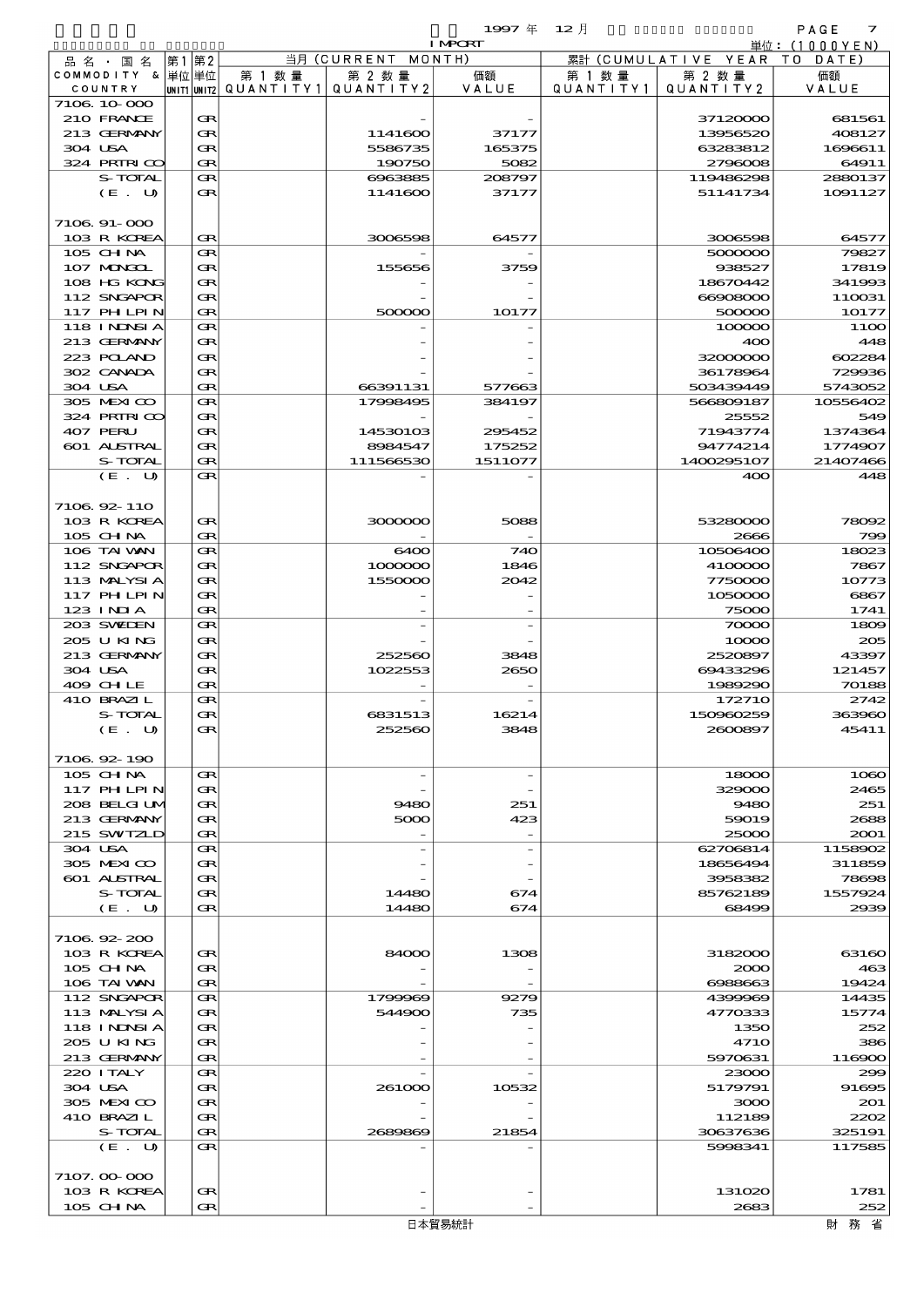$\begin{array}{cccc}\n 1997 & \# & 12 \end{array}$ 

|                             |      |        |        |                                                  | <b>I MPORT</b>    |                     |                              | 単位:(1000YEN)          |
|-----------------------------|------|--------|--------|--------------------------------------------------|-------------------|---------------------|------------------------------|-----------------------|
| 品名・国名                       | 第1第2 |        |        | 当月 (CURRENT MONTH)                               |                   |                     | 累計 (CUMULATIVE YEAR TO DATE) |                       |
| COMMODITY & 単位単位<br>COUNTRY |      |        | 第 1 数量 | 第 2 数量<br> unit1 unit2  QUANT   TY1  QUANT   TY2 | 価額<br>VALUE       | 第 1 数量<br>QUANTITY1 | 第 2 数量<br>QUANTITY 2         | 価額<br>VALUE           |
| 7107.00-000                 |      |        |        |                                                  |                   |                     |                              |                       |
| 113 MALYSIA                 |      | Œ      |        |                                                  |                   |                     | 8897000                      | 484                   |
| 213 GERMANY                 |      | Œ      |        |                                                  |                   |                     | 16521                        | 2689                  |
| 304 USA<br>S-TOTAL          |      | Œ<br>Œ |        |                                                  |                   |                     | 4000<br>9051224              | 396<br>5602           |
| (E. U)                      |      | Œ      |        |                                                  |                   |                     | 16521                        | 2689                  |
|                             |      |        |        |                                                  |                   |                     |                              |                       |
| 7108 11-000                 |      |        |        |                                                  |                   |                     |                              |                       |
| 108 HG KONG                 |      | Œ      |        |                                                  |                   |                     | 324                          | 444                   |
| 113 MALYSIA<br>205 U KING   |      | Œ<br>Œ |        | 27844                                            | 1530              |                     | 406451<br>3581               | 26874<br>4462         |
| 210 FRANCE                  |      | Œ      |        |                                                  |                   |                     | 5000                         | 1143                  |
| 213 GERMANY                 |      | Œ      |        |                                                  |                   |                     | 13092                        | 1920 <sub>€</sub>     |
| 304 USA                     |      | Œ      |        | 3540                                             | 4758              |                     | 11234                        | 20003                 |
| 324 PRIRICO                 |      | Œ      |        |                                                  |                   |                     | 150                          | 236                   |
| 529 C AFRCA<br>S-TOTAL      |      | Œ      |        |                                                  |                   |                     | 3862                         | 1500<br>73880         |
| (E. U)                      |      | Œ<br>Œ |        | 31384                                            | 6288              |                     | 443694<br>21673              | 24814                 |
|                             |      |        |        |                                                  |                   |                     |                              |                       |
| 7108 12 000                 |      |        |        |                                                  |                   |                     |                              |                       |
| 103 R KOREA                 |      | Œ      |        | 522998                                           | 657329            |                     | 12022998                     | 15800062              |
| 105 CH NA                   |      | Œ      |        |                                                  |                   |                     | 1223                         | 1365                  |
| 107 MAKKL                   |      | Œ      |        | 1492636                                          | 1768941           |                     | 8924674                      | 11010944              |
| 108 HG KONG<br>111 THAILND  |      | Œ<br>Œ |        |                                                  |                   |                     | 5744<br>3929                 | 8084<br>2652          |
| 112 SNGAPOR                 |      | Œ      |        | 4535                                             | 4061              |                     | 1344493                      | 1666306               |
| 152 UBENIS                  |      | Œ      |        |                                                  |                   |                     | 1985985                      | 2520665               |
| 205 U KING                  |      | Œ      |        | 519772                                           | 625550            |                     | 9530561                      | 12430726              |
| 210 FRANCE                  |      | Œ      |        |                                                  |                   |                     | 503480                       | 591236                |
| 213 GERMANY                 |      | Œ      |        |                                                  |                   |                     | 7509                         | 7600                  |
| 215 SWIZLD<br>224 RUSSIAN   |      | Œ<br>Œ |        | 922470                                           | 1108063           |                     | 16992774<br>1087095          | 22128572<br>1502341   |
| 302 CANADA                  |      | Œ      |        | 494201                                           | 593805            |                     | 3895282                      | 5048377               |
| 304 USA                     |      | Œ      |        | 497586                                           | 599519            |                     | 3883888                      | 5085252               |
| 410 BRAZIL                  |      | Œ      |        |                                                  |                   |                     | 499957                       | 686991                |
| 551 S AFRCA                 |      | Œ      |        |                                                  |                   |                     | 20978166                     | 27806616              |
| 601 ALSTRAL                 |      | Œ      |        | 2400144                                          | 2872574           |                     | 27197358                     | 35170347              |
| 602 PAP NGA                 |      | Œ      |        | 331801                                           | 397682            |                     | 548381                       | 652014                |
| S-TOTAL<br>(E. U)           |      | Œ<br>Œ |        | 7186143<br>519772                                | 8627524<br>625550 |                     | 109413497<br>10041550        | 142120164<br>13029571 |
|                             |      |        |        |                                                  |                   |                     |                              |                       |
| 7108 13 010                 |      |        |        |                                                  |                   |                     |                              |                       |
| 103 R KOREA                 |      | Œ      |        |                                                  |                   |                     | 2994                         | 4345                  |
| 105 CH NA                   |      | Œ      |        |                                                  |                   |                     | 888                          | 851                   |
| 106 TAI VAN<br>108 HG KONG  |      | Œ<br>Œ |        | 34589                                            | 55397             |                     | 97094<br>53302               | 151606<br>75545       |
| 112 SNGAPOR                 |      | Œ      |        |                                                  |                   |                     | 2935                         | 4127                  |
| 113 MALYSIA                 |      | Œ      |        | 1973                                             | 3301              |                     | 43128                        | 60836                 |
| 117 PH LPIN                 |      | Œ      |        |                                                  |                   |                     | 1577820                      | 570921                |
| 118 I NDSI A                |      | Œ      |        | 355                                              | 267               |                     | 5531                         | 4562                  |
| 205 U KING                  |      | Œ      |        |                                                  |                   |                     | 1024662                      | 1415905               |
| 207 NETHLIDS<br>210 FRANCE  |      | Œ<br>Œ |        | 213                                              | 237               |                     | 80 <sup>°</sup><br>213       | 219<br>237            |
| 213 GERMANY                 |      | Œ      |        | 80435                                            | 81366             |                     | 275260                       | 283628                |
| 215 SWIZLD                  |      | Œ      |        | 77219                                            | 94706             |                     | 1416665                      | 1877040               |
| 220 I TALY                  |      | Œ      |        |                                                  |                   |                     | 800                          | 561                   |
| 304 USA                     |      | Œ      |        | 4895                                             | 6734              |                     | 88661                        | 135591                |
| 551 S AFRCA                 |      | Œ      |        |                                                  |                   |                     | 2631894                      | 3527078               |
| 601 ALSTRAL                 |      | Œ      |        |                                                  |                   |                     | 511859                       | 663248                |
| S-TOTAL<br>(E. U)           |      | Œ<br>Œ |        | 199679<br>80648                                  | 242008<br>81603   |                     | 7733786<br>1301015           | 8776300<br>1700550    |
|                             |      |        |        |                                                  |                   |                     |                              |                       |
| 7108 13 090                 |      |        |        |                                                  |                   |                     |                              |                       |
| 103 R KOREA                 |      | Œ      |        | 4057                                             | 4418              |                     | 23063                        | <b>22665</b>          |
| 105 CHNA                    |      | Œ      |        |                                                  |                   |                     | 556                          | 570                   |
| 106 TAI VAN<br>108 HG KONG  |      | Œ<br>Œ |        | 22000                                            | 2116              |                     | 50284<br>71929               | 34090                 |
| 111 THAILND                 |      | Œ      |        |                                                  |                   |                     | 2921                         | 57387<br>3415         |
| 112 SNGAPOR                 |      | Œ      |        | 15300                                            | 25338             |                     | 243581                       | 272826                |
| 113 MALYSIA                 |      | Œ      |        | 21206                                            | 24181             |                     | 353960                       | 15541C                |
| 117 PH LPIN                 |      | Œ      |        |                                                  |                   |                     | 2600                         | 3620                  |
| 205 U KING                  |      | Œ      |        |                                                  |                   |                     | 100                          | 373                   |
| 210 FRANCE                  |      | Œ      |        |                                                  |                   |                     | 234                          | 283                   |
| 213 GERMANY<br>215 SWIZLD   |      | Œ<br>Œ |        | 21425                                            | 19593             |                     | 126931<br>148658             | 50549<br>90468        |
|                             |      |        |        |                                                  |                   |                     |                              |                       |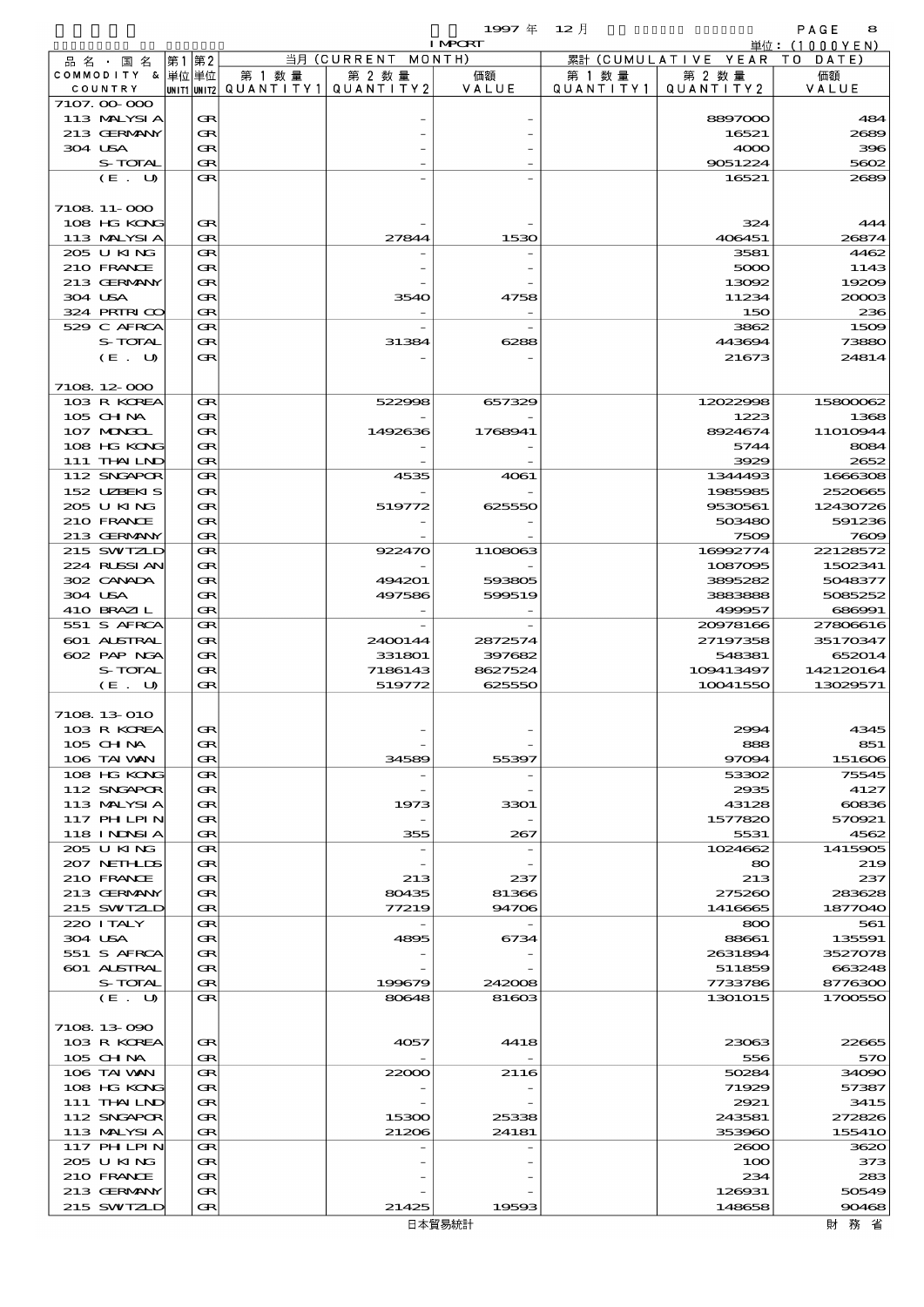$\begin{array}{cccc}\n 1997 & \# & 12 \end{array}$ 

|         |                            |    |          |        |                                       | <b>I MPORT</b> |           |                              | 単位:(1000YEN)      |
|---------|----------------------------|----|----------|--------|---------------------------------------|----------------|-----------|------------------------------|-------------------|
|         | 品名・国名                      | 第1 | 第2       |        | 当月 (CURRENT MONTH)                    |                |           | 累計 (CUMULATIVE YEAR TO DATE) |                   |
|         | COMMODITY & 単位単位           |    |          | 第 1 数量 | 第 2 数量                                | 価額             | 第 1 数 量   | 第 2 数量                       | 価額                |
|         | COUNTRY                    |    |          |        | UNIT1 UNIT2  QUANT I TY1  QUANT I TY2 | VALUE          | QUANTITY1 | QUANTITY 2                   | VALUE             |
|         | 7108 13 090                |    |          |        |                                       |                |           |                              |                   |
|         | 220 I TALY                 |    | Œ        |        |                                       |                |           | 151897                       | 175450            |
| 304 USA | 551 S AFRCA                |    | Œ<br>Œ   |        | $\boldsymbol{\infty}$                 | 518            |           | 61404<br>526086              | 76132<br>707040   |
|         | 601 ALSTRAL                |    | Œ        |        |                                       |                |           | 2650                         | 3094              |
|         | S-TOTAL                    |    | Œ        |        | 84048                                 | 76164          |           | 1766854                      | 1653372           |
|         | (E. U)                     |    | Œ        |        |                                       |                |           | 279162                       | 226655            |
|         |                            |    |          |        |                                       |                |           |                              |                   |
|         | 7109.00-000                |    |          |        |                                       |                |           |                              |                   |
|         | 213 GERMANY                |    | Œ        |        | 7032                                  | 1096           |           | 59951                        | 9070              |
| 304 USA |                            |    | Œ        |        |                                       |                |           | 2400                         | 292               |
|         | S-TOTAL                    |    | Œ        |        | 7032                                  | 1096           |           | 62351                        | 9362              |
|         | (E. U)                     |    | $\bf{R}$ |        | 7032                                  | 1096           |           | 59951                        | 9070              |
|         |                            |    |          |        |                                       |                |           |                              |                   |
|         | 7110 11-000                |    |          |        |                                       |                |           |                              |                   |
|         | 103 R KOREA                |    | Œ        |        |                                       |                |           | 300484                       | 406180            |
|         | $105$ CHNA                 |    | Œ        |        |                                       |                |           | 1482                         | 2246              |
|         | 106 TAI VAN                |    | Œ        |        |                                       |                |           | 236                          | 396               |
|         | 111 THAILND                |    | Œ        |        |                                       |                |           | 18495                        | 23525             |
|         | 113 MALYSIA                |    | Œ        |        |                                       |                |           | 3800                         | 4585              |
|         | 202 NORWAY                 |    | Œ        |        |                                       |                |           | 450998                       | 674335            |
|         | 205 U KING<br>208 BELGI UM |    | Œ        |        | 280086                                | 435545         |           | 2753373                      | 4172019           |
|         | 210 FRANCE                 |    | Œ<br>Œ   |        |                                       | 350532         |           | 69267<br>329208              | 116272            |
|         | 213 GERMANY                |    | Œ        |        | 247247<br>381570                      | 600319         |           | 2608669                      | 464169<br>4002855 |
|         | 215 SWIZLD                 |    | Œ        |        | 372236                                | 586762         |           | 2023882                      | 3117030           |
|         | 224 RUSSI AN               |    | Œ        |        | 1204006                               | 1908955        |           | 9304394                      | 14562340          |
|         | 302 CANADA                 |    | Œ        |        | 67704                                 | 95988          |           | 245541                       | 368160            |
| 304 USA |                            |    | Œ        |        | 743373                                | 1187397        |           | 3710263                      | 5758539           |
|         | 324 PRIRICO                |    | Œ        |        | 300                                   | 498            |           | 97910                        | 153047            |
|         | 551 S AFRCA                |    | Œ        |        | 3823690                               | 5684588        |           | 40046150                     | 60528379          |
|         | S-TOTAL                    |    | Œ        |        | 7120212                               | 10848584       |           | 61964152                     | 94354077          |
|         | (E. U)                     |    | $\bf{R}$ |        | 908903                                | 1386396        |           | 5760517                      | 8755315           |
|         |                            |    |          |        |                                       |                |           |                              |                   |
|         | 711Q 19 110                |    |          |        |                                       |                |           |                              |                   |
|         | 103 R KOREA                |    | Œ        |        |                                       |                |           | 409783                       | 544936            |
|         | 112 SNGAPOR                |    | Œ        |        |                                       |                |           | 105                          | 655               |
|         | 117 PHLPIN                 |    | Œ        |        |                                       |                |           | 9200                         | 3875              |
|         | 118 I NDSI A               |    | Œ        |        |                                       |                |           | 2954                         | 3892              |
|         | 205 U KING                 |    | Œ        |        |                                       |                |           | 6743<br>26275                | 11020             |
|         | 207 NETHLIS<br>210 FRANCE  |    | Œ        |        | 2250                                  | 3118           |           |                              | 37772             |
|         | 213 GERMANY                |    | Œ<br>Œ   |        | 120639                                | 173730         |           | 1826<br>1020520              | 1920<br>1507783   |
|         | 215 SWIZLD                 |    | Œ        |        | 45188                                 | 63623          |           | 1041872                      | 554667            |
| 304 USA |                            |    | Œ        |        | 283                                   | 483            |           | 397275                       | 158399            |
|         | 551 S AFRCA                |    | Œ        |        | 4000                                  | 5167           |           | 4691O                        | 59619             |
|         | S-TOTAL                    |    | Œ        |        | 172360                                | 246121         |           | 2963463                      | 2884538           |
|         | (E. U)                     |    | Œ        |        | 122889                                | 176848         |           | 1055364                      | 1558495           |
|         |                            |    |          |        |                                       |                |           |                              |                   |
|         | 7110 19 190                |    |          |        |                                       |                |           |                              |                   |
|         | 106 TAI VAN                |    | Œ        |        |                                       |                |           | 31200                        | 18478             |
|         | 108 HG KONG                |    | Œ        |        |                                       |                |           | 6921                         | 10431             |
|         | 111 THAILND                |    | Œ        |        |                                       |                |           | 200                          | 240               |
|         | 205 U KING                 |    | Œ        |        |                                       |                |           | 61237                        | 97153             |
|         | 210 FRANCE                 |    | Œ        |        |                                       |                |           | 1557                         | 2715              |
|         | 213 GERMANY                |    | Œ        |        | 44898                                 | 89749          |           | 321701                       | 612859            |
| 304 USA | 215 SWIZLD                 |    | Œ<br>Œ   |        | 588                                   | 1250           |           | 80258<br>55455               | 119256<br>83276   |
|         | 506 EGYPT                  |    | Œ        |        |                                       |                |           | 2500                         | 4942              |
|         | 551 S AFRCA                |    | Œ        |        |                                       |                |           | 90037                        | 150428            |
|         | S-TOTAL                    |    | Œ        |        | 45486                                 | 90999          |           | 651066                       | 1099778           |
|         | (E. U)                     |    | Œ        |        | 44898                                 | 89749          |           | 384495                       | 712727            |
|         |                            |    |          |        |                                       |                |           |                              |                   |
|         | 7110 19 200                |    |          |        |                                       |                |           |                              |                   |
|         | 105 CHNA                   |    | Œ        |        |                                       |                |           | 1789                         | 2755              |
|         | 112 SNGAPOR                |    | Œ        |        |                                       |                |           | 44O                          | 503               |
|         | 113 MALYSIA                |    | Œ        |        | 460                                   | 964            |           | 9266                         | 12507             |
|         | 205 U KING                 |    | Œ        |        | 12023                                 | 20195          |           | 187357                       | 312838            |
|         | 207 NETHLIS                |    | Œ        |        |                                       |                |           | 858                          | 2296              |
|         | 210 FRANCE                 |    | Œ        |        |                                       |                |           | 1098                         | 1998              |
|         | 213 GERMANY                |    | Œ        |        | 24029                                 | 50782          |           | 270167                       | 519023            |
|         | 215 SWIZLD                 |    | Œ        |        | 5800                                  | 6263           |           | 37285                        | 43142             |
| 304 USA | S-TOTAL                    |    | Œ<br>Œ   |        | 6873<br>49185                         | 4972<br>83176  |           | 106871<br>615131             | 71590<br>966652   |
|         | (E. U)                     |    | Œ        |        | 36052                                 | 70977          |           | 459480                       | 836155            |
|         |                            |    |          |        |                                       |                |           |                              |                   |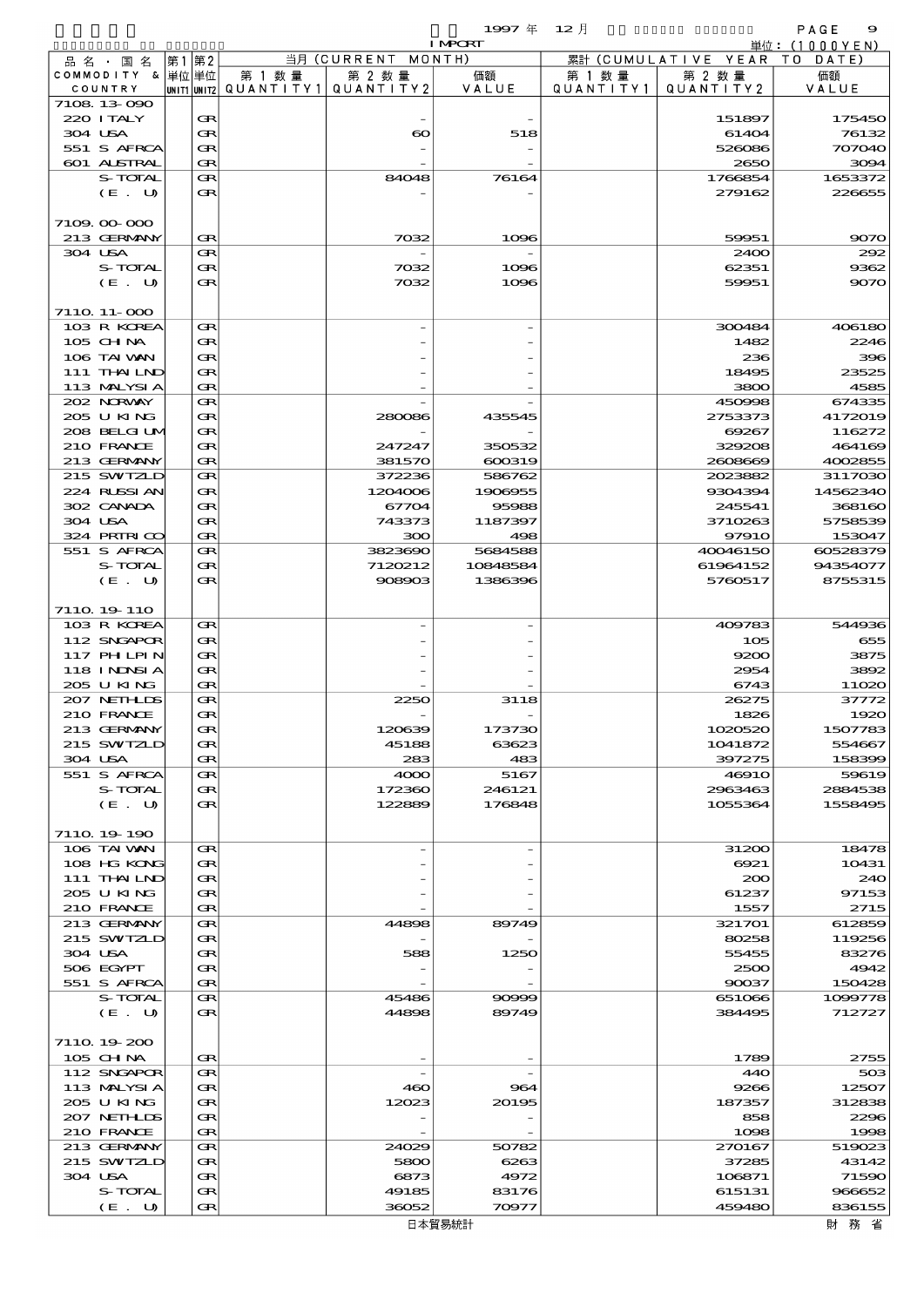$1997 \nsubseteq 12 \nexists$ 

|                             |  |          |                                                  |                          | <b>I MPORT</b>  |                      |                              | 単位:(1000YEN)       |
|-----------------------------|--|----------|--------------------------------------------------|--------------------------|-----------------|----------------------|------------------------------|--------------------|
| 品名・国名                       |  | 第1第2     |                                                  | 当月 (CURRENT MONTH)       |                 |                      | 累計 (CUMULATIVE YEAR TO DATE) |                    |
| COMMODITY & 単位単位<br>COUNTRY |  |          | 第 1 数量<br> UNIT1 UNIT2  QUANT I TY1  QUANT I TY2 | 第 2 数量                   | 価額<br>VALUE     | 第 1 数 量<br>QUANTITY1 | 第 2 数量<br>QUANTITY 2         | 価額<br>VALUE        |
| 7110 21-000                 |  |          |                                                  |                          |                 |                      |                              |                    |
| 105 CH NA                   |  | KG       |                                                  |                          |                 |                      | 84                           | 62552              |
| 106 TAI VAN                 |  | KG       |                                                  |                          |                 |                      | 145                          | 81833              |
| 108 HG KONG                 |  | KG       |                                                  |                          |                 |                      | 38                           | 30235              |
| 112 SNGAPOR                 |  | KG       |                                                  |                          |                 |                      | 15                           | 5916               |
| 113 MALYSIA<br>117 PH LPIN  |  | KG<br>KG |                                                  | 5                        | 2155            |                      | 14<br>115                    | 5367<br>3722       |
| 202 NRWAY                   |  | KG       |                                                  | 100                      | 89825           |                      | 862                          | 608560             |
| 205 U KING                  |  | KG       |                                                  | 391                      | 347860          |                      | $\infty$                     | 4300336            |
| 208 BELGI UM                |  | KG       |                                                  | 25                       | 21669           |                      | 1665                         | 1117753            |
| 210 FRANCE                  |  | KG       |                                                  |                          |                 |                      | 169                          | 112050             |
| 213 GERMANY                 |  | KG       |                                                  | 188                      | 168381          |                      | 1407                         | 1041258            |
| 215 SWIZLD                  |  | KG<br>KG |                                                  | 76                       | 71735           |                      | 872                          | 580011<br>40281228 |
| 224 RUSSIAN<br>231 ROMAN A  |  | KG       |                                                  | 8009                     | 6768813         |                      | 58674<br>123                 | 100456             |
| 304 USA                     |  | KG       |                                                  | 737                      | 584858          |                      | 9886                         | 6242928            |
| 324 PRIRICO                 |  | KG       |                                                  |                          |                 |                      | ЗО                           | 24431              |
| 551 S AFRCA                 |  | KG       |                                                  | 1539                     | 1334620         |                      | 14200                        | 9803442            |
| S-TOTAL                     |  | KG       |                                                  | 11070                    | 9389916         |                      | 94368                        | 64402078           |
| (E. U)                      |  | KG       |                                                  | 604                      | 537910          |                      | <b>9310</b>                  | 6571397            |
| 7110 29 100                 |  |          |                                                  |                          |                 |                      |                              |                    |
| 117 PHLPIN                  |  | Œ        |                                                  |                          |                 |                      | 71500                        | 2015               |
| 207 NETHLIS                 |  | Œ        |                                                  | $\infty$                 | 20230           |                      | 690996                       | 217215             |
| 213 GERMANY                 |  | Œ        |                                                  | 76714                    | 72593           |                      | 765311                       | 688395             |
| 215 SWIZLD                  |  | Œ        |                                                  | 133109                   | 104184          |                      | 1421888                      | 888003             |
| 224 RUSSI AN                |  | Œ        |                                                  | 313800                   | 267747          |                      | 933696                       | 699140             |
| 304 USA                     |  | Œ        |                                                  | 30242                    | 31806           |                      | 367601                       | 306307             |
| 551 S AFRCA                 |  | Œ        |                                                  | 2000                     | 1622            |                      | 20000                        | 13914              |
| S-TOTAL<br>(E. U)           |  | Œ<br>Œ   |                                                  | 615865<br>136714         | 498182<br>92823 |                      | 4270992<br>1456307           | 2814989<br>905610  |
|                             |  |          |                                                  |                          |                 |                      |                              |                    |
| 7110 29 200                 |  |          |                                                  |                          |                 |                      |                              |                    |
| 106 TAI VAN                 |  | Œ        |                                                  |                          |                 |                      | 1927                         | 1157               |
| 205 U KING                  |  | Œ        |                                                  |                          |                 |                      | 422097                       | 353824             |
| 213 GERMANY                 |  | Œ        |                                                  | 100                      | 2185            |                      | 44200                        | 41891              |
| 215 SWIZLD<br>224 RUSSI AN  |  | Œ        |                                                  | 801480                   |                 |                      | 5470                         | 4759               |
| 304 USA                     |  | Œ<br>Œ   |                                                  | 4204                     | 713295<br>6000  |                      | 4001734<br>261645            | 3452556<br>133976  |
| S-TOTAL                     |  | Œ        |                                                  | 805784                   | 722470          |                      | 4737073                      | 3988163            |
| (E. U)                      |  | Œ        |                                                  | 100                      | 2185            |                      | 466297                       | 395715             |
|                             |  |          |                                                  |                          |                 |                      |                              |                    |
| 7110 31-010                 |  |          |                                                  |                          |                 |                      |                              |                    |
| 202 N.R.WAY<br>205 U KING   |  | œ<br>Œ   |                                                  | 15000                    | 21807           |                      | 2999<br>131573               | 2461<br>147443     |
| 210 FRANCE                  |  | Œ        |                                                  |                          |                 |                      | 9330                         | 10695              |
| 213 GERMANY                 |  | Œ        |                                                  | 24545                    | 31789           |                      | 99524                        | 121701             |
| 224 RUSSI AN                |  | Œ        |                                                  | 93297                    | 124747          |                      | 436056                       | 503375             |
| 304 USA                     |  | Œ        |                                                  |                          |                 |                      | 45103                        | 38315              |
| 551 S AFRCA                 |  | Œ        |                                                  | $\cos 37$                | 79361           |                      | 584921                       | 607659             |
| S-TOTAL                     |  | Œ        |                                                  | 193179                   | 257704          |                      | 1309506                      | 1431649            |
| (E. U)                      |  | Œ        |                                                  | 39545                    | 53596           |                      | 240427                       | 279839             |
| 7110 31-090                 |  |          |                                                  |                          |                 |                      |                              |                    |
| 106 TAI VAN                 |  | Œ        |                                                  |                          |                 |                      | 212                          | 360                |
| 202 NRWAY                   |  | Œ        |                                                  |                          |                 |                      | 20008                        | 20695              |
| 205 U KING                  |  | Œ        |                                                  |                          |                 |                      | 71494                        | 76708              |
| 207 NETHLIS                 |  | Œ        |                                                  |                          |                 |                      | 2855                         | 3109               |
| 224 RUSSIAN                 |  | œ        |                                                  | 21767                    | 28924           |                      | 64760                        | 77280              |
| 304 USA<br>551 S AFRCA      |  | Œ<br>Œ   |                                                  | 45255<br>97847           | 58550<br>127922 |                      | 143990<br>513395             | 162554<br>572494   |
| S-TOTAL                     |  | Œ        |                                                  | 164869                   | 215396          |                      | 817704                       | 913200             |
| (E. U)                      |  | Œ        |                                                  |                          |                 |                      | 74349                        | 79817              |
|                             |  |          |                                                  |                          |                 |                      |                              |                    |
| 7110 39 100                 |  |          |                                                  |                          |                 |                      |                              |                    |
| 213 GERMANY                 |  | Œ        |                                                  |                          |                 |                      | 800                          | 2166               |
| S-TOTAL                     |  | Œ        |                                                  |                          |                 |                      | 800                          | 2166               |
| (E. U)                      |  | Œ        |                                                  |                          |                 |                      | 800                          | 2166               |
| 711039200                   |  |          |                                                  |                          |                 |                      |                              |                    |
| 108 HG KONG                 |  | Œ        |                                                  | $\overline{\phantom{a}}$ |                 |                      | 800                          | 491                |
| 205 U KING                  |  | Œ        |                                                  | 13                       | 240             |                      | 56                           | 1424               |
| 213 GERMANY                 |  | Œ        |                                                  |                          |                 |                      | 100                          | 207                |
| 304 USA                     |  | Œ        |                                                  |                          |                 |                      | $\bf{8}$                     | 521                |
| S-TOTAL                     |  | Œ        |                                                  | 13                       | 240             |                      | 1022                         | 2643               |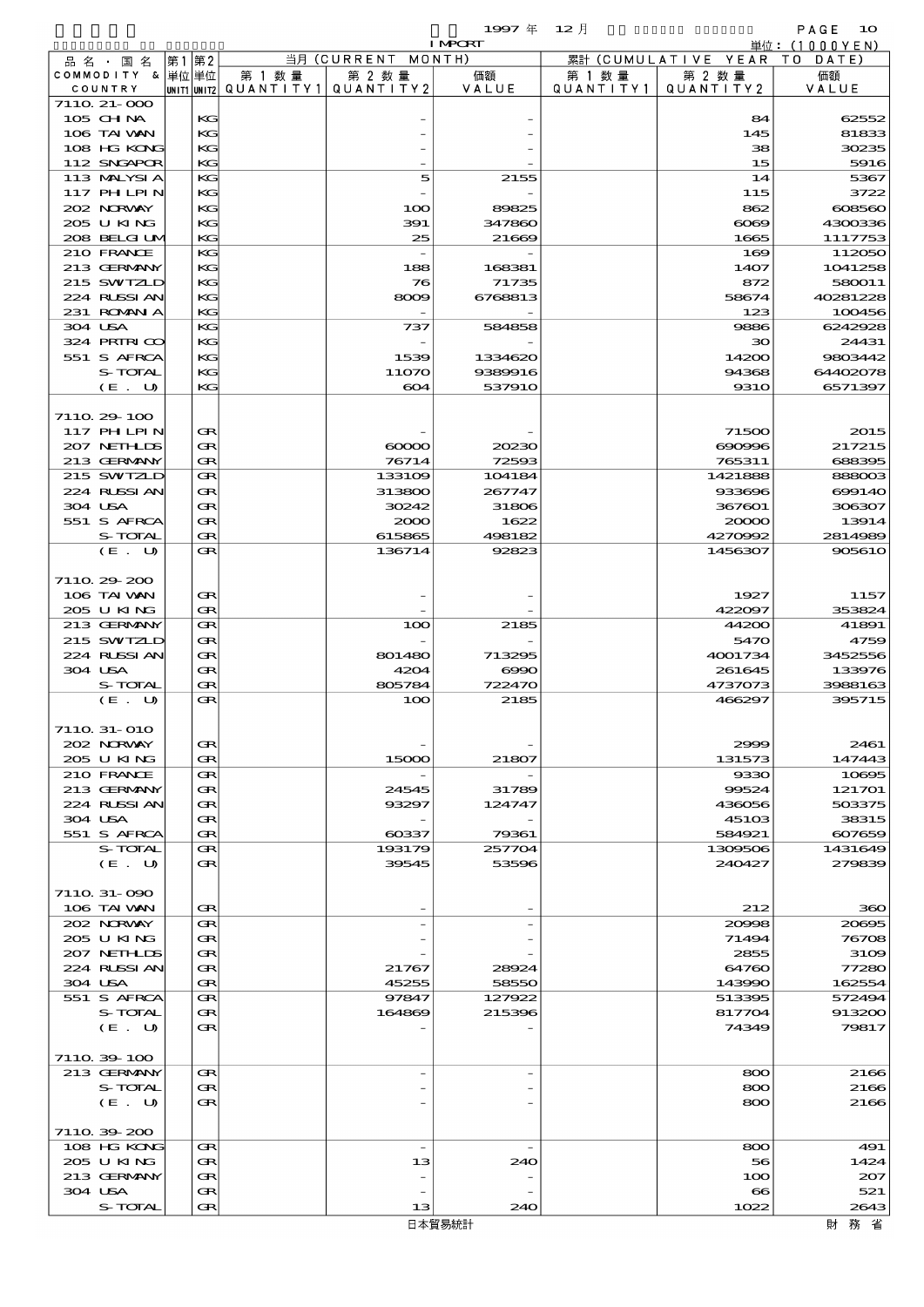|         |                            |       |          |        |                                                  | 1997年 12月      |                      |                              | PAGE 11             |
|---------|----------------------------|-------|----------|--------|--------------------------------------------------|----------------|----------------------|------------------------------|---------------------|
|         |                            |       |          |        |                                                  | <b>I MPCRT</b> |                      |                              | 単位: (1000YEN)       |
|         | 品 名 ・ 国 名                  | 第1 第2 |          |        | 当月 (CURRENT MONTH)                               |                |                      | 累計 (CUMULATIVE YEAR TO DATE) |                     |
| COUNTRY | COMMODITY & 単位単位           |       |          | 第 1 数量 | 第 2 数量<br> unit1 unit2  QUANT   TY1  QUANT   TY2 | 価額<br>VALUE    | 第 1 数 量<br>QUANTITY1 | 第 2 数量<br>QUANTITY 2         | 価額<br>VALUE         |
|         | 7110 39 200                |       |          |        |                                                  |                |                      |                              |                     |
|         | (E. U)                     |       | Œ        |        | 13                                               | 240            |                      | 156                          | 1631                |
|         |                            |       |          |        |                                                  |                |                      |                              |                     |
|         | 7110 41-000                |       |          |        |                                                  |                |                      |                              |                     |
|         | 205 U KING                 |       | Œ        |        | 103834                                           | 63012          |                      | 949711                       | 304680              |
|         | 213 GERMANY                |       | Œ        |        | 14535                                            | 19193          |                      | 212927                       | 89997               |
|         | 215 SWIZLD                 |       | Œ        |        | 1500                                             | 2781           |                      | 3500                         | 5355                |
|         | 224 RUSSIAN                |       | Œ        |        |                                                  |                |                      | 60489                        | 21978               |
| 304 USA | 551 S AFRCA                |       | Œ<br>Œ   |        | 507055                                           | 189704         |                      | 391998<br>5071063            | 64716<br>1609748    |
|         | S-TOTAL                    |       | Œ        |        | 626924                                           | 274690         |                      | 6689688                      | 2096474             |
|         | (E. U)                     |       | Œ        |        | 118369                                           | 82205          |                      | 1162638                      | 394677              |
|         |                            |       |          |        |                                                  |                |                      |                              |                     |
|         | 711049-100                 |       |          |        |                                                  |                |                      |                              |                     |
|         | 205 U KING                 |       | Œ        |        |                                                  |                |                      | 29                           | 412                 |
|         | 213 GERMANY                |       | Œ        |        |                                                  |                |                      | 2181                         | 7198                |
| 304 USA |                            |       | Œ        |        |                                                  |                |                      | 1127                         | 625                 |
|         | S-TOTAL                    |       | Œ        |        |                                                  |                |                      | 3337                         | 8235                |
|         | (E. U)                     |       | Œ        |        |                                                  |                |                      | <b>2210</b>                  | <b>7610</b>         |
|         |                            |       |          |        |                                                  |                |                      |                              |                     |
|         | 7110.49-200<br>205 U KING  |       |          |        |                                                  |                |                      | 1238                         |                     |
|         | 213 GERMANY                |       | Œ<br>Œ   |        |                                                  |                |                      | 1097                         | <b>1105</b><br>1818 |
|         | 215 SWIZLD                 |       | Œ        |        |                                                  |                |                      | $\boldsymbol{z}$             | 233                 |
| 304 USA |                            |       | Œ        |        | 2200                                             | 1409           |                      | 78209                        | 44041               |
|         | S-TOTAL                    |       | Œ        |        | 2200                                             | 1409           |                      | 80546                        | 47197               |
|         | (E. U)                     |       | Œ        |        |                                                  |                |                      | 2335                         | 2923                |
|         |                            |       |          |        |                                                  |                |                      |                              |                     |
|         | 7111.00-000                |       |          |        |                                                  |                |                      |                              |                     |
|         | 213 GERMANY                |       | Œ        |        |                                                  |                |                      | 23318                        | 3900                |
|         | 215 SWIZLD                 |       | Œ        |        |                                                  |                |                      | 10335                        | 13054               |
| 304 USA |                            |       | Œ        |        | 2119                                             | 3062           |                      | 54250                        | 56707               |
|         | S-TOTAL                    |       | Œ        |        | 2119                                             | 3062           |                      | 87903                        | 73661               |
|         | (E. U)                     |       | Œ        |        |                                                  |                |                      | 23318                        | 3900                |
|         |                            |       |          |        |                                                  |                |                      |                              |                     |
|         | 7112 10 000<br>103 R KOREA |       | KG       |        | 26                                               | 6549           |                      | 255                          | 38816               |
|         | 105 CH NA                  |       | KG       |        |                                                  |                |                      | 18                           | 26243               |
|         | 106 TAI VAN                |       | KG       |        | 16                                               | 21246          |                      | 19735                        | 116405              |
|         | 108 HG KONG                |       | KG       |        | 161                                              | 60022          |                      | <b>14O1</b>                  | 324708              |
|         | 111 THAILND                |       | KG       |        | 2311                                             | 1477           |                      | 7247                         | 96893               |
|         | 112 SNGAPOR                |       | KG       |        | 14582                                            | 562643         |                      | 33750                        | 6811440             |
|         | 113 MALYSIA                |       | KG       |        | 176                                              | 220008         |                      | 1573                         | 2088655             |
|         | 117 PHLPIN                 |       | KG       |        | 137                                              | 274            |                      | 137                          | 274                 |
|         | 118 I NDSI A               |       | KG       |        | $\overline{\phantom{a}}$                         |                |                      | $\mathbf o$                  | 845                 |
|         | S-TOTAL                    |       | KG       |        | 17409                                            | 872219         |                      | 64116                        | 9504279             |
|         | 7112.20-000                |       |          |        |                                                  |                |                      |                              |                     |
|         | 103 R KOREA                |       | KG       |        | 3606                                             | 14673          |                      | 89214                        | 273594              |
|         | 105 CH NA                  |       | KG       |        |                                                  |                |                      | 4511                         | 41458               |
|         | 106 TAI VAN                |       | KG       |        | 3952                                             | 88301          |                      | 63935                        | 250752              |
|         | 111 THAILND                |       | KG       |        | 41979                                            | 158423         |                      | 44547                        | 259301              |
|         | 112 SNGAPOR                |       | KC       |        |                                                  |                |                      | 32264                        | 51351               |
|         | 113 MALYSIA                |       | KG       |        | 261                                              | 65451          |                      | 1431                         | 451127              |
|         | <b>118 INNSIA</b>          |       | KG       |        |                                                  |                |                      | 936                          | 3080                |
|         | 137 SU ARAB                |       | KG       |        |                                                  |                |                      | 13336                        | 44429               |
|         | 210 FRANCE                 |       | KG       |        |                                                  |                |                      | 1332                         | 5602                |
| 304 USA |                            |       | KC       |        |                                                  |                |                      | 4976                         | 28363               |
|         | 601 ALSTRAL                |       | KG       |        |                                                  |                |                      | 135                          | 1846                |
|         | S-TOTAL<br>(E. U)          |       | KG<br>KС |        | 49798                                            | 326848         |                      | 256617<br>1332               | 1410903<br>5602     |
|         |                            |       |          |        |                                                  |                |                      |                              |                     |
|         | 711290000                  |       |          |        |                                                  |                |                      |                              |                     |
|         | 103 R KOREA                |       | KG       |        | 125710                                           | 12603          |                      | 3609047                      | 496668              |
|         | 105 CH NA                  |       | KG       |        | 32801                                            | 20611          |                      | 470399                       | 72264               |
|         | 106 TAI VAN                |       | KG       |        | 58405                                            | 146982         |                      | 1021809                      | 626196              |
|         | 108 HG KONG                |       | KG       |        | 74422                                            | 6432           |                      | 1112175                      | 128738              |
|         | 110 VIEINAM                |       | KG       |        |                                                  |                |                      | 42035                        | 19994               |
|         | 111 THAILND                |       | KG       |        | 53500                                            | 8149           |                      | 501588                       | 120990              |
|         | 112 SNGAPOR                |       | KG       |        | 261281                                           | 180528         |                      | 2967760                      | 1506249             |
|         | 113 MALYSIA                |       | KG       |        | 13801                                            | 4700           |                      | 816685                       | 150874              |
|         | 117 PH LPIN                |       | KG       |        | 28870                                            | 4946           |                      | 105689                       | 21223               |
|         | 118 I NINSI A<br>123 INIA  |       | KG<br>KG |        | 21381                                            | 2764           |                      | 224804<br>27000              | 75109<br>3750       |
|         | 137 SU ARAB                |       | KG       |        |                                                  |                |                      | $\infty$                     | 783                 |
|         |                            |       |          |        |                                                  |                |                      |                              |                     |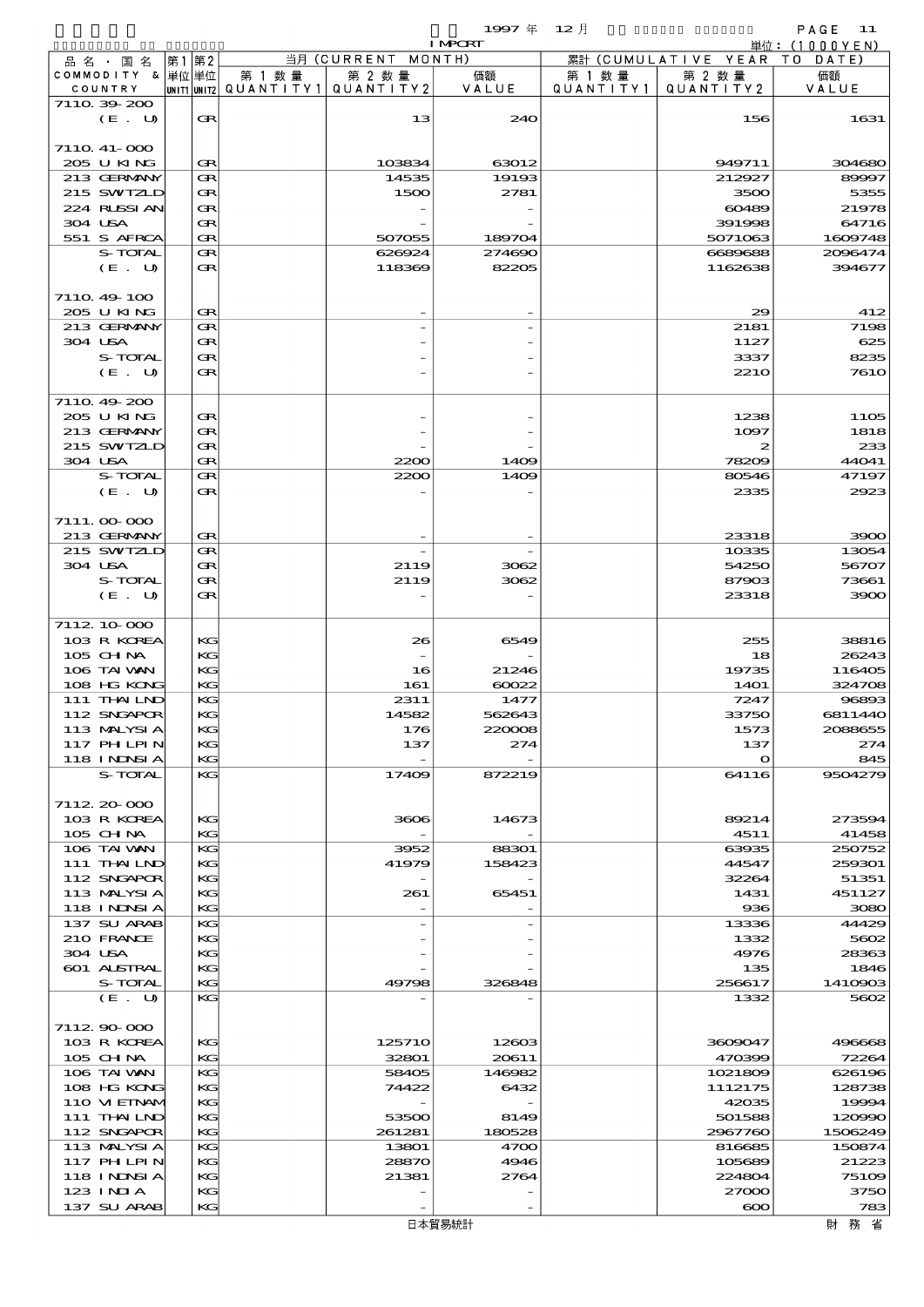$1997 \frac{1}{4}$   $12 \frac{1}{2}$ 

|                              |       |          |                                       |                    | <b>I MPORT</b> |           |                              | 単位:(1000YEN)    |
|------------------------------|-------|----------|---------------------------------------|--------------------|----------------|-----------|------------------------------|-----------------|
| 品 名 ・ 国 名                    | 第1 第2 |          |                                       | 当月(CURRENT         | MONTH)         |           | 累計 (CUMULATIVE YEAR TO DATE) |                 |
| COMMODITY & 単位単位             |       |          | 第 1 数量                                | 第 2 数量             | 価額             | 第 1 数 量   | 第 2 数量                       | 価額              |
| COUNTRY                      |       |          | UNIT1 UNIT2  QUANT   TY1  QUANT   TY2 |                    | VALUE          | QUANTITY1 | QUANTITY 2                   | VALUE           |
| 7112 90 000                  |       |          |                                       |                    |                |           |                              |                 |
| 141 <b>OMN</b><br>205 U KING |       | KG<br>KG |                                       | 6761               | 43727          |           | 31316<br>11169               | 241707<br>977   |
| 210 FRANCE                   |       | KG       |                                       |                    |                |           | 15637                        | 25948           |
| 213 GERMANY                  |       | KG       |                                       |                    |                |           | 22658                        | 35184           |
| 218 SPAIN                    |       | KG       |                                       | 59593              | 1869127        |           | 598651                       | 15658817        |
| 238 UKRAINE                  |       | КG       |                                       |                    |                |           | 34401                        | 27239           |
| 304 USA                      |       | KG       |                                       | 497603             | 816057         |           | 5937871                      | 9451634         |
| 401 COLMBIA                  |       | KС       |                                       |                    |                |           | 549165                       | 391926          |
| 409 CHLE                     |       | KG       |                                       | 8048               | 171709         |           | 51117                        | 1166182         |
| 410 BRAZIL                   |       | KG       |                                       |                    |                |           | 124535                       | 751682          |
| 601 ALSTRAL                  |       | КG       |                                       | 7408               | 5241           |           | 20794                        | 16166           |
| S-TOTAL                      |       | KG       |                                       | 1249584            | 3293576        |           | 18296905                     | 30990300        |
| (E. U)                       |       | KG       |                                       | 59593              | 1869127        |           | 648115                       | 15720926        |
| 7113 11-000                  |       |          |                                       |                    |                |           |                              |                 |
| 103 R KOREA                  |       | KС       |                                       | 147                | 7049           |           | 1016                         | 62012           |
| 104 N KOREA                  |       | KG       |                                       | 8                  | 1233           |           | 89                           | 4596            |
| $105$ CHNA                   |       | KС       |                                       | 20B                | 25725          |           | 2760                         | 227011          |
| 106 TAI VAN                  |       | KG       |                                       |                    |                |           | 862                          | 38230           |
| 108 HG KONG                  |       | KG       |                                       | 194                | 48043          |           | 2478                         | 565883          |
| 111 THAILND                  |       | КG       |                                       | 1936               | 142374         |           | 24703                        | 1746008         |
| 112 SNGAPOR                  |       | KG       |                                       |                    |                |           | 28                           | 2715            |
| 113 MALYSIA                  |       | KС       |                                       |                    |                |           | 20                           | 1223            |
| <b>116 BRUNEI</b>            |       | KG       |                                       |                    |                |           | 40                           | 1000            |
| 117 PH LPIN                  |       | KG       |                                       | 325                | 23834          |           | 3751                         | 252674          |
| 118 I NDSI A<br>123 INIA     |       | KG<br>KG |                                       | $_{\rm ss}$<br>371 | 3576<br>17077  |           | 1380<br>3805                 | 72251<br>156154 |
| 125 SRILANK                  |       | KС       |                                       |                    |                |           | 41                           | 8019            |
| 131 NEPAL                    |       | KG       |                                       |                    |                |           | 215                          | 10439           |
| 143 ISRAEL                   |       | KG       |                                       |                    |                |           | 104                          | 12015           |
| 157 GEORGIA                  |       | KG       |                                       | 10                 | 1750           |           | 10                           | 1750            |
| 202 NORWAY                   |       | KG       |                                       |                    |                |           | з                            | 242             |
| 203 SWIEN                    |       | KС       |                                       | 8                  | 328            |           | 68                           | 4999            |
| 204 DENMARK                  |       | KG       |                                       | 83                 | 36056          |           | 1390                         | 585141          |
| 205 U KING                   |       | KG       |                                       | 177                | 35830          |           | 1589                         | 349379          |
| 206 IRELAND                  |       | KG       |                                       |                    |                |           | 26                           | 3667            |
| 207 NETHLIS                  |       | KG       |                                       |                    |                |           | 24                           | 7914            |
| 208 BELGI UM                 |       | KС       |                                       |                    |                |           | 187                          | 24231           |
| 210 FRANCE<br>213 GERMANY    |       | KG<br>KG |                                       | 20B                | 63342<br>5942  |           | 1820<br>471                  | 764006          |
| 215 SWIZLD                   |       | KG       |                                       | 22<br>4            | 2891           |           | 61                           | 67438<br>31035  |
| <b>217 PORTUGL</b>           |       | KG       |                                       |                    |                |           | з                            | 1083            |
| 218 SPAIN                    |       | KС       |                                       | 249                | 140510         |           | 3066                         | 952873          |
| 220 I TALY                   |       | KG       |                                       | 637                | 97711          |           | 9062                         | 996858          |
| 222 FINLAND                  |       | KG       |                                       |                    |                |           | 21                           | 8508            |
| 223 POLAND                   |       | KG       |                                       | з                  | 969            |           | 50                           | 10206           |
| 225 ALSTRIA                  |       | KG       |                                       |                    |                |           | 6                            | 521             |
| 230 GREECE                   |       | KС       |                                       | $_{\rm \alpha}$    | 50644          |           | 730                          | 356220          |
| 234 TURKEY                   |       | KG       |                                       | 7                  | 615            |           | 74                           | 5520            |
| 302 CANADA                   |       | KG       |                                       | $\boldsymbol{4}$   | 1642           |           | 315                          | 19660           |
| 304 USA                      |       | KG       |                                       | 2000               | 776358         |           | 27837                        | 5130991         |
| 305 MEXICO                   |       | KG       |                                       | $\infty$           | 35311          |           | 7228                         | 353144          |
| 401 COLMBIA<br>407 PERU      |       | KС<br>KG |                                       |                    |                |           | 2<br>28                      | 315<br>281      |
| 412 URUCUAY                  |       | KG       |                                       |                    |                |           | 8                            | 755             |
| 413 ARGENT                   |       | KG       |                                       | 12                 | 458            |           | 12                           | 458             |
| 506 EGYPT                    |       | KG       |                                       |                    |                |           | 12                           | 736             |
| 528 CHAD                     |       | KС       |                                       |                    |                |           | 5                            | 455             |
| 546 MADAGAS                  |       | KG       |                                       |                    |                |           | 13                           | 2550            |
| 551 S AFRCA                  |       | KG       |                                       |                    |                |           | 21                           | 1499            |
| <b>601 ALSTRAL</b>           |       | KG       |                                       |                    |                |           | 18                           | 2583            |
| 606 NEWELD                   |       | KG       |                                       | 1                  | 390            |           | 1                            | 688             |
| S-TOTAL                      |       | KС       |                                       | 7999               | 1519658        |           | 95453                        | 12846065        |
| (E. U)                       |       | KG       |                                       | 1472               | 430363         |           | 18463                        | 4122838         |
|                              |       |          |                                       |                    |                |           |                              |                 |
| 7113 19 010<br>103 R KOREA   |       | Œ        |                                       | 1735               | 1339           |           | 35539                        | 79133           |
| 104 N KOREA                  |       | œ        |                                       |                    |                |           | 19                           | 231             |
| $105$ CHNA                   |       | Œ        |                                       | 14916              | 22555          |           | 292842                       | 512907          |
| 106 TAI VAN                  |       | Œ        |                                       |                    |                |           | 6622                         | 44863           |
| 108 HG KONG                  |       | Œ        |                                       | 25478              | 209147         |           | 567028                       | 4888519         |
| 111 THAILND                  |       | Œ        |                                       | 49556              | 238739         |           | 964284                       | 4102050         |
| 112 SNGAPOR                  |       | Œ        |                                       | 135                | 1111           |           | 5759                         | 44022           |
| 118 I NJNSI A                |       | Œ        |                                       | 6953               | 12987          |           | 121229                       | 190000          |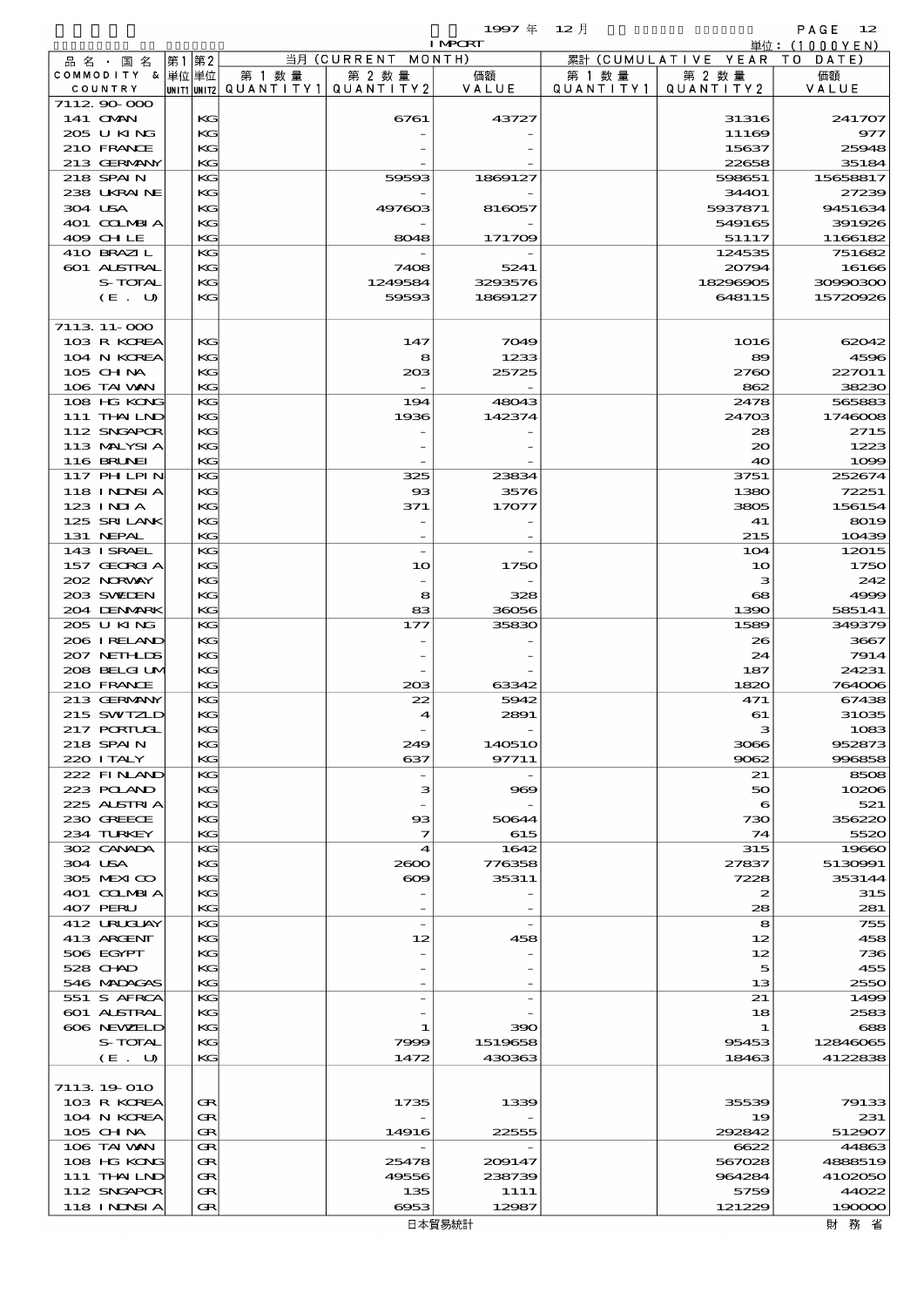|                                |              |           |                       | 1997 $#$                 | $12$ 月    |                                | PAGE<br>13       |
|--------------------------------|--------------|-----------|-----------------------|--------------------------|-----------|--------------------------------|------------------|
|                                |              |           | 当月 (CURRENT           | <b>I MPCRT</b><br>MONTH) |           |                                | 単位:(1000YEN)     |
| 品 名 ・ 国 名<br>COMMODITY & 単位 単位 | 第2<br>第1     | 第 1 数 量   | 第 2 数量                | 価額                       | 第 1 数 量   | 累計 (CUMULATIVE YEAR)<br>第 2 数量 | TO<br>DATE<br>価額 |
| COUNTRY                        | UNIT1  UNIT2 | QUANTITY1 | QUANTITY2             | VALUE                    | QUANTITY1 | QUANTITY2                      | VALUE            |
| 7113 19 010                    |              |           |                       |                          |           |                                |                  |
| 122 MYANMAR                    | Œ            |           |                       |                          |           | 282                            | 8711             |
| $123$ INJA<br>125 SRILANK      | Œ<br>Œ       |           | 3099<br>575           | 18594<br>2261            |           | 42575<br>25422                 | 224989<br>82313  |
| 137 SU ARAB                    | Œ            |           |                       |                          |           | 563                            | 3568             |
| 143 ISRAEL                     | Œ            |           | 2160                  | 51298                    |           | 9605                           | 173909           |
| 203 SWIDEN                     | Œ            |           |                       |                          |           | 80                             | 456              |
| 204 DENMARK                    | Œ            |           |                       |                          |           | 30                             | 284              |
| 205 U KING                     | Œ            |           | 840                   | 11960                    |           | 10584                          | 109525           |
| 208 BELGI UM<br>210 FRANCE     | Œ<br>Œ       |           | 5081                  | 208622                   |           | 17<br>80058                    | 432<br>1723815   |
| 213 GERMANY                    | Œ            |           | 1030                  | 13012                    |           | 21813                          | 127938           |
| 215 SWIZLD                     | Œ            |           | 3786                  | 19297                    |           | 92933                          | 552441           |
| 218 SPAIN                      | Œ            |           | 8190                  | 124109                   |           | 46308                          | 662347           |
| 220 I TALY                     | Œ            |           | 27195                 | 80876                    |           | 302349                         | 725469           |
| 225 ALSTRIA                    | Œ            |           | 1920                  | 3589                     |           | 3583                           | 20635            |
| 241 CROATIA<br>242 SLOVEN      | Œ<br>Œ       |           |                       |                          |           | 147<br>3125                    | 71C<br>6227      |
| 302 CANADA                     | Œ            |           |                       |                          |           | $\infty$                       | 2650             |
| 304 USA                        | Œ            |           | 45830                 | 846563                   |           | 556018                         | 9472378          |
| 551 S AFRCA                    | Œ            |           |                       |                          |           | 36                             | 221              |
| 601 ALSTRAL                    | Œ            |           | 71                    | 815                      |           | 2448                           | 30211            |
| 606 NEWELD                     | Œ            |           |                       |                          |           | $\boldsymbol{\infty}$          | <b>910</b>       |
| S-TOTAL                        | Œ            |           | 198550                | 1866874                  |           | 3191378                        | 23791864         |
| (E. U)                         | Œ            |           | 44256                 | 442168                   |           | 464822                         | 3370901          |
| 7113 19 021                    |              |           |                       |                          |           |                                |                  |
| 103 R KOREA                    | œ            |           | 16292                 | 19198                    |           | 52239                          | 62747            |
| 105 CH NA                      | œ            |           | 8666                  | 9900                     |           | 68064                          | 86369            |
| 108 HG KONG                    | Œ            |           | 53                    | 228                      |           | 22862                          | 56079            |
| 111 THAILND                    | Œ            |           |                       |                          |           | 7017                           | 27838            |
| 112 SNGAPOR                    | œ<br>Œ       |           |                       |                          |           | 391<br>72185                   | 1123<br>89964    |
| <b>118 INNSIA</b><br>123 INIA  | Œ            |           | 13127                 | 14568                    |           | 627                            | 2114             |
| 137 SU ARAB                    | Œ            |           |                       |                          |           | 3033                           | 7634             |
| 143 ISRAEL                     | Œ            |           |                       |                          |           | 5979                           | 7658             |
| 204 DENMARK                    | Œ            |           |                       |                          |           | 257                            | 519              |
| 205 U KING                     | Œ            |           |                       |                          |           | 1500                           | 426              |
| 210 FRANCE                     | Œ            |           | 4327                  | 23146<br>855             |           | 23276                          | 151311           |
| 213 GERMANY<br>215 SWIZLD      | œ<br>Œ       |           | 320<br>3678           | 13231                    |           | 64173<br>54605                 | 31985<br>93567   |
| 218 SPAIN                      | Œ            |           |                       |                          |           | 4621                           | 32080            |
| 220 I TALY                     | Œ            |           | 215913                | 258651                   |           | 2452136                        | 3216820          |
| 225 ALSTRIA                    | Œ            |           |                       |                          |           | 100                            | 282              |
| 230 GREECE                     | Œ            |           |                       |                          |           | 1334                           | 6468             |
| 234 TURKEY                     | Œ            |           |                       |                          |           | 12125                          | 17294            |
| 304 USA<br>410 BRAZIL          | Œ<br>Œ       |           | $\boldsymbol{\infty}$ | 253                      |           | 277532<br>237                  | 32359<br>882     |
| S-TOTAL                        | Œ            |           | 262976                | 340030                   |           | 3124293                        | 3925519          |
| (E. U)                         | Œ            |           | 220560                | 282652                   |           | 2547397                        | 3439891          |
|                                |              |           |                       |                          |           |                                |                  |
| 7113 19 029                    |              |           |                       |                          |           |                                |                  |
| 103 R KOREA                    | Œ            |           | 39613                 | 63364                    |           | 696875                         | 962305           |
| 104 N KOREA<br>105 CH NA       | œ<br>Œ       |           | 51605                 | 65620                    |           | 1721<br>1043597                | 226<br>1122166   |
| 106 TAI VAN                    | Œ            |           | 75418                 | 3139                     |           | 154634                         | 17310            |
| 108 HG KONG                    | Œ            |           | 85211                 | 540244                   |           | 1676004                        | 7930195          |
| 110 VI EINAM                   | Œ            |           | 5322                  | 11632                    |           | 22662                          | 47087            |
| 111 THAILND                    | Œ            |           | 143583                | 596904                   |           | 1851144                        | 7402155          |
| 112 SNGAPOR                    | Œ            |           | 2631                  | 20355                    |           | 31784                          | 339169           |
| 113 MALYSIA<br>117 PH LPIN     | Œ<br>Œ       |           |                       |                          |           | 3843<br>1200                   | 59408<br>201     |
| 118 I NINSI A                  | Œ            |           | 300                   | 300                      |           | 3036                           | 9822             |
| 122 MYANMAR                    | Œ            |           |                       |                          |           | 11029                          | 10743            |
| 123 INIA                       | Œ            |           | 7721                  | 28305                    |           | 274125                         | 959138           |
| 125 SRILANK                    | Œ            |           | 55                    | 1239                     |           | 83255                          | 150723           |
| 127 BANCLA                     | Œ            |           |                       |                          |           | 6674                           | 12197            |
| 131 NEPAL<br>137 SU ARAB       | Œ<br>Œ       |           |                       |                          |           | 300<br>1644                    | 973<br>11217     |
| 143 ISRAEL                     | Œ            |           | 9384                  | 48797                    |           | 104812                         | 649371           |
| 146 LEBANON                    | Œ            |           | 58                    | 265                      |           | 1274                           | 3804             |
| 147 U ARB E                    | œ            |           |                       |                          |           | 500                            | 214              |
| 202 NRWAY                      | Œ            |           |                       |                          |           | $\infty$                       | 542              |
| 203 SWIEN                      | Œ            |           |                       |                          |           | 518                            | 1041             |
| 204 DENMARK                    | Œ            |           | 2563                  | 19587                    |           | 33990                          | 123147           |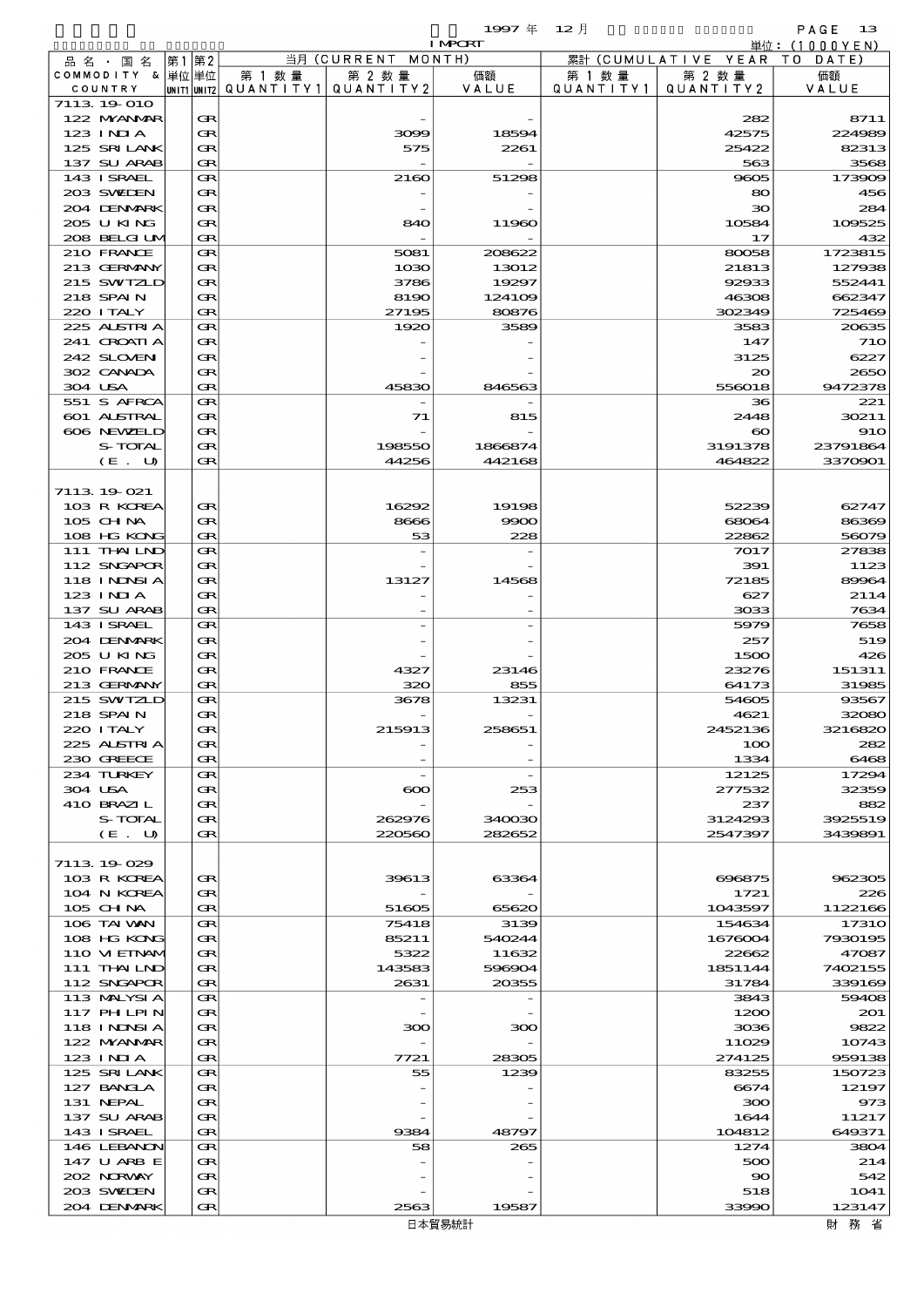$1997 \stackrel{\pm}{\text{\small{#}}} \quad 12 \stackrel{\pm}{\text{\small{[}}} \quad$ I MPORT

|                               |         |       |           |                                       |                              | 1997 $#$                 | - 12 月    |                                         | PAGE 14         |
|-------------------------------|---------|-------|-----------|---------------------------------------|------------------------------|--------------------------|-----------|-----------------------------------------|-----------------|
|                               |         |       |           |                                       | 当月 (CURRENT MONTH)           | <b>I MPORT</b>           |           |                                         | 単位:(1000YEN)    |
| 品 名 ・ 国 名<br>COMMODITY & 単位単位 |         | 第1 第2 |           | 第 1 数量                                | 第 2 数量                       | 価額                       | 第 1 数 量   | 累計 (CUMULATIVE YEAR TO DATE)<br>第 2 数 量 | 価額              |
| COUNTRY                       |         |       |           | unit1 unit2  QUANT   TY1  QUANT   TY2 |                              | VALUE                    | QUANTITY1 | QUANTITY2                               | VALUE           |
| 7113 19 029                   |         |       |           |                                       |                              |                          |           |                                         |                 |
| 205 U KING                    |         |       | Œ         |                                       | 315030                       | 107986                   |           | 498474                                  | 561807          |
| 206 IRELAND                   |         |       | Œ         |                                       |                              |                          |           | 21 <sub>10</sub>                        | 244             |
| 207 NETHLIS<br>208 BELGI UM   |         |       | Œ<br>Œ    |                                       | 400<br>62                    | 628<br>1289              |           | 6822<br>3435                            | 9316<br>13926   |
| 210 FRANCE                    |         |       | Œ         |                                       | 100040                       | 1138814                  |           | 4368297                                 | 11026405        |
| 213 GERMANY                   |         |       | Œ         |                                       | 17860                        | 67781                    |           | 179409                                  | 799257          |
| 215 SWIZLD                    |         |       | Œ         |                                       | 57644                        | 398811                   |           | 405304                                  | 2709878         |
| 218 SPAIN                     |         |       | Œ         |                                       | 91672                        | 647440                   |           | 491553                                  | 2141291         |
| 220 I TALY                    |         |       | Œ         |                                       | 526113                       | 1383308                  |           | 6899763                                 | 15456557        |
| 222 FINAND                    |         |       | Œ         |                                       | 628                          | 3814                     |           | 7458                                    | 39321           |
| 224 RUSSI AN                  |         |       | Œ<br>Œ    |                                       |                              |                          |           | 10                                      | <b>210</b>      |
| 225 ALSTRIA<br>229 ALBAN A    |         |       | Œ         |                                       | 3056                         | 6737                     |           | 23524<br>770                            | 86129<br>1814   |
| 230 GREECE                    |         |       | Œ         |                                       | 10653                        | 27417                    |           | 51067                                   | 178786          |
| 234 TURKEY                    |         |       | Œ         |                                       | 13824                        | 18575                    |           | 319976                                  | 430366          |
| 242 SLOVEN                    |         |       | Œ         |                                       |                              |                          |           | 5332                                    | 8498            |
| 302 CANADA                    |         |       | Œ         |                                       | $\infty$                     | 22994                    |           | 53444                                   | 129420          |
| 304 USA                       |         |       | Œ         |                                       | 141700                       | 516930                   |           | 3662674                                 | 6724903         |
| 410 BRAZIL                    |         |       | Œ         |                                       |                              |                          |           | 9566                                    | 114396          |
| 506 EGYPT                     |         |       | Œ         |                                       |                              |                          |           | 2145                                    | 730             |
| 601 ALSTRAL<br>606 NEWELD     |         |       | Œ<br>Œ    |                                       | 1840<br>216                  | 14429<br>1432            |           | 17297<br>7650                           | 125061<br>19148 |
|                               | S-TOTAL |       | Œ         |                                       | 1710207                      | 5758136                  |           | 23020791                                | 60390617        |
|                               | (E. U)  |       | Œ         |                                       | 1068077                      | 3404801                  |           | 12566420                                | 30437227        |
|                               |         |       |           |                                       |                              |                          |           |                                         |                 |
| 7113 20 000                   |         |       |           |                                       |                              |                          |           |                                         |                 |
| 103 R KOREA                   |         |       | KG        |                                       | 97                           | 1466                     |           | 351                                     | 5682            |
| $105$ CHNA                    |         |       | KG        |                                       |                              |                          |           | 423                                     | 11351           |
| 106 TAI VAN                   |         |       | KG        |                                       |                              |                          |           | 63                                      | 1648            |
| 108 HG KONG                   |         |       | KG        |                                       |                              |                          |           | 82                                      | 9197            |
| 111 THAILND<br>205 U KING     |         |       | KG<br>KG  |                                       | $\bullet$                    | 454                      |           | 65<br>34                                | 1164<br>8947    |
| 210 FRANCE                    |         |       | KG        |                                       | 9                            | 1496                     |           | 91                                      | 9346            |
| 213 GERMANY                   |         |       | KG        |                                       |                              |                          |           | 238                                     | 24522           |
| 215 SWIZLD                    |         |       | KG        |                                       |                              |                          |           | $\circ$                                 | 1827            |
| 218 SPAIN                     |         |       | KG        |                                       |                              |                          |           | 272                                     | 5030            |
| 220 I TALY                    |         |       | KG        |                                       |                              |                          |           | 14                                      | 3995            |
| 225 ALSTRIA                   |         |       | KG        |                                       | 44                           | 364                      |           | 105                                     | 13554           |
| 302 CANADA                    |         |       | KG        |                                       |                              |                          |           | $\mathbf o$                             | 220             |
| 304 USA                       | S-TOTAL |       | KG<br>KG. |                                       | $\boldsymbol{\infty}$<br>210 | 3289<br>7069             |           | 464<br>2202                             | 20875<br>117358 |
|                               | (E. U)  |       | KG        |                                       | 53                           | 1860                     |           | 754                                     | 65394           |
|                               |         |       |           |                                       |                              |                          |           |                                         |                 |
| 7114 11-000                   |         |       |           |                                       |                              |                          |           |                                         |                 |
| 103 R KOREA                   |         |       | КG        |                                       |                              |                          |           | 10 <sub>3</sub>                         | 3371            |
| $105$ CHNA                    |         |       | KG        |                                       | 86                           | 1446                     |           | 484                                     | 7396            |
| 106 TAI VAN                   |         |       | KG        |                                       |                              |                          |           | 1581                                    | 1768            |
| 108 HG KONG<br>111 THAILND    |         |       | KC<br>KG  |                                       | 5                            |                          |           | 610<br>260                              | 1515<br>10307   |
| 112 SNGAPOR                   |         |       | KG        |                                       |                              | 305                      |           | з                                       | 734             |
| 113 MALYSIA                   |         |       | KG        |                                       |                              |                          |           | 27                                      | 664             |
| 118 I NDSI A                  |         |       | KG        |                                       | 7                            | 262                      |           | 14                                      | 750             |
| 120 CAMBOD                    |         |       | KC        |                                       |                              |                          |           | з                                       | 336             |
| 123 INIA                      |         |       | KG        |                                       | 28                           | 901                      |           | 51                                      | 1925            |
| 125 SRILANK                   |         |       | KG        |                                       |                              |                          |           | 5                                       | 483             |
| 143 ISRAEL                    |         |       | KG        |                                       |                              |                          |           | 50                                      | 1436            |
| 203 SWIDEN<br>204 DENMARK     |         |       | KG<br>KC  |                                       | 12                           | 3514                     |           | $\mathbf{\Omega}$<br>604                | 1248<br>85872   |
| 205 U KING                    |         |       | KG        |                                       | 861                          | 13349                    |           | 7913                                    | 152916          |
| 207 NETHLIDS                  |         |       | KG        |                                       | $\overline{\phantom{a}}$     |                          |           | 55                                      | 944             |
| 208 BELGI UM                  |         |       | KG        |                                       |                              |                          |           | 5                                       | 879             |
| 210 FRANCE                    |         |       | KG        |                                       | 35                           | 4661                     |           | 881                                     | 36074           |
| 213 GERMANY                   |         |       | KC        |                                       | 38                           | 2206                     |           | 473                                     | 23479           |
| 215 SWIZLD                    |         |       | KG        |                                       | $\overline{\phantom{a}}$     | $\overline{\phantom{a}}$ |           | 23                                      | 1743            |
| 217 PORTUGL                   |         |       | KG        |                                       | $\boldsymbol{z}$             | 237                      |           | 9                                       | 1003            |
| 218 SPAIN<br>220 I TALY       |         |       | KG<br>КG  |                                       | 341<br>94                    | 2578<br>7141             |           | 1797                                    | 20774<br>107499 |
| 222 FINLAND                   |         |       | KC        |                                       |                              |                          |           | 3354<br>6                               | 629             |
| 224 RUSSI AN                  |         |       | KG        |                                       |                              |                          |           | 2                                       | 241             |
| 225 ALSTRIA                   |         |       | КG        |                                       |                              |                          |           | 27                                      | 2284            |
| 230 GREECE                    |         |       | KG        |                                       |                              |                          |           | <b>1O1</b>                              | 1679            |
| 302 CANADA                    |         |       | КG        |                                       |                              |                          |           | 182                                     | 1683            |
| 304 USA                       |         |       | KG        |                                       | 169                          | 29354                    |           | 3092                                    | 184547          |
| 305 MEXICO                    |         |       | KG        |                                       | $\infty$                     | 527                      |           | 94                                      | 1650            |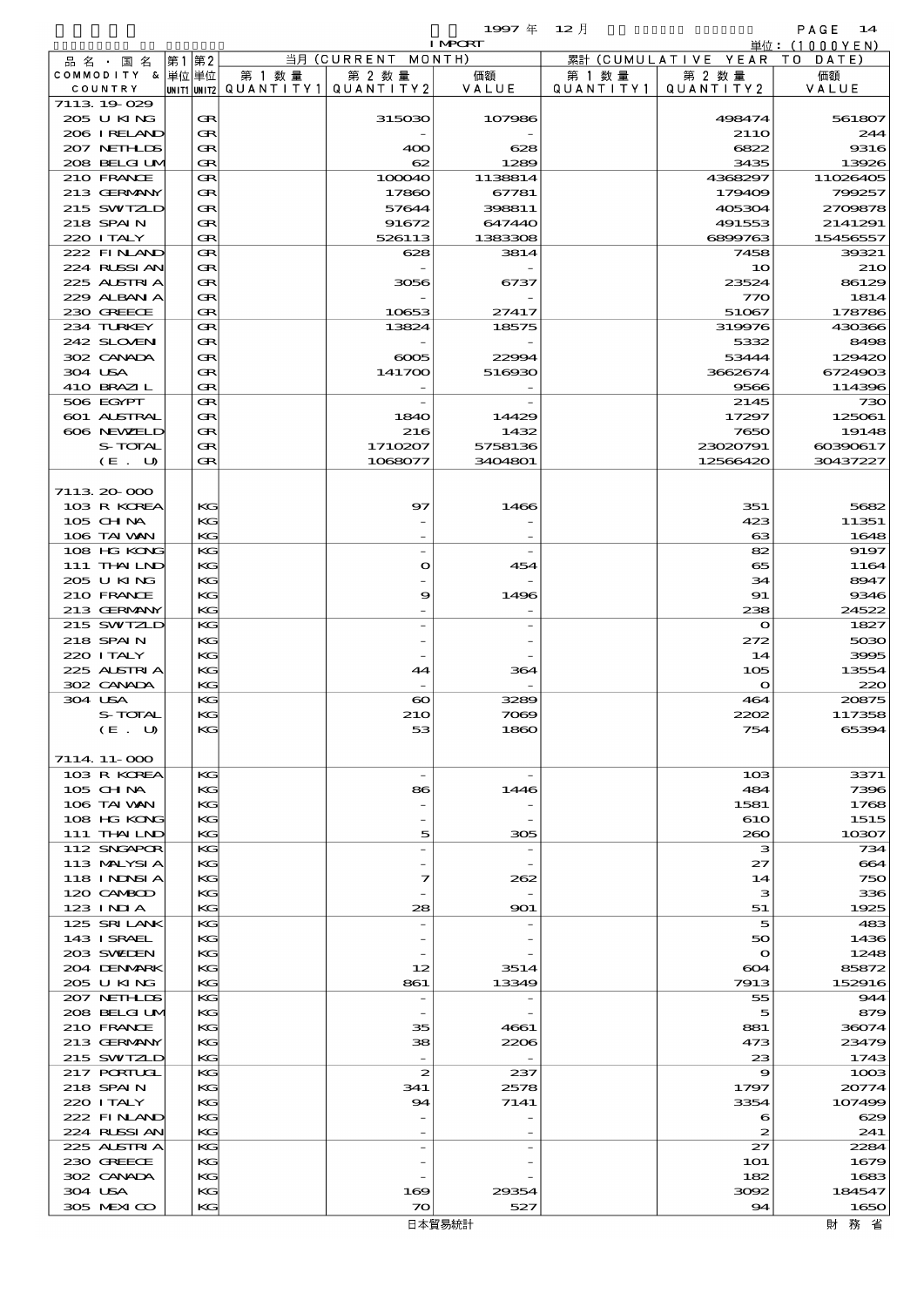$1997 \quad \oplus \quad 12 \quad \uparrow$  PAGE 15

|                             |          |        |                                                  | <b>I MPORT</b> |                      |                              | 単位: (1000YEN)  |
|-----------------------------|----------|--------|--------------------------------------------------|----------------|----------------------|------------------------------|----------------|
| 品名・国名                       | 第1 第2    |        | 当月 (CURRENT MONTH)                               |                |                      | 累計 (CUMULATIVE YEAR TO DATE) |                |
| COMMODITY & 単位単位<br>COUNTRY |          | 第 1 数量 | 第 2 数量<br> UNIT1 UNIT2  QUANT   TY1  QUANT   TY2 | 価額<br>VALUE    | 第 1 数 量<br>QUANTITY1 | 第 2 数量<br>QUANTITY 2         | 価額<br>VALUE    |
| 7114 11-000                 |          |        |                                                  |                |                      |                              |                |
| 407 PERU                    | KG       |        |                                                  |                |                      | 15                           | 349            |
| 410 BRAZIL                  | KG       |        |                                                  |                |                      | $\boldsymbol{\mathcal{A}}$   | 1246           |
| 413 ARCENT                  | KG       |        |                                                  |                |                      | $\boldsymbol{z}$             | 304            |
| S-TOTAL                     | KG       |        | 1748                                             | 66481          |                      | 21830                        | 657728         |
| (E. U)                      | KG       |        | 1383                                             | 33686          |                      | 15225                        | 435280         |
| 7114 19 000                 |          |        |                                                  |                |                      |                              |                |
| 105 CHNA                    | KG       |        |                                                  |                |                      | $\boldsymbol{4}$             | 3532           |
| 108 HG KONG                 | KG       |        | $\boldsymbol{z}$                                 | <b>8810</b>    |                      | 15                           | 51274          |
| 111 THAILND                 | KG       |        |                                                  |                |                      | $\boldsymbol{4}$             | 8298           |
| 112 SNGAPOR                 | KG       |        |                                                  |                |                      | 19                           | 3377           |
| 113 MALYSIA                 | KG       |        |                                                  |                |                      | 10                           | 6646           |
| 143 I SRAEL<br>205 U KING   | КC<br>KG |        | 7                                                | 13078          |                      | 1<br>$\mathcal I$            | 2933<br>13078  |
| 210 FRANCE                  | KG       |        | $\bullet$                                        | 1226           |                      | 5                            | 6405           |
| 213 GERMANY                 | KG       |        | 1                                                | 1169           |                      | 37                           | 14166          |
| 215 SWIZLD                  | KG       |        | 11                                               | 1839           |                      | 12                           | 6445           |
| 220 ITALY                   | КC       |        | $\mathbf{o}$                                     | 421            |                      | 31                           | 38031          |
| 302 CANADA                  | KG       |        |                                                  |                |                      | 27                           | 213            |
| 304 USA<br>601 ALSTRAL      | KG<br>KG |        | 13                                               | 231            |                      | 745                          | 102436<br>2825 |
| S-TOTAL                     | KG       |        | 34                                               | 26774          |                      | $\mathbf o$<br>917           | 259659         |
| $(E_U U)$                   | KG       |        | 8                                                | 15894          |                      | 80                           | 71680          |
|                             |          |        |                                                  |                |                      |                              |                |
| 7114 20 000                 |          |        |                                                  |                |                      |                              |                |
| 105 CHNA                    | KG       |        |                                                  |                |                      | 5869                         | 8637           |
| 108 HG KONG                 | KG       |        |                                                  |                |                      | 105                          | 339            |
| 111 THAILND                 | КC       |        |                                                  |                |                      | 9                            | 551            |
| 123 INIA<br>205 U KING      | KG<br>KG |        | $\overline{\phantom{a}}$                         |                |                      | 228<br>38                    | 737<br>1968    |
| 210 FRANCE                  | KG       |        | 95                                               | 3685           |                      | 1139                         | 17539          |
| 213 GERMANY                 | KG       |        |                                                  |                |                      | 165                          | 1381           |
| 218 SPAIN                   | KG       |        |                                                  |                |                      | 3871                         | 9535           |
| 220 I TALY                  | KG       |        |                                                  |                |                      | 247                          | 2562           |
| 225 ALSTRIA                 | KG       |        | $\overline{\phantom{a}}$                         |                |                      | 1                            | 323            |
| 304 USA                     | KG       |        | 18                                               | 307            |                      | 343                          | 2482           |
| S-TOTAL<br>(E. U)           | KG<br>KG |        | 113<br>95                                        | 3992<br>3685   |                      | 12015<br>5461                | 46054<br>33308 |
|                             |          |        |                                                  |                |                      |                              |                |
| 7115, 10, 000               |          |        |                                                  |                |                      |                              |                |
| 205 U KING                  | KG       |        | 15                                               | 25557          |                      | 15                           | 25557          |
| 213 GERMANY                 | KG       |        |                                                  |                |                      | 44                           | 65366          |
| S-TOTAL                     | КC<br>KG |        | 15<br>15                                         | 25557<br>25557 |                      | 59<br>59                     | 90923<br>90923 |
| (E. U)                      |          |        |                                                  |                |                      |                              |                |
| 7115.90-000                 |          |        |                                                  |                |                      |                              |                |
| 103 R KOREA                 | KG       |        |                                                  |                |                      | з                            | 3680           |
| 105 CH NA                   | КC       |        |                                                  |                |                      | $\mathbf{\Omega}$            | 384            |
| 106 TAI VAN                 | KG       |        | 6                                                | 11286          |                      | $\boldsymbol{\alpha}$        | 75034          |
| 108 HG KONG<br>111 THAILND  | KG<br>KG |        |                                                  |                |                      | 10<br>$\mathbf{o}$           | 526<br>4136    |
| 112 SNGAPOR                 | KG       |        |                                                  |                |                      | $\mathbf{o}$                 | 495            |
| 113 MALYSIA                 | КC       |        |                                                  |                |                      | $\mathbf o$                  | 1223           |
| 205 U KING                  | KG       |        | 270                                              | 42737          |                      | 2326                         | 259716         |
| 207 NETHLIS                 | KG       |        |                                                  |                |                      | $\mathbf o$                  | 261            |
| 210 FRANCE                  | KG       |        |                                                  |                |                      | 9                            | 4407           |
| 213 GERMANY<br>215 SWIZLD   | KG<br>КC |        | з                                                |                |                      | 228                          | 9492           |
| 220 I TALY                  | KG       |        | $\bullet$                                        | 3031<br>1164   |                      | 11<br>$\boldsymbol{4}$       | 26818<br>5033  |
| 304 USA                     | KG       |        | <b>1O1</b>                                       | 60154          |                      | 10308                        | 580942         |
| 410 BRAZIL                  | KG       |        |                                                  |                |                      | 308                          | 5230           |
| 601 ALSTRAL                 | KG       |        |                                                  |                |                      | $\infty$                     | 990            |
| S-TOTAL                     | КC       |        | 380                                              | 118372         |                      | 13340                        | 978367         |
| (E. U)                      | KG       |        | 270                                              | 43901          |                      | 2567                         | 278909         |
| 7116 10 000                 |          |        |                                                  |                |                      |                              |                |
| 103 R KOREA                 | KG       |        |                                                  |                |                      | 391                          | 6116           |
| 105 CHNA                    | КC       |        | 1176                                             | 21411          |                      | 5018                         | 95437          |
| 106 TAI VAN                 | KG       |        |                                                  |                |                      | 78                           | 3070           |
| 108 HG KONG                 | KG       |        | 374                                              | 7666           |                      | 2072                         | 95223          |
| 111 THAILND                 | KG       |        | 23                                               | 1114           |                      | 200                          | 3348           |
| 112 SNGAPOR<br>123 INIA     | KG<br>KG |        | зо                                               | 461            |                      | 14<br>30                     | 649<br>461     |
| 205 U KING                  | KG       |        |                                                  |                |                      | $\mathbf o$                  | 1425           |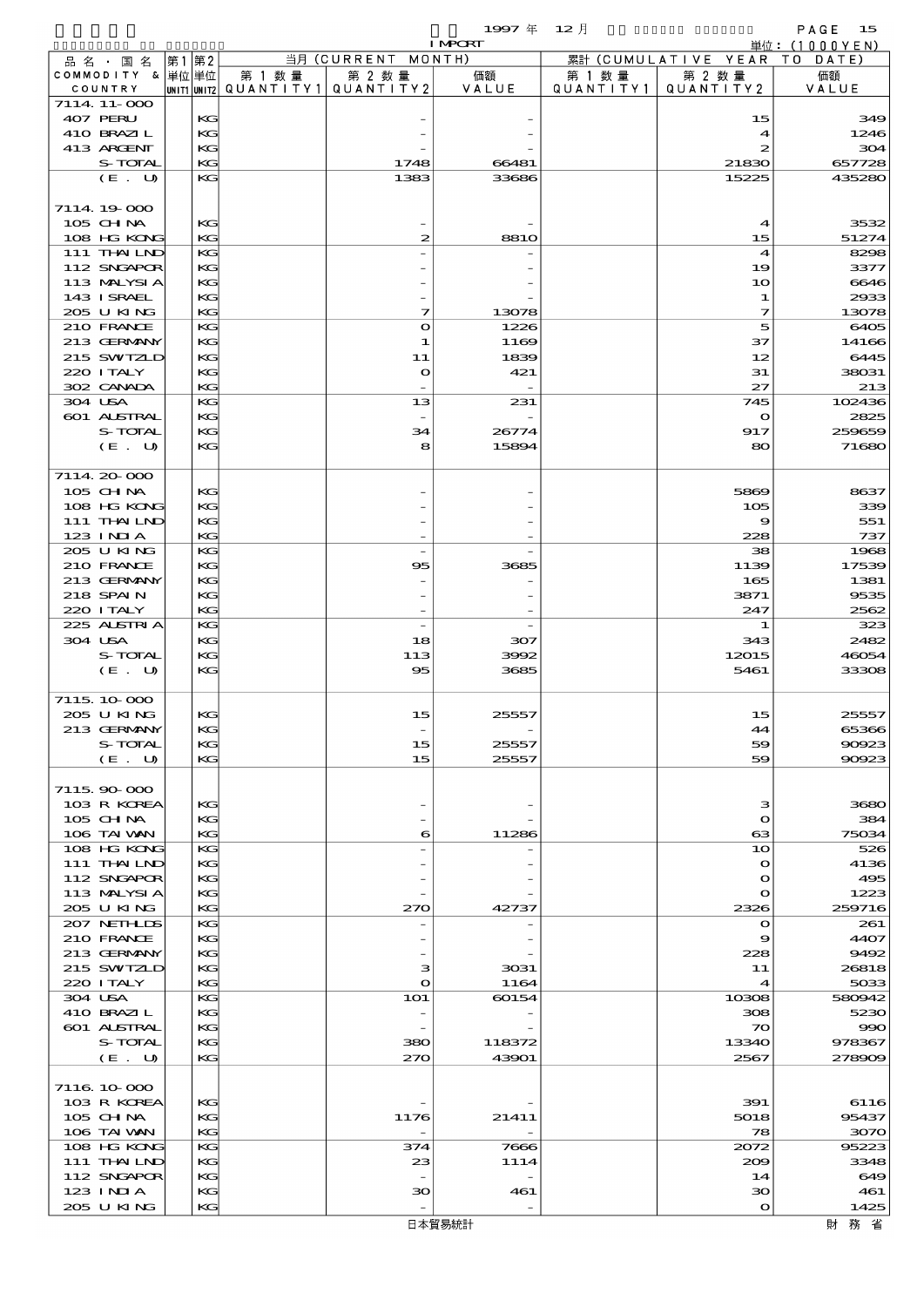|                             |           |       |          |                                       |                    | 1997 $#$       | $12$ 月    |                          | PAGE<br>16                      |
|-----------------------------|-----------|-------|----------|---------------------------------------|--------------------|----------------|-----------|--------------------------|---------------------------------|
| 品 名 ・ 国 名                   |           | 第1 第2 |          |                                       | 当月 (CURRENT MONTH) | <b>I MPORT</b> |           | 累計 (CUMULATIVE YEAR      | 単位: $(1000YEN)$<br>T O<br>DATE) |
| COMMODITY & 単位単位            |           |       |          | 第 1 数量                                | 第 2 数量             | 価額             | 第 1 数 量   | 第 2 数量                   | 価額                              |
| COUNTRY                     |           |       |          | unit1 unit2  QUANT   TY1  QUANT   TY2 |                    | VALUE          | QUANTITY1 | QUANTITY 2               | VALUE                           |
| 7116 10 000<br>210 FRANCE   |           |       | KG       |                                       |                    |                |           | 1                        | 92027                           |
| 213 GERMANY                 |           |       | KG       |                                       | $\bullet$          | 346            |           | 4                        | 3239                            |
| 215 SWIZLD                  |           |       | KG       |                                       |                    |                |           | $\mathbf o$              | 397                             |
| 220 I TALY                  |           |       | KG       |                                       |                    |                |           | 6                        | 720                             |
| 304 USA                     |           |       | KG       |                                       | $\boldsymbol{z}$   | 2113           |           | 155                      | 18464                           |
| 601 ALSTRAL<br>619 F POLYN  |           |       | KG<br>KG |                                       | $\bullet$          | 206            |           | $\bullet$<br>$\mathbf o$ | 206<br>5100                     |
|                             | S-TOTAL   |       | KG       |                                       | 1605               | 33317          |           | 7978                     | 325882                          |
|                             | $(E_U U)$ |       | KG       |                                       | $\mathbf o$        | 346            |           | 11                       | 97411                           |
|                             |           |       |          |                                       |                    |                |           |                          |                                 |
| 7116.20-100                 |           |       |          |                                       |                    |                |           |                          |                                 |
| 105 CHNA<br>108 HG KONG     |           |       | KG<br>KG |                                       | 19                 | 5437           |           | 650<br>15                | 110882<br>391                   |
| 205 U KING                  |           |       | KG       |                                       |                    |                |           | 1                        | 612                             |
| 206 I RELAND                |           |       | KG       |                                       |                    |                |           | $\mathbf o$              | 6192                            |
| 210 FRANCE                  |           |       | KG       |                                       |                    |                |           | $\bullet$                | 216                             |
| 213 GERMANY                 |           |       | KG       |                                       |                    |                |           | 138                      | 5042                            |
| 215 SWIZLD<br>304 USA       |           |       | KG<br>KG |                                       | 10                 | 6235           |           | 97<br>35                 | 63794<br>1285                   |
|                             | S-TOTAL   |       | KG       |                                       | 29                 | 11672          |           | 936                      | 188414                          |
|                             | (E. U)    |       | KG       |                                       |                    |                |           | 139                      | 12062                           |
|                             |           |       |          |                                       |                    |                |           |                          |                                 |
| 7116 20 210                 |           |       |          |                                       |                    |                |           |                          |                                 |
| 103 R KOREA<br>$105$ CHNA   |           |       | KG<br>KG |                                       | 562<br>2499        | 34558<br>16470 |           | 7832<br>30315            | 446108<br>301544                |
| 106 TAI VAN                 |           |       | KG       |                                       | 1485               | 14514          |           | 13551                    | 214137                          |
| 108 HG KONG                 |           |       | KG       |                                       | 165                | 3224           |           | 3487                     | 66051                           |
| $111$ THAILND               |           |       | KG       |                                       |                    |                |           | 127                      | 12508                           |
| 112 SNGAPOR                 |           |       | KG       |                                       |                    |                |           | 177                      | 989                             |
| 117 PH LPIN<br>118 I NDSI A |           |       | КG<br>KG |                                       | 225                | 3639           |           | 245<br>78                | 4066<br>961                     |
| 123 INIA                    |           |       | KG       |                                       | 276                | 11835          |           | 16080                    | 153490                          |
| 124 PAKISTN                 |           |       | KG       |                                       |                    |                |           | 959                      | 500                             |
| 204 DENMARK                 |           |       | KG       |                                       |                    |                |           | $\boldsymbol{z}$         | 1979                            |
| 205 U KING<br>206 IRELAND   |           |       | KG<br>KG |                                       | 9                  | 554            |           | 14<br>47                 | 4904<br>3382                    |
| 207 NETHLIS                 |           |       | KG       |                                       | 1                  | 581            |           | $\mathbf 1$              | 987                             |
| 210 FRANCE                  |           |       | KG       |                                       | 2                  | 842            |           | 227                      | 37048                           |
| 213 GERMANY                 |           |       | KG       |                                       | 11                 | 3762           |           | 612                      | 64984                           |
| 215 SWIZLD                  |           |       | KG       |                                       |                    |                |           | $\mathbf o$              | 3267                            |
| 218 SPAIN<br>220 I TALY     |           |       | KG<br>KG |                                       |                    |                |           | 21<br>36                 | 590<br>7777                     |
| 223 POLAND                  |           |       | KG       |                                       | 7                  | 484            |           | 27                       | 3712                            |
| 225 ALSTRIA                 |           |       | KG       |                                       |                    |                |           | 83                       | 13432                           |
| 234 TURKEY                  |           |       | KG       |                                       |                    |                |           | 5                        | 496                             |
| 245 CZECH<br>302 CANADA     |           |       | KG<br>KG |                                       |                    |                |           | 47                       | 588                             |
| 304 USA                     |           |       | KG       |                                       | 551                | 4106           |           | 8<br>2631                | 493<br>63716                    |
| 305 MEXICO                  |           |       | KG       |                                       | $\overline{a}$     |                |           | 62                       | 767                             |
| 323 DOMNICA                 |           |       | KG       |                                       |                    |                |           | 2                        | 417                             |
| 407 PERU                    |           |       | KG       |                                       |                    |                |           | 88                       | 314                             |
| 410 BRAZIL<br>506 EGYPT     |           |       | KG<br>KG |                                       |                    |                |           | 209<br>198               | 1131<br>684                     |
| 551 S AFRCA                 |           |       | KG       |                                       |                    |                |           | 12                       | 315                             |
| <b>601 ALSTRAL</b>          |           |       | КG       |                                       | 16                 | 3497           |           | 125                      | 6356                            |
| 606 NEWELD                  |           |       | KG       |                                       |                    |                |           | $\bullet$                | 218                             |
|                             | S-TOTAL   |       | KG       |                                       | 5809<br>23         | 98066<br>5739  |           | 77308<br>1043            | 1417911<br>135083               |
|                             | (E. U)    |       | KG       |                                       |                    |                |           |                          |                                 |
| 7116.20-290                 |           |       |          |                                       |                    |                |           |                          |                                 |
| 103 R KOREA                 |           |       | KG       |                                       |                    |                |           | 526                      | 7491                            |
| 105 CH NA                   |           |       | КG       |                                       | 5223               | 12210          |           | 146961                   | 320638                          |
| 106 TAI VAN<br>108 HG KONG  |           |       | KG<br>KG |                                       | 666<br>344         | 11715<br>5191  |           | 7771<br>4869             | 223608<br>88850                 |
| 111 THAILND                 |           |       | KG       |                                       |                    |                |           | 2                        | 594                             |
| 112 SNGAPOR                 |           |       | KG       |                                       |                    |                |           | 209                      | 390                             |
| 118 I NDSI A                |           |       | КG       |                                       |                    |                |           | 15815                    | 6541                            |
| 122 MYANAR                  |           |       | KG       |                                       |                    |                |           | $\infty$                 | 220                             |
| $123$ INIA<br>124 PAKISTN   |           |       | KG<br>KG |                                       | 7065               | 3325           |           | 2758<br>145389           | 11988<br>47093                  |
| 125 SRILANK                 |           |       | KG       |                                       | 102                | 503            |           | 1047                     | $\cos$                          |
| 205 U KING                  |           |       | КG       |                                       |                    |                |           | $\boldsymbol{4}$         | 415                             |
| 210 FRANCE                  |           |       | KG       |                                       |                    |                |           | 339                      | 13029                           |
| 213 GERMANY                 |           |       | KG       |                                       |                    |                |           | $\boldsymbol{\alpha}$    | 26441                           |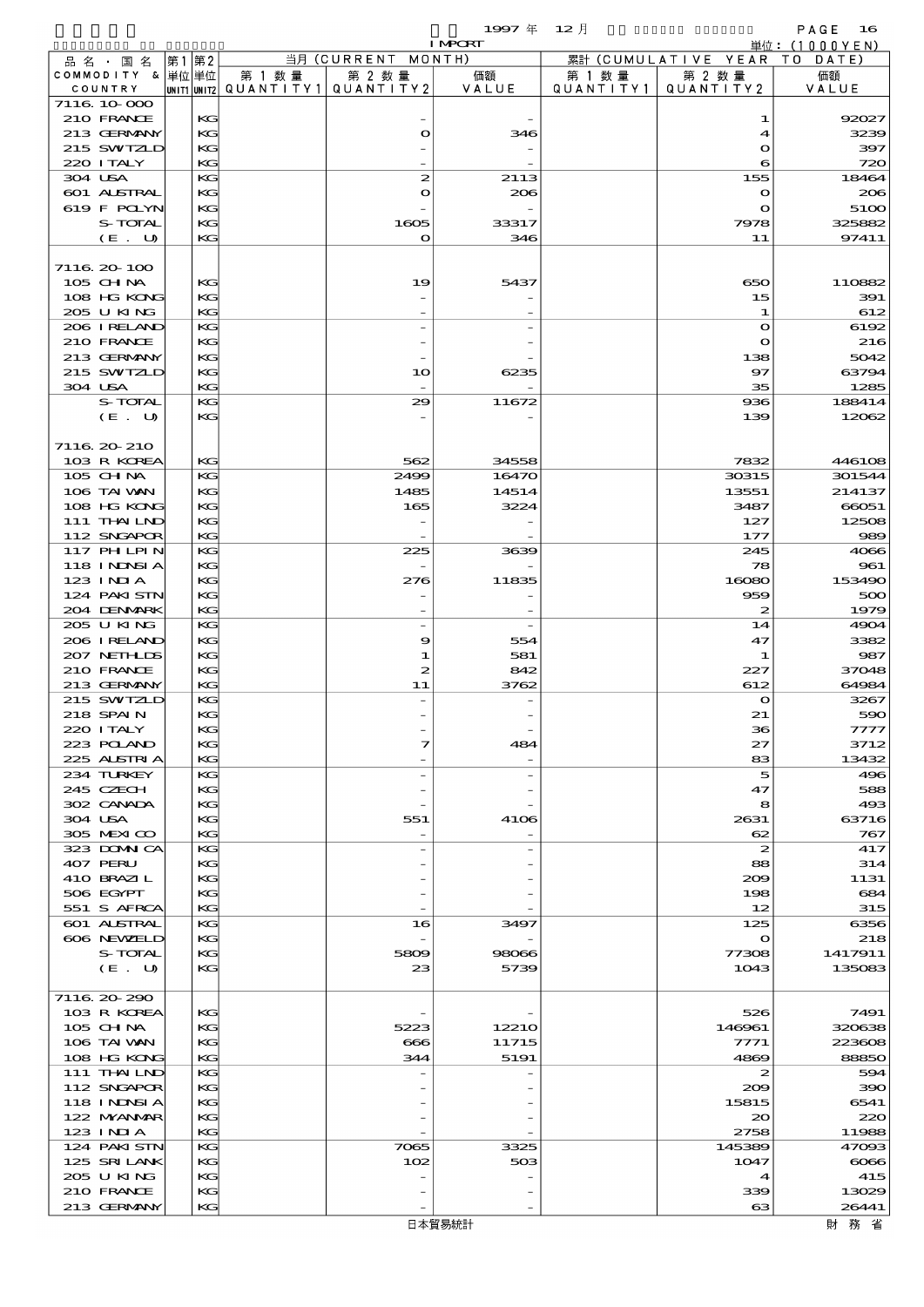$1$ 997  $\overline{4}$  12  $\overline{7}$  12  $\overline{7}$  PAGE 17

|                           |          |        |                                       | <b>I MPORT</b> |           |                              | 単位: (1000YEN) |
|---------------------------|----------|--------|---------------------------------------|----------------|-----------|------------------------------|---------------|
| 品名・国名                     | 第1 第2    |        | 当月 (CURRENT MONTH)                    |                |           | 累計 (CUMULATIVE YEAR TO DATE) |               |
| COMMODITY & 単位単位          |          | 第 1 数量 | 第 2 数量                                | 価額             | 第 1 数量    | 第 2 数量                       | 価額            |
| COUNTRY                   |          |        | UNIT1 UNIT2  QUANT   TY1  QUANT   TY2 | VALUE          | QUANTITY1 | QUANTITY 2                   | VALUE         |
| 7116 20 290<br>215 SWIZLD |          |        |                                       |                |           |                              | 63223         |
| 220 I TALY                | KG<br>KG |        | 112                                   | 18141          |           | 187<br>16                    | 572           |
| 245 CZECH                 | KG       |        | 100                                   | 232            |           | 100                          | 232           |
| 302 CANADA                | KG       |        |                                       |                |           | 68                           | 1632          |
| 304 USA                   | KG       |        |                                       |                |           | 1193                         | 17338         |
| 305 MEXICO                | KG       |        |                                       |                |           | $\infty$                     | 968           |
| 407 PERU                  | KG       |        | 15                                    | 437            |           | 4001                         | 4427          |
| 410 BRAZIL                | KG       |        | 623                                   | 3305           |           | 42831                        | 60719         |
| 529 C AFRCA               | KG       |        |                                       |                |           | 89                           | 210           |
| 533 D CONCO               | KG       |        |                                       |                |           | 271                          | 888           |
| 549 ZMBABMZ               | КG       |        |                                       |                |           | $\mathbf{\Omega}$            | 344           |
| 551 S AFRCA               | KG       |        |                                       |                |           | 54                           | 828           |
| 601 ALSTRAL               | KG       |        |                                       |                |           |                              | 340           |
| S-TOTAL                   | KG<br>KG |        | 14250                                 | 55059          |           | 375195                       | 905085        |
| (E. U)                    |          |        |                                       |                |           | 422                          | 40457         |
| 7117. 11-010              |          |        |                                       |                |           |                              |               |
| 103 R KOREA               | KG       |        | 56                                    | 782            |           | 279                          | 2185          |
| 105 CH NA                 | KG       |        | 13                                    | 1645           |           | 182                          | 14329         |
| 106 TAI VAN               | KG       |        | $\overline{\phantom{a}}$              |                |           | 113                          | 2509          |
| 108 HG KONG               | KG       |        |                                       |                |           | 10                           | 2116          |
| 111 THAILND               | KG       |        | 67                                    | 2802           |           | 895                          | 35895         |
| 205 U KING                | KG       |        | 51                                    | 11290          |           | 1269                         | 161783        |
| 208 BELGI UM              | KG       |        |                                       |                |           | 10                           | 592           |
| 210 FRANCE                | KG       |        | $\boldsymbol{\infty}$                 | 3545           |           | 194                          | 20025         |
| 213 GERMANY               | KG       |        | 18                                    | 2058           |           | 1079                         | 79736         |
| 215 SWIZLD                | KG       |        |                                       |                |           | $\mathbf{o}$                 | 412           |
| 218 SPAIN                 | KG       |        |                                       |                |           | 7                            | 1573          |
| 220 I TALY                | KG       |        | 15                                    | 293            |           | 122                          | 6747          |
| 225 ALSTRIA               | KG       |        |                                       |                |           | 16                           | 999           |
| 304 USA<br>601 ALSTRAL    | KG       |        | 5                                     | 886            |           | 529                          | 24383<br>481  |
| S-TOTAL                   | KG<br>KG |        | 285                                   | 23301          |           | 2<br>4707                    | 354665        |
| (E. U)                    | KG       |        | 144                                   | 17186          |           | 2697                         | 272355        |
|                           |          |        |                                       |                |           |                              |               |
| 7117.11-020               |          |        |                                       |                |           |                              |               |
| 103 R KOREA               | KG       |        |                                       |                |           | 2040                         | 7409          |
| 105 CH NA                 | KG       |        |                                       |                |           | 948                          | 3874          |
| 106 TAI VAN               | KG       |        | 10                                    | 219            |           | 30                           | 445           |
| 108 HG KONG               | KG       |        |                                       |                |           | 8                            | 518           |
| 111 THAILND               | KG       |        |                                       |                |           | 9                            | 217           |
| 205 U KING                | KG       |        | 131                                   |                |           |                              | 40650         |
| 208 BELGI UM              | KG       |        |                                       |                |           | 13                           | 317           |
| 210 FRANCE                | KG       |        |                                       |                |           | 72                           | 4458          |
| 213 GERMANY               | KG       |        | $\overline{a}$                        |                |           | 39                           | 1460          |
| 215 SWIZLD                | KG       |        |                                       |                |           | 6                            | 379           |
| 218 SPAIN<br>220 I TALY   | KG<br>KG |        |                                       | 2895           |           | 10<br>207                    | 1444<br>11523 |
| 304 USA                   | KG       |        | 56<br>$\overline{\phantom{a}}$        |                |           | 146                          | 7307          |
| S-TOTAL                   | KG       |        | 197                                   | 6714           |           | 4396                         | 80001         |
| (E. U)                    | KG       |        | 187                                   | 6495           |           | 1209                         | 59852         |
|                           |          |        |                                       |                |           |                              |               |
| 7117. 19 010              |          |        |                                       |                |           |                              |               |
| 103 R KOREA               | KG       |        | 6400                                  | 55197          |           | 80292                        | 681055        |
| $105$ CHNA                | KG       |        | 4015                                  | 61122          |           | 58162                        | 602277        |
| 106 TAI VAN               | KG       |        | 1962                                  | 41455          |           | 27504                        | 397678        |
| 108 HG KONG               | KG       |        | 173                                   | 2227           |           | 2172                         | 31901         |
| 110 VIEINAM               | KG       |        |                                       |                |           | 362                          | 959           |
| 111 THAILND               | KG       |        | 225                                   | 10642          |           | 6291                         | 255436        |
| 117 PHLPIN                | KG       |        | $\overline{\phantom{a}}$              |                |           | 350                          | 4676          |
| 118 I NDSI A              | KG       |        | 11O                                   | 1313           |           | 11O                          | 1313          |
| 123 INIA<br>125 SRILANK   | KG<br>KG |        |                                       |                |           | 280<br>36                    | 2927<br>1251  |
| 131 NEPAL                 | KG       |        |                                       |                |           | 100                          | 225           |
| 143 ISRAEL                | KG       |        | 8                                     | 1868           |           | 58                           | 6100          |
| 147 U ARB E               | KG       |        |                                       |                |           | 5                            | 3534          |
| 204 DENMARK               | KG       |        |                                       |                |           | 14                           | 730           |
| 2005 U KING               | KG       |        | 447                                   | 45600          |           | 10274                        | 563907        |
| 206 IRELAND               | KG       |        |                                       |                |           | 6                            | 711           |
| 207 NETHLIS               | KG       |        | 4                                     | 254            |           | 19                           | 520           |
| 208 BELGI UM              | KG       |        |                                       |                |           | 302                          | 5591          |
| 210 FRANCE                | KG       |        | 997                                   | 95873          |           | 18737                        | 2283594       |
| 213 GERMANY               | КC       |        | 425                                   | 38331          |           | 5729                         | 429756        |
| 215 SWIZLD                | KG       |        | $\boldsymbol{z}$                      | 1216           |           | 22                           | 9646          |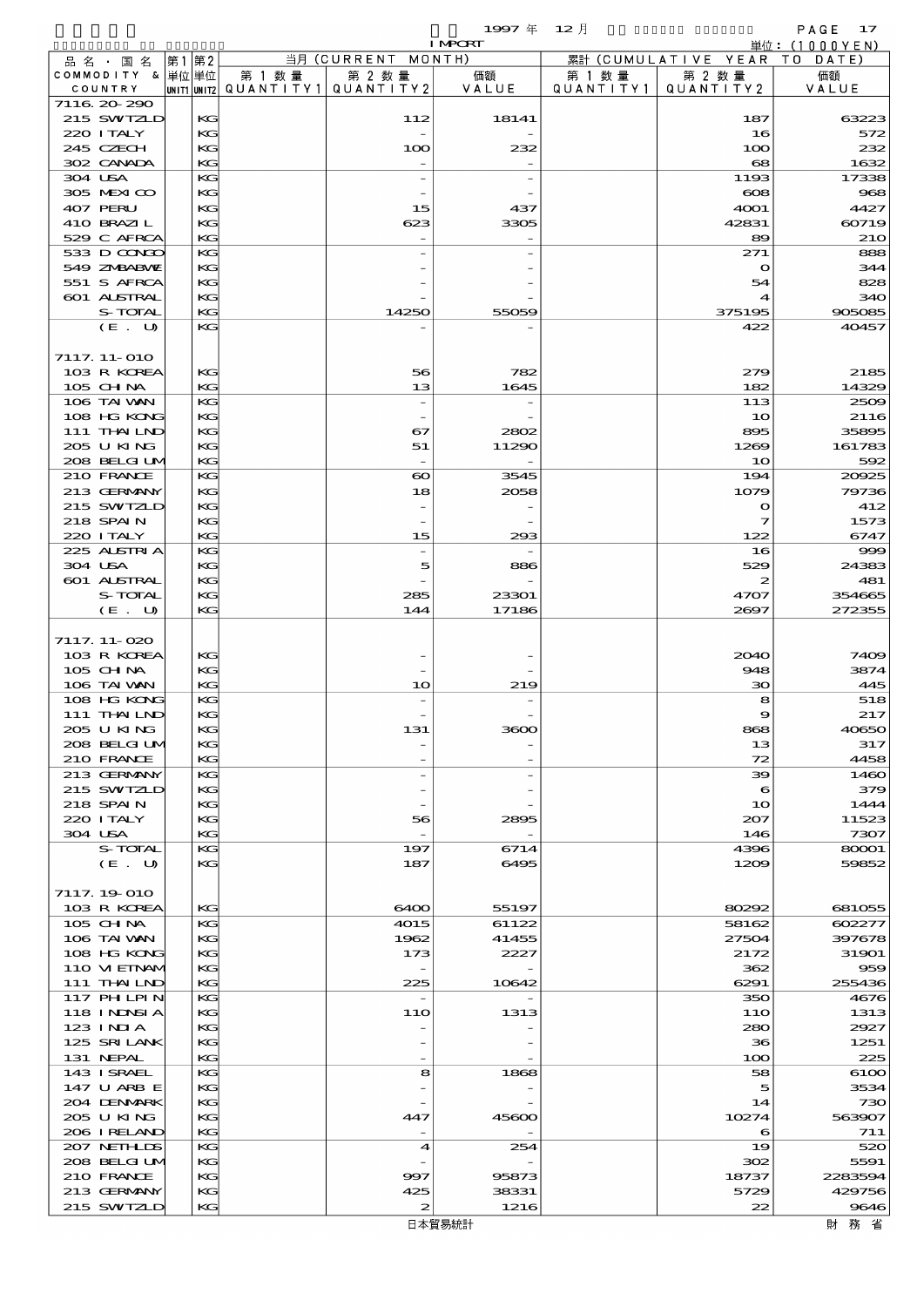$1997 \frac{\pi}{4}$   $12 \frac{\pi}{4}$   $12 \frac{\pi}{4}$  PAGE 18

|                             |          |        |                                       | <b>I MPORT</b> |                   |                              | 単位: (1000YEN) |
|-----------------------------|----------|--------|---------------------------------------|----------------|-------------------|------------------------------|---------------|
| 品名・国名                       | 第1 第2    |        | 当月 (CURRENT MONTH)                    |                |                   | 累計 (CUMULATIVE YEAR TO DATE) |               |
| COMMODITY & 単位単位            |          | 第 1 数量 | 第 2 数量                                | 価額             | 第 1 数量            | 第 2 数量                       | 価額            |
| COUNTRY                     |          |        | UNIT1 UNIT2 QUANT I TY 1 QUANT I TY 2 | VALUE          | Q U A N T I T Y 1 | QUANTITY2                    | VALUE         |
| 7117.19-010<br>218 SPAIN    | KG       |        | 164                                   |                |                   | 1659                         | 76948         |
| 220 I TALY                  | KG       |        | 418                                   | 8071<br>21028  |                   | 8984                         | 396500        |
| 223 POLAND                  | KG       |        |                                       |                |                   | 5                            | 497           |
| 225 ALSTRIA                 | KG       |        | 663                                   | 64615          |                   | 4369                         | 411735        |
| 230 GREECE                  | KG       |        |                                       |                |                   | 53                           | 1980          |
| 238 UKRAINE                 | KG       |        | 2                                     | 204            |                   | 2                            | 204           |
| 245 CZECH                   | KG       |        |                                       |                |                   | 575                          | 9691          |
| 302 CANADA                  | KG       |        | 267                                   | 17537          |                   | 4947                         | 486787        |
| 304 USA                     | KG       |        | 3585                                  | 175976         |                   | 53339                        | 2054161       |
| 305 MEXICO                  | KG       |        |                                       |                |                   | 130                          | 5790          |
| 311 CST RCA                 | KG       |        |                                       |                |                   | 17                           | 897           |
| 401 COLMBIA                 | KG       |        |                                       |                |                   | 44                           | 2558          |
| 410 BRAZIL                  | KG       |        |                                       |                |                   | 42                           | 269           |
| 601 ALSTRAL<br>606 NEWELD   | KG<br>KG |        | 94<br>$\infty$                        | 935<br>469     |                   | 343<br>241                   | 7120<br>2420  |
| S-TOTAL                     | KG       |        | 20051                                 | 643933         |                   | 285575                       | 8741344       |
| (E. U)                      | KG       |        | 3118                                  | 273772         |                   | 50146                        | 4171972       |
|                             |          |        |                                       |                |                   |                              |               |
| 7117.19.090                 |          |        |                                       |                |                   |                              |               |
| 103 R KOREA                 | KG       |        | 6956                                  | 45427          |                   | 73899                        | 434527        |
| 105 CHNA                    | KG       |        | 19709                                 | 111337         |                   | 131929                       | 669257        |
| 106 TAI VAN                 | KG       |        | 1968                                  | 17698          |                   | 63724                        | 353672        |
| 108 HG KONG                 | KG       |        | 713                                   | 7333           |                   | 7867                         | 66888         |
| 111 THAILND                 | KG       |        | 258                                   | <b>3610</b>    |                   | 1441                         | 15321         |
| 112 SNGAPOR                 | KG       |        |                                       |                |                   | 628                          | 4963          |
| 113 MALYSIA                 | KG       |        | 6                                     | 283            |                   | 197                          | 4251          |
| 117 PHLPIN                  | KG       |        | 58                                    | 1051           |                   | 267                          | 3995          |
| 118 INNSI A                 | KG       |        | 6                                     | 208            |                   | 46                           | 933           |
| $123$ INIA                  | KG       |        | 503                                   | 2316           |                   | 6942                         | 32518         |
| 125 SRILANK<br>131 NEPAL    | KG<br>KG |        | 113                                   | 1297           |                   | 1293<br>323                  | 8262          |
| 143 I SRAEL                 | KG       |        | 1                                     | 323            |                   | 86                           | 1111<br>11570 |
| 203 SWILEN                  | KG       |        | 63                                    | 1037           |                   | 233                          | 4967          |
| 204 DENMARK                 | KG       |        |                                       |                |                   | $\infty$                     | 2243          |
| 205 U KING                  | KG       |        | 283                                   | 19380          |                   | <b>4910</b>                  | 196501        |
| 206 IRELAND                 | KG       |        |                                       |                |                   | 70                           | 2058          |
| 208 BELGI UM                | KG       |        |                                       |                |                   | $\overline{\mathbf{z}}$      | 369           |
| 200 LUNABRG                 | KG       |        |                                       |                |                   | 15                           | 1278          |
| 210 FRANCE                  | KG       |        | 378                                   | 29742          |                   | $\infty$                     | 351793        |
| 213 GERMANY                 | KG       |        | 50                                    | 2323           |                   | 865                          | 30635         |
| 215 SWIZLD                  | KG       |        | 80                                    | 2285           |                   | 231                          | 9409          |
| 218 SPAIN                   | KG       |        |                                       |                |                   | 295                          | 16897         |
| 220 I TALY                  | KG       |        | 423                                   | 20685          |                   | 5281                         | 221793        |
| 222 FINAND                  | KG       |        |                                       |                |                   | 10                           | 284           |
| 224 RUSSI AN<br>225 ALSTRIA | KG       |        | $\overline{\phantom{a}}$              |                |                   | 5                            | 546           |
| 230 GREECE                  | KG<br>KG |        | ဓ                                     | 41 1O          |                   | 994<br>$\infty$              | 58271<br>443  |
| 234 TURKEY                  | КC       |        |                                       |                |                   | 45                           | 864           |
| 245 CZECH                   | KG       |        | 215                                   | 4218           |                   | 957                          | 17264         |
| 302 CANADA                  | KG       |        | 22                                    | 1062           |                   | 242                          | 11117         |
| 304 USA                     | KG       |        | 5382                                  | 53987          |                   | 40813                        | 607529        |
| 305 MEXICO                  | KG       |        | 9                                     | 308            |                   | 865                          | 8754          |
| 306 GUATMAL                 | КC       |        |                                       |                |                   | 50                           | 358           |
| 504 TUN SI A                | KG       |        |                                       |                |                   | <b>1O1</b>                   | 3116          |
| 541 KENYA                   | KС       |        |                                       |                |                   | 372                          | 499           |
| 551 S AFRCA                 | KG       |        |                                       |                |                   | 213                          | 3933          |
| 601 ALSTRAL                 | KG       |        |                                       |                |                   | 2                            | 475           |
| S-TOTAL                     | КC       |        | 37265                                 | 330020         |                   | 351307                       | 3158664       |
| (E. U)                      | KG       |        | 1266                                  | 77277          |                   | 18769                        | 887532        |
| 7117.90 010                 |          |        |                                       |                |                   |                              |               |
| 103 R KOREA                 | KG       |        | 229                                   | 2045           |                   | 6427                         | 38340         |
| 105 CH NA                   | КC       |        | 181                                   | 1512           |                   | 8005                         | 47415         |
| 106 TAI VAN                 | KG       |        | 333                                   | 3447           |                   | 2902                         | 26692         |
| 108 HG KONG                 | KС       |        | 40                                    | 236            |                   | 599                          | 5646          |
| 111 THAILND                 | KG       |        |                                       |                |                   | 216                          | 4659          |
| 112 SNGAPOR                 | KG       |        |                                       |                |                   | 18                           | 561           |
| 117 PHLPIN                  | КC       |        | 488                                   | 6120           |                   | 8268                         | 60651         |
| 118 I NDSI A                | KG       |        | 79                                    | 657            |                   | 811                          | 4992          |
| $123$ INIA                  | KG       |        | 1804                                  | 5635           |                   | 10428                        | 33796         |
| 131 NEPAL                   | KG       |        |                                       |                |                   | 74                           | 982           |
| 143 ISRAEL                  | KG       |        |                                       |                |                   | 6                            | 960           |
| 203 SWIDEN                  | KС       |        |                                       |                |                   | 4                            | 1205          |
| 205 U KING                  | KG       |        | 115                                   | 1024           |                   | 525                          | 9496          |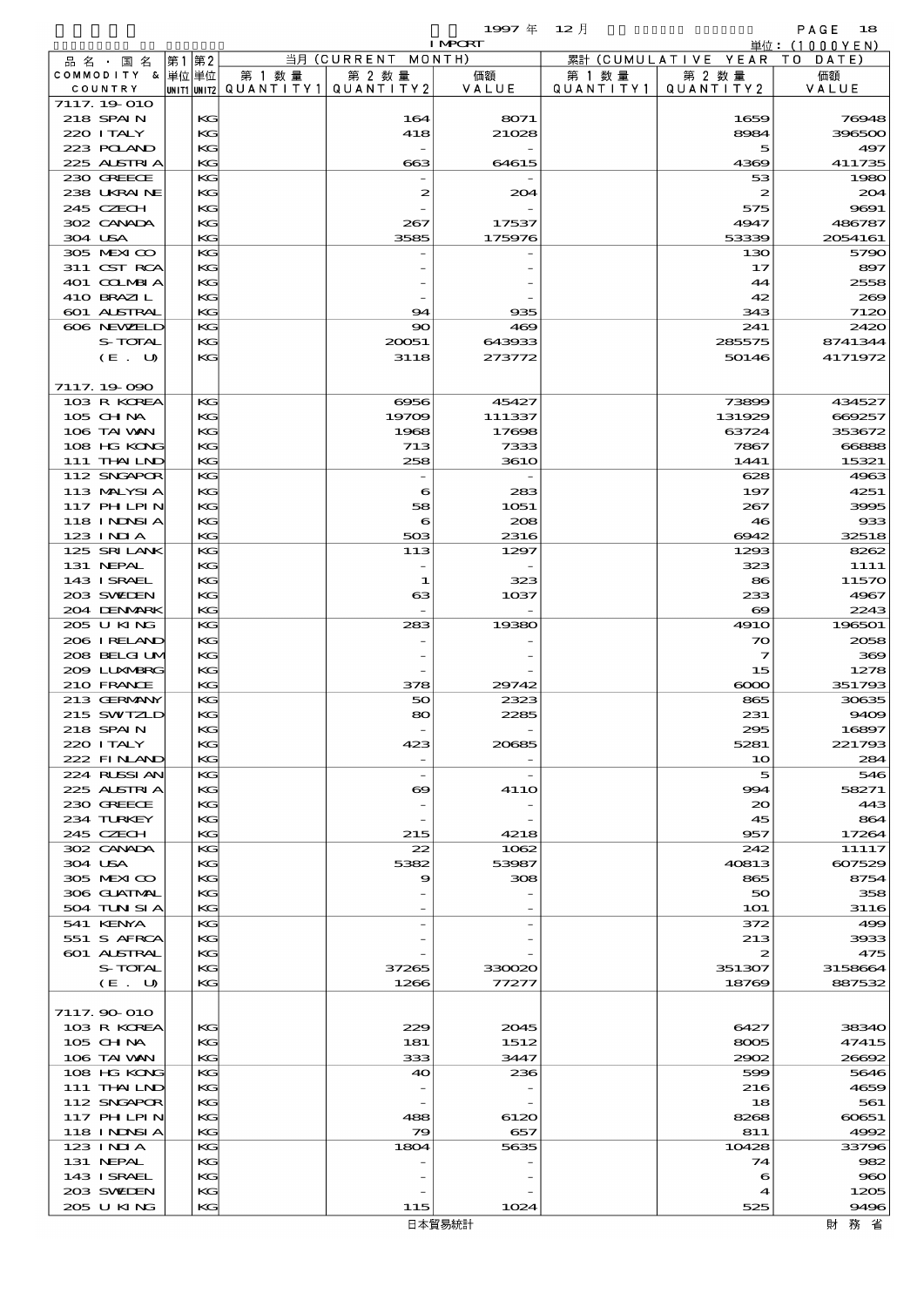$1997 \quad \oplus \quad 12 \quad \frac{1}{2}$ 

|                             |      |          |                                                  |                                | <b>I MPORT</b> |                      |                              | 単位: (1000YEN)   |
|-----------------------------|------|----------|--------------------------------------------------|--------------------------------|----------------|----------------------|------------------------------|-----------------|
| 品 名 ・ 国 名                   | 第1第2 |          |                                                  | 当月 (CURRENT MONTH)             |                |                      | 累計 (CUMULATIVE YEAR TO DATE) |                 |
| COMMODITY & 単位単位<br>COUNTRY |      |          | 第 1 数量<br> UNIT1 UNIT2  QUANT I TY1  QUANT I TY2 | 第 2 数量                         | 価額<br>VALUE    | 第 1 数 量<br>QUANTITY1 | 第 2 数量<br>QUANTITY 2         | 価額<br>VALUE     |
| 7117.90 010                 |      |          |                                                  |                                |                |                      |                              |                 |
| 206 IRELAND                 |      | KG       |                                                  | 30                             | 246            |                      | 59                           | 2116            |
| 210 FRANCE                  |      | KG       |                                                  | 159                            | 7682           |                      | 4219                         | 123007          |
| 213 GERMANY                 |      | KG       |                                                  | 111                            | 2725           |                      | 530                          | 10025           |
| 215 SWIZLD                  |      | KG       |                                                  |                                |                |                      | 74                           | 1819            |
| 218 SPAIN<br>220 I TALY     |      | KG<br>KG |                                                  | $\overline{\phantom{0}}$<br>85 | 5971           |                      | 1230<br>1627                 | 6238<br>78694   |
| 222 FINAND                  |      | KG       |                                                  |                                |                |                      | 154                          | 4725            |
| 223 POLAND                  |      | KG       |                                                  |                                |                |                      | 46                           | 560             |
| 225 ALSTRIA                 |      | KG       |                                                  |                                |                |                      | 735                          | 37083           |
| 230 GREECE                  |      | KG       |                                                  | $\overline{a}$                 |                |                      | $\infty$                     | 678             |
| 245 CZECH                   |      | KG       |                                                  | 45                             | 648            |                      | 221                          | 2253            |
| 302 CANADA                  |      | KG       |                                                  |                                |                |                      | 187                          | 7889            |
| 304 USA<br>305 MEXICO       |      | KG<br>KG |                                                  | 424                            | 7044           |                      | 5896<br>135                  | 77612<br>1808   |
| 306 GUATMAL                 |      | KG       |                                                  |                                |                |                      | 218                          | 1142            |
| 407 PERU                    |      | KG       |                                                  |                                |                |                      | 405                          | 959             |
| 504 TUN SI A                |      | KG       |                                                  |                                |                |                      | 51                           | 1339            |
| 541 KENYA                   |      | KG       |                                                  |                                |                |                      | 25                           | 473             |
| S-TOTAL                     |      | KG       |                                                  | 4123                           | 44992          |                      | 54125                        | 593815          |
| (E. U)                      |      | KG       |                                                  | 500                            | 17648          |                      | 9113                         | 273267          |
| 7117.90 021                 |      |          |                                                  |                                |                |                      |                              |                 |
| 103 R KOREA                 |      | KG       |                                                  |                                |                |                      | 19                           | 829             |
| 105 CHNA                    |      | KG       |                                                  |                                |                |                      | 1217                         | 8380            |
| 106 TAI VAN                 |      | KG       |                                                  |                                |                |                      | 868                          | 6381            |
| 108 HG KONG                 |      | KG       |                                                  |                                |                |                      | 79                           | 1717            |
| 111 THAILND                 |      | KG       |                                                  |                                |                |                      | 41                           | 1803            |
| 117 PH LPIN                 |      | KG       |                                                  | 136                            | 1347           |                      | 3413                         | 14358           |
| $123$ INIA                  |      | KG       |                                                  | 107                            | 536            |                      | 1181                         | 6731            |
| 205 U KING<br>213 GERMANY   |      | KG<br>KG |                                                  |                                |                |                      | 11<br>86                     | 1534<br>1225    |
| 218 SPAIN                   |      | KG       |                                                  |                                |                |                      | 196                          | 1678            |
| 220 I TALY                  |      | KG       |                                                  |                                |                |                      | 185                          | 6606            |
| 222 FINAND                  |      | KG       |                                                  |                                |                |                      | 119                          | 1986            |
| 304 USA                     |      | KG       |                                                  | 25                             | 678            |                      | 367                          | 5633            |
| 407 PERU                    |      | KG       |                                                  |                                |                |                      | 25                           | 650             |
| S-TOTAL                     |      | KG       |                                                  | 268                            | 2561           |                      | 7807                         | 59511           |
| (E. U)                      |      | KG       |                                                  |                                |                |                      | 597                          | 13029           |
| 7117.90 022                 |      |          |                                                  |                                |                |                      |                              |                 |
| 103 R KOREA                 |      | KG       |                                                  |                                |                |                      | 385                          | 4927            |
| 105 CH NA                   |      | KG       |                                                  |                                |                |                      | 36                           | 1586            |
| 106 TAI VAN                 |      | KG       |                                                  |                                |                |                      | 556                          | 21787           |
| 108 HG KONG                 |      | KG       |                                                  |                                |                |                      | 25                           | 902             |
| 111 THAILND                 |      | KG       |                                                  | $\overline{\phantom{a}}$       |                |                      | 50                           | $\infty$        |
| 117 PHLPIN<br>118 INNSI A   |      | KG<br>KG |                                                  | 425                            | 4529           |                      | 4065<br>320                  | 26545<br>1957   |
| 123 INIA                    |      | KG       |                                                  | $\bf{8}$                       | 260            |                      | 3429                         | 11413           |
| 205 U KING                  |      | KG       |                                                  |                                |                |                      | 2                            | 2286            |
| 210 FRANCE                  |      | KG       |                                                  |                                |                |                      | з                            | 501             |
| 220 I TALY                  |      | KG       |                                                  |                                |                |                      | 36                           | 5288            |
| 304 USA                     |      | KG       |                                                  |                                |                |                      | 100                          | 2667            |
| 323 DOMNICA                 |      | KG       |                                                  |                                |                |                      | з                            | 244             |
| 516 I VOOST<br>S-TOTAL      |      | KG<br>KG |                                                  | 491                            | 4789           |                      | 21<br>9031                   | 1150<br>81952   |
| (E. U)                      |      | KG       |                                                  |                                |                |                      | 41                           | 8075            |
|                             |      |          |                                                  |                                |                |                      |                              |                 |
| 7117.90-023                 |      |          |                                                  |                                |                |                      |                              |                 |
| 103 R KOREA                 |      | KG       |                                                  | 187                            | 2103           |                      | 10643                        | 63546           |
| 105 CHNA                    |      | KG       |                                                  | 4513                           | 13344          |                      | 88945                        | 204088          |
| 106 TAI VAN                 |      | KG       |                                                  | 1491                           | 6837           |                      | 39056                        | 145566          |
| 108 HG KONG                 |      | KG       |                                                  | 68                             | 716            |                      | 1088                         | 9922            |
| 111 THAILND<br>112 SNGAPOR  |      | KG<br>KG |                                                  |                                |                |                      | 155<br>56                    | 2158<br>334     |
| 117 PHLPIN                  |      | KG       |                                                  | 392                            | 3107           |                      | 2873                         | 25203           |
| 118 I NINSI A               |      | KG       |                                                  |                                |                |                      | 353                          | 1913            |
| 123 INIA                    |      | KG       |                                                  |                                |                |                      | 688                          | 2837            |
| 129 MACAO                   |      | KG       |                                                  |                                |                |                      | 684                          | 873             |
| 143 ISRAEL                  |      | KG       |                                                  | 12                             | 1574           |                      | $\boldsymbol{\alpha}$        | 5501            |
| 205 U KING                  |      | KG       |                                                  | $_{\infty}$                    | <b>910</b>     |                      | 395                          | 12677           |
| 210 FRANCE<br>213 GERMANY   |      | KG<br>KG |                                                  | $_{\rm \alpha}$                | 12101<br>8931  |                      | 1692                         | 196968<br>47184 |
| 218 SPAIN                   |      | KG       |                                                  | 565                            |                |                      | 2901<br>$\bf{8}$             | 2416            |
| 220 I TALY                  |      | KC       |                                                  | 453                            | 8337           |                      | 5350                         | 118412          |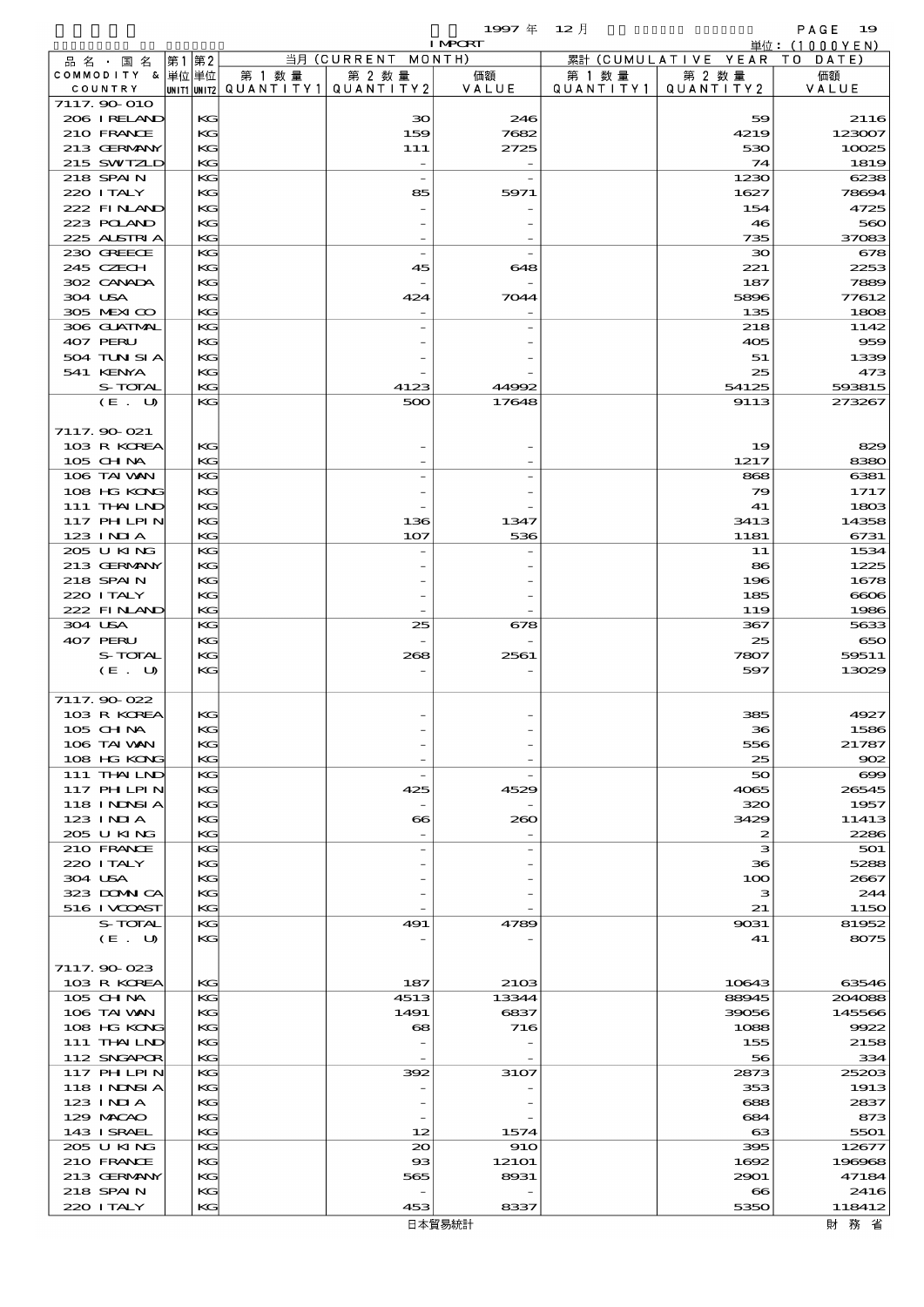$1997 \nsubseteq 12 \nexists$ 

|                             |          |        |                                                  | <b>I MPORT</b>           |                     |                              | 単位: (1000 Y E N)           |
|-----------------------------|----------|--------|--------------------------------------------------|--------------------------|---------------------|------------------------------|----------------------------|
| 品名・国名                       | 第1 第2    |        | 当月 (CURRENT MONTH)                               |                          |                     | 累計 (CUMULATIVE YEAR TO DATE) |                            |
| COMMODITY & 単位単位<br>COUNTRY |          | 第 1 数量 | 第 2 数量<br> UNIT1 UNIT2  QUANT   TY1  QUANT   TY2 | 価額<br>VALUE              | 第 1 数量<br>QUANTITY1 | 第 2 数量<br>QUANTITY 2         | 価額<br>VALUE                |
| 7117.90-023                 |          |        |                                                  |                          |                     |                              |                            |
| 223 POLAND                  | KG       |        |                                                  |                          |                     | $\infty$                     | 1153                       |
| 225 ALSTRIA                 | KG       |        | 22                                               | 256                      |                     | 336                          | $\Theta$ $\Theta$ $\Theta$ |
| 245 CZECH                   | KG       |        |                                                  |                          |                     | 261                          | 2606                       |
| 304 USA                     | KG       |        | 2268                                             | 10879                    |                     | 16287                        | 116661                     |
| 305 MEXICO<br>407 PERU      | KG<br>KG |        | 226                                              | 234                      |                     | 233<br>50                    | 929<br>248                 |
| 551 S AFRCA                 | KG       |        |                                                  |                          |                     | 192                          | 707                        |
| 601 ALSTRAL                 | KG       |        |                                                  |                          |                     | 1                            | 493                        |
| S-TOTAL                     | KG       |        | <b>10310</b>                                     | 69329                    |                     | 172388                       | 969361                     |
| (E. U)                      | KG       |        | 1153                                             | 30535                    |                     | 10740                        | 384623                     |
|                             |          |        |                                                  |                          |                     |                              |                            |
| 7117.90 024                 |          |        |                                                  |                          |                     |                              |                            |
| 103 R KOREA<br>105 CH NA    | KG<br>KG |        | 449<br>171                                       | 2090<br>1364             |                     | 4077<br>2776                 | 21970<br>18438             |
| 106 TAI VAN                 | KG       |        | 296                                              | 1055                     |                     | 1848                         | 13807                      |
| 108 HG KONG                 | KG       |        |                                                  |                          |                     | 9                            | 399                        |
| 111 THAILND                 | KG       |        | 10                                               | 893                      |                     | 252                          | 5192                       |
| 112 SNGAPOR                 | KG       |        |                                                  |                          |                     | $\infty$                     | 418                        |
| <b>117 PHLPIN</b>           | KG       |        | 48                                               | 732                      |                     | 366                          | 3787                       |
| 118 I NDSI A                | KG       |        |                                                  |                          |                     | 49                           | 454                        |
| 122 NYANAR<br>123 INIA      | KG<br>KG |        |                                                  |                          |                     | $\blacktriangleleft$<br>437  | 316<br>1700                |
| 203 SWIJEN                  | KG       |        |                                                  |                          |                     | 28                           | 1659                       |
| 205 U KING                  | KG       |        | 6                                                | 759                      |                     | 368                          | 4511                       |
| 206 IRELAND                 | KG       |        |                                                  |                          |                     | 5                            | 554                        |
| 210 FRANCE                  | KG       |        | 212                                              | 59014                    |                     | 1039                         | 177592                     |
| 213 GERMANY                 | KG       |        |                                                  |                          |                     | 818                          | 22173                      |
| 215 SWIZLD                  | KG       |        |                                                  |                          |                     | 5                            | 826                        |
| 218 SPAIN                   | KG<br>KG |        | 367                                              | 16470                    |                     | 2358                         | 96717                      |
| 220 I TALY<br>222 FINAND    | KG       |        | 44                                               | 1117                     |                     | 3016<br>40                   | 77670<br>1827              |
| 224 RUSSIAN                 | KG       |        |                                                  |                          |                     | 2                            | 404                        |
| 225 ALSTRIA                 | KG       |        | 24                                               | 2077                     |                     | 120                          | 8050                       |
| 245 CZECH                   | KG       |        | 17                                               | 238                      |                     | 2854                         | 29541                      |
| 304 USA                     | KG       |        | $\mathbf{1}$                                     | 211                      |                     | 2612                         | 29213                      |
| S-TOTAL                     | KG       |        | 1645                                             | 86020                    |                     | 23153                        | 517218                     |
| (E. U)                      | KG       |        | 653                                              | 79437                    |                     | 7792                         | 390753                     |
| 7117.90 029                 |          |        |                                                  |                          |                     |                              |                            |
| 103 R KOREA                 | KG       |        | $\boldsymbol{\infty}$                            | 902                      |                     | 3302                         | 10641                      |
| 105 CHNA                    | KG       |        | 645                                              | 6662                     |                     | 5273                         | 48901                      |
| 106 TAI VAN                 | KG       |        | 722                                              | 3877                     |                     | 8845                         | 60925                      |
| 108 HG KONG                 | KG       |        |                                                  |                          |                     | 494                          | 3602                       |
| 110 VIEINAM                 | KG       |        |                                                  |                          |                     | 277                          | 1913                       |
| 111 THAILND<br>117 PH LPIN  | KG<br>KG |        | $\overline{\phantom{a}}$<br>224                  | 3488                     |                     | 494                          | 7918<br><b>11O1O</b>       |
| <b>118 INNSIA</b>           | KG       |        | 399                                              | 513                      |                     | 1471<br>1619                 | 5094                       |
| 123 INIA                    | KG       |        | 257                                              | 837                      |                     | 7544                         | 25246                      |
| 133 I RAN                   | KG       |        |                                                  |                          |                     | з                            | 285                        |
| 143 ISRAEL                  | KG       |        | $\overline{\phantom{a}}$                         |                          |                     | 6                            | 1523                       |
| 203 SWIDEN                  | KG       |        |                                                  |                          |                     | 259                          | 874                        |
| 205 U KING                  | KG       |        | 35<br>15                                         | 1625                     |                     | 508                          | 9173                       |
| 206 I RELAND<br>210 FRANCE  | КG<br>KG |        | 400                                              | 319<br>16471             |                     | $_{\rm ss}$<br>5377          | 1701<br>217352             |
| 213 GERMANY                 | KG       |        | $\overline{\mathbf{z}}$                          | 1282                     |                     | 353                          | 9263                       |
| 218 SPAIN                   | KG       |        | $\infty$                                         | 483                      |                     | 87                           | 2372                       |
| 220 I TALY                  | KG       |        | 130                                              | 8288                     |                     | 2468                         | 98395                      |
| 222 FINAND                  | KG       |        |                                                  |                          |                     | 62                           | 661                        |
| 223 POLAND                  | KG       |        |                                                  |                          |                     | 242                          | 21044                      |
| 224 RUSSI AN<br>225 ALSTRIA | KС<br>KG |        | $\overline{a}$                                   |                          |                     | 2<br>34                      | 233<br>1904                |
| 227 H.NGARY                 | KG       |        |                                                  |                          |                     | з                            | 569                        |
| 230 GREECE                  | KG       |        | 50                                               | 939                      |                     | 50                           | 939                        |
| 231 ROMANIA                 | KG       |        | $\epsilon$                                       | 213                      |                     | 6                            | 213                        |
| 234 TURKEY                  | KС       |        | $\overline{\phantom{a}}$                         | $\overline{\phantom{a}}$ |                     | 417                          | 1258                       |
| 245 CZECH                   | KG       |        | 38                                               | 398                      |                     | 1353                         | 7185                       |
| 302 CANADA<br>304 USA       | KG<br>КG |        | 143                                              | 4492                     |                     | 258<br>2587                  | 9211<br>48054              |
| 305 MEXICO                  | KG       |        |                                                  |                          |                     | 760                          | 5071                       |
| 306 GUATMAL                 | KG       |        | $\overline{a}$                                   |                          |                     | 85                           | 952                        |
| 407 PERU                    | KG       |        |                                                  |                          |                     | 84                           | 745                        |
| 410 BRAZIL                  | KG       |        |                                                  |                          |                     | 8                            | 217                        |
| 516 I VOOAST                | KG       |        |                                                  |                          |                     | 50                           | 315                        |
| 518 TOGO                    | KG       |        |                                                  |                          |                     | 30                           | 341                        |

日本貿易統計